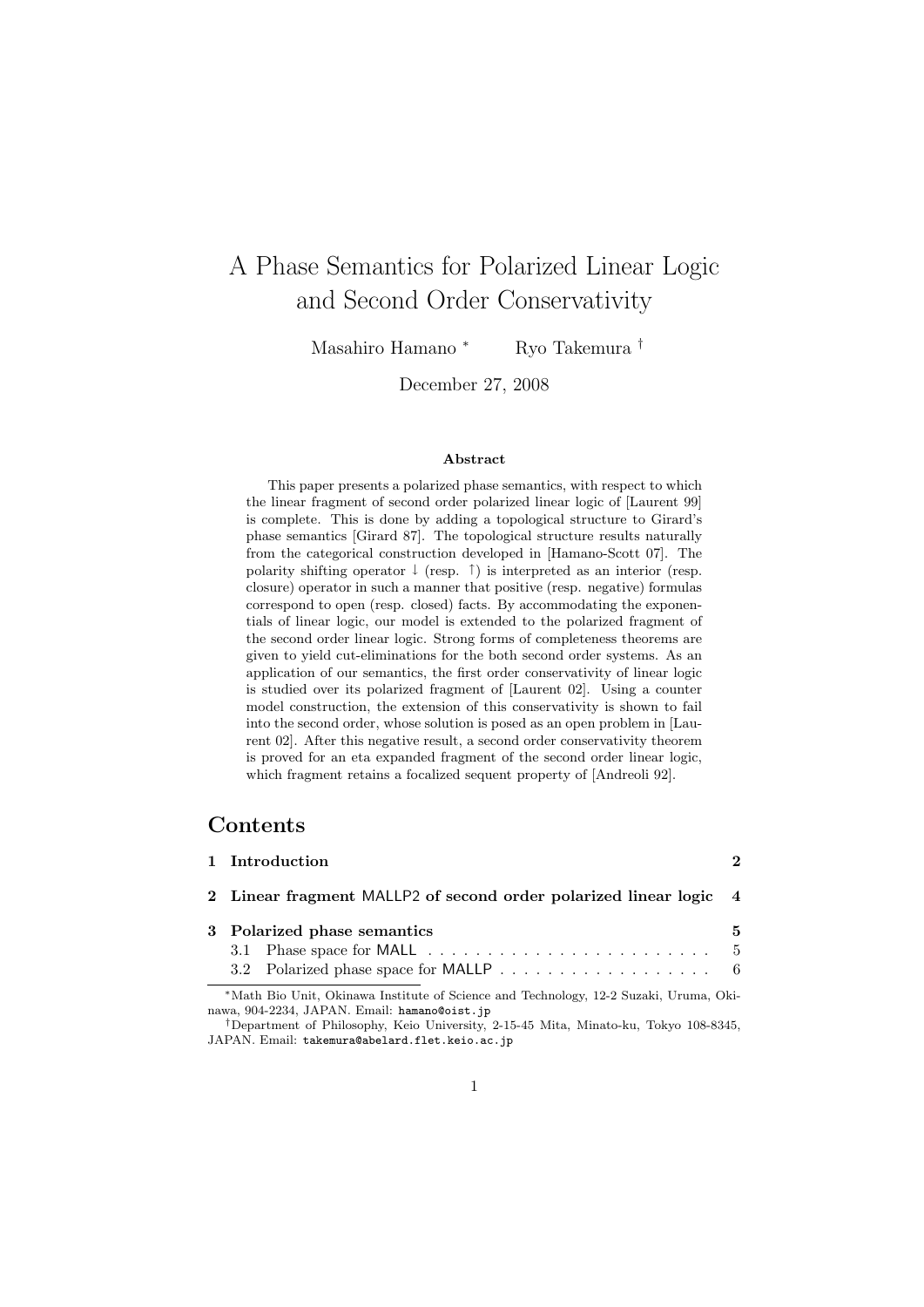| 3.3 | Second order polarized phase model for MALLP2 and completeness 10         |    |
|-----|---------------------------------------------------------------------------|----|
| 3.4 |                                                                           | 12 |
| 3.5 | Enriched polarized phase space for $LL_{pol} \ldots \ldots \ldots \ldots$ | 13 |
| 3.6 | Second order polarized phase model for $LL_{pol}2$ and completeness       | 15 |
|     | 4 Second order conservativity                                             | 16 |
| 4.1 |                                                                           | 17 |
|     | 4.2 LL2 is not conservative over $LL_{pol}2$                              | 17 |
| 4.3 | Second order $\eta\text{-expanded system LL}{}^\eta 2$                    | 18 |
| 4.4 | Main proposition for $LL^{\eta}2$ : Polarization                          | 20 |
| 4.5 |                                                                           | 26 |
| 4.6 |                                                                           | 26 |
| 4.7 |                                                                           |    |
| 4.8 | Some syntactical properties derived from Theorem $4.17 \ldots$ .          | 28 |
|     | 5 Second order definability of restricted additives in polarized          |    |

**linear logic 29**

# **1 Introduction**

Since Laurent's [1999] introduction of polarized linear logic, the notion of *polarity* of Girard [1991] has turned out to be an important hidden parameter controlling linear proof-theory. Laurent's formalization, in effect, provides a framework for explaining Andreoli's focusing proofs ([Andreoli 92]) in terms of the *focalized sequent property*. Danos-Joinet-Schellinx [1997] also relates polarity and focusing proofs for classical logic. The focalized sequent property of a logical system, which is not necessarily a polarized system, means that if a sequent is provable with only polarized formulas, especially in polarized linear logic, it contains *at most one positive* formula, in which case we call the sequent "focalized." Since the positive formula is always focused, each proof of polarized linear logic gives a focusing proof in Andreoli's sense. Laurent [2002] shows a first order conservativity theorem of linear logic LL over its polarized fragment  $LL_{pol}$ . That is, if a (polarized) focalized sequent is provable in  $LL$ , then it is also in  $LL_{pol}$ . Since all the proofs of  $LL_{pol}$  are automatically focusing, it follows that any focalized sequent is provable with a focusing proof in LL. Combined with the focalized sequent property of LL, the conservativity neatly captures a main idea underlying polarity in linear logic: *the "polarity" restriction on formulas leads naturally to focusing proofs*. Moreover, seen from a logic programming viewpoint (cf. [Miller 04]), the conservativity is also important since we have only to work with focusing proofs. In his proof of the first order conservativity, Laurent made essential use of the subformula property of LL, which ensures that if a focalized sequent is provable then it is provable with only polarized formulas. When we try to extend the conservativity to the second order linear logic LL2, we immediately encounter a difficulty with the second order *∃*-rule, which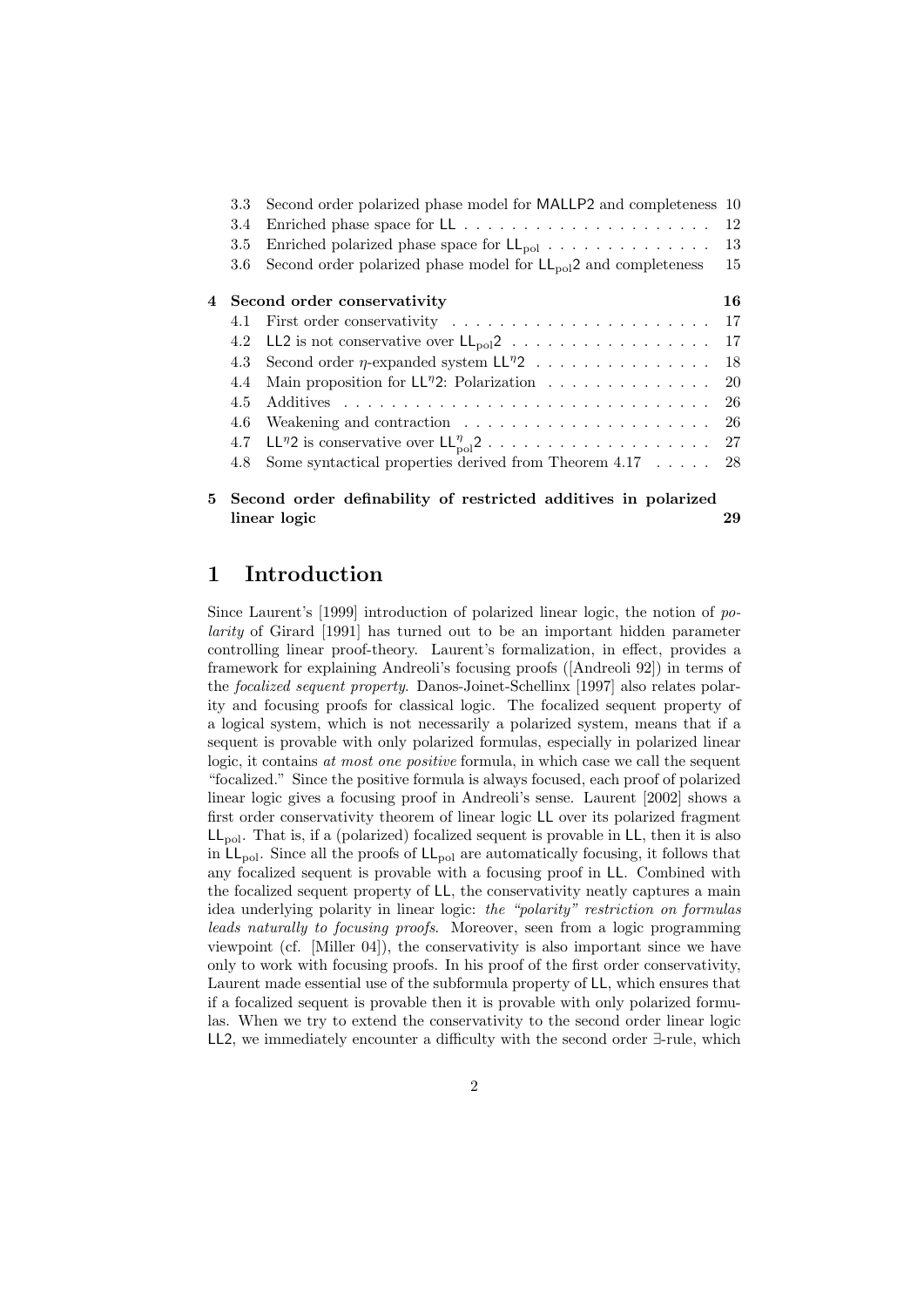results in the loss of the subformula property. For this reason Laurent [2002] has left it open whether the conservativity result can be extended to second order.

In order to give an answer to the above question, we introduce a phase semantics for second order polarized linear logic. Phase semantics is introduced in [Girard 87] for an algebraic semantics of LL, and a noncommutative version is also studied in [Abrusci 91]. Phase semantics is weaker than either game or categorical semantics (e.g. [Laurent 02, Melliès 03, Hamano-Scott 07]) in the sense that only the notion of provability (and not that of proof) is considered. However, phase semantics has been quite useful to show various results for linear logic (eg. finite model property [Lafont 97], uniform treatment of cut-elimination [Okada 99, Terui 07], relationship to denotational model [Ehrhard 04]). In addition, compared with categorical semantics, phase semantics with its "simpler" structure is more naturally extendable to second order, as is seen in [Okada 99]. In particular, in the phase semantics of [Okada 99], a strong form of completeness theorem is given to yield the second order cut-elimination, for which syntactical methods hardly work. The main feature of our polarized phase semantics is its employment of a topological structure, which accommodates the two polarities as openness and closedness. This interpretation is an algebraic instance of the categorical construction developed in [Hamano-Scott 07] and is based upon the adjunction between interior and closure operators for the topology. A similar adjunction has recently been discussed in  $[Mellieq 65]$  for game semantical studies of linear logic as well as in [Selinger 01] in his continuation-passingstyle models of  $\lambda \mu$ -calculus. Most recently after M. Hasegawa's observation, Melliès-Tabareau [2007] announce a categorization of phase semantics by using the continuation monad in their categorical semantics based on the adjunction. Few attempts have so far been made to clarify the notion of polarity in terms of topology, although as regards usual linear logic, topolinear spaces are studied for exponential connectives (e.g., [Girard 87, Sambin 95]). Indeed, to the best of our knowledge, no formulation of phase semantics for polarized linear logic has previously appeared in the literature. In the following, we introduce two kinds of second order topological phase semantics—a polarized phase semantics for multiplicative additive polarized linear logic MALLP2, and an enriched polarized phase semantics for  $LL_{pol}2$ —and prove their strong completeness by using Okada's [1999] method, which implies second order cut-eliminations.

Then we first show by using a counter model construction that LL2 is not conservative over  $LL_{pol}2$  (Proposition 4.2), which is a rather unexpected byproduct of our polarized phase semantics. We next observe that LL2 does not have the focalized sequent property (Proposition 4.4). With these "negative" results, it appears that LL2 lacks the central idea of polarity in linear logic mentioned above, and that it offers no bridge between *polarity* and *focusing*. In order to remedy this shortcoming, we introduce an *η*-expanded fragment LL*<sup>η</sup>*2 of LL2, in which atoms are exponential forms (i.e.,  $\mathbb{I}X^{\perp}$  (resp. ?*X*) for a positive (resp. negative) atom). Such a restriction, which was also adopted in [Laurent 99, 05a], has a natural semantical counterpart in our polarized phase spaces; a topological structure derived from the exponential connectives of LL coincides with a topological structure for the polarity. Moreover, syntactically, under the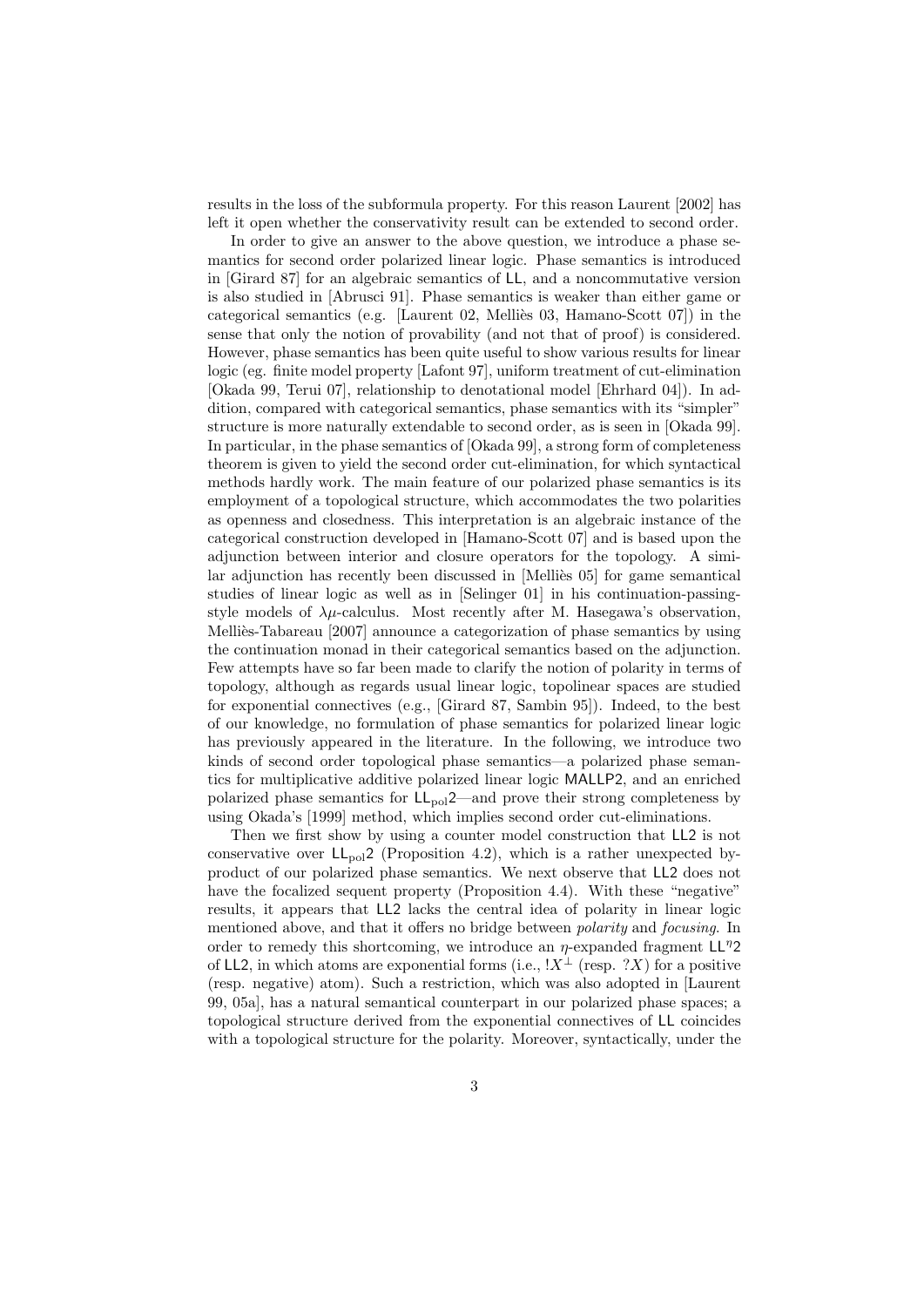restriction, the focalized sequent property is recovered. Accordingly our main goal in this paper is to establish the conservativity of LL*<sup>η</sup>*2 over its polarized fragment  $LL_{pol}^{\eta}2$  (Theorem 4.17). The conservativity follows from our main proposition (Proposition 4.16) which ensures that if a non polarized sequent is provable in LL*<sup>η</sup>*2, then it is canonically decorated with ! and ? so that the transformed polarized sequent is provable in  $LL_{pol}^{\eta}$ 2.

The rest of this paper is organized as follows. Section 2 provides a brief overview of MALLP2. In Section 3, we introduce two kinds of polarized phase semantics—one for MALLP and one for  $LL_{pol}$ —and extend them to second order so as to yield complete models of MALLP2 and  $LL_{pol}2$ , respectively. Section 4 is concerned with conservativity of first and second orders, and there the main theorem (Theorem 4.17) is established. In Section 5, we remark that restricted forms of the additives are definable in the second order multiplicative exponential polarised linear logic MELL<sub>pol</sub>2.

# **2 Linear fragment** MALLP2 **of second order polarized linear logic**

In this section, we review the second order multiplicative additive polarized linear logic MALLP2 of [Laurent 02]. In MALLP2, the exponentials ! and ? of the second order linear logic are replaced by the more primitive polarity shifting operators *↓* and *↑*.

**Formulas** of MALLP2 are given by the following grammar:

|  |  |  | $P \quad ::= \quad X \quad   \quad P \otimes P \quad   \quad P \oplus P \quad   \quad 1 \quad   \quad \mathbf{0} \quad   \quad \downarrow N \quad   \quad \exists X.P$ |  |  |  |  |
|--|--|--|------------------------------------------------------------------------------------------------------------------------------------------------------------------------|--|--|--|--|
|  |  |  |                                                                                                                                                                        |  |  |  |  |

Notation: *P, Q* (with or without subscript) (resp. *N, L*) denote positive (resp. negative) formulas; *A* denotes any (positive or negative) formula. Γ*,* ∆ denote multisets of formulas;  $Q$  (resp.  $N$ ) denotes sequents consisting only of positive (resp. negative) formulas called *positive sequents* (resp. *negative sequents*).

**Inference rules** of MALLP2 are defined as follows:

$$
\frac{\vdash \Gamma, N \vdash N^{\perp}, \Delta}{\vdash \Gamma, N^2L} \quad \text{and} \quad \frac{\vdash \Gamma, N \vdash N^{\perp}, \Delta}{\vdash \Gamma, \Delta} \quad cut
$$
\n
$$
\frac{\vdash \Gamma, N, L}{\vdash \Gamma, N^2L} \quad \text{and} \quad \frac{\vdash \Gamma, P \vdash \Delta, Q}{\vdash \Gamma, \Delta, P \otimes Q} \quad \text{and}
$$
\n
$$
\frac{\vdash \Gamma, N \vdash \Gamma, L}{\vdash \Gamma, N \& L} \quad \text{and} \quad \frac{\vdash \Gamma, P}{\vdash \Gamma, P \oplus Q} \quad \text{and} \quad \frac{\vdash \Gamma, Q}{\vdash \Gamma, P \oplus Q} \quad \text{and}
$$
\n
$$
\frac{\vdash \Gamma}{\vdash \Gamma, \bot} \quad \perp \qquad \frac{\vdash \Gamma}{\vdash \Gamma, \top} \quad \top
$$
\nHere  $\Gamma$  contains at most one positive formula.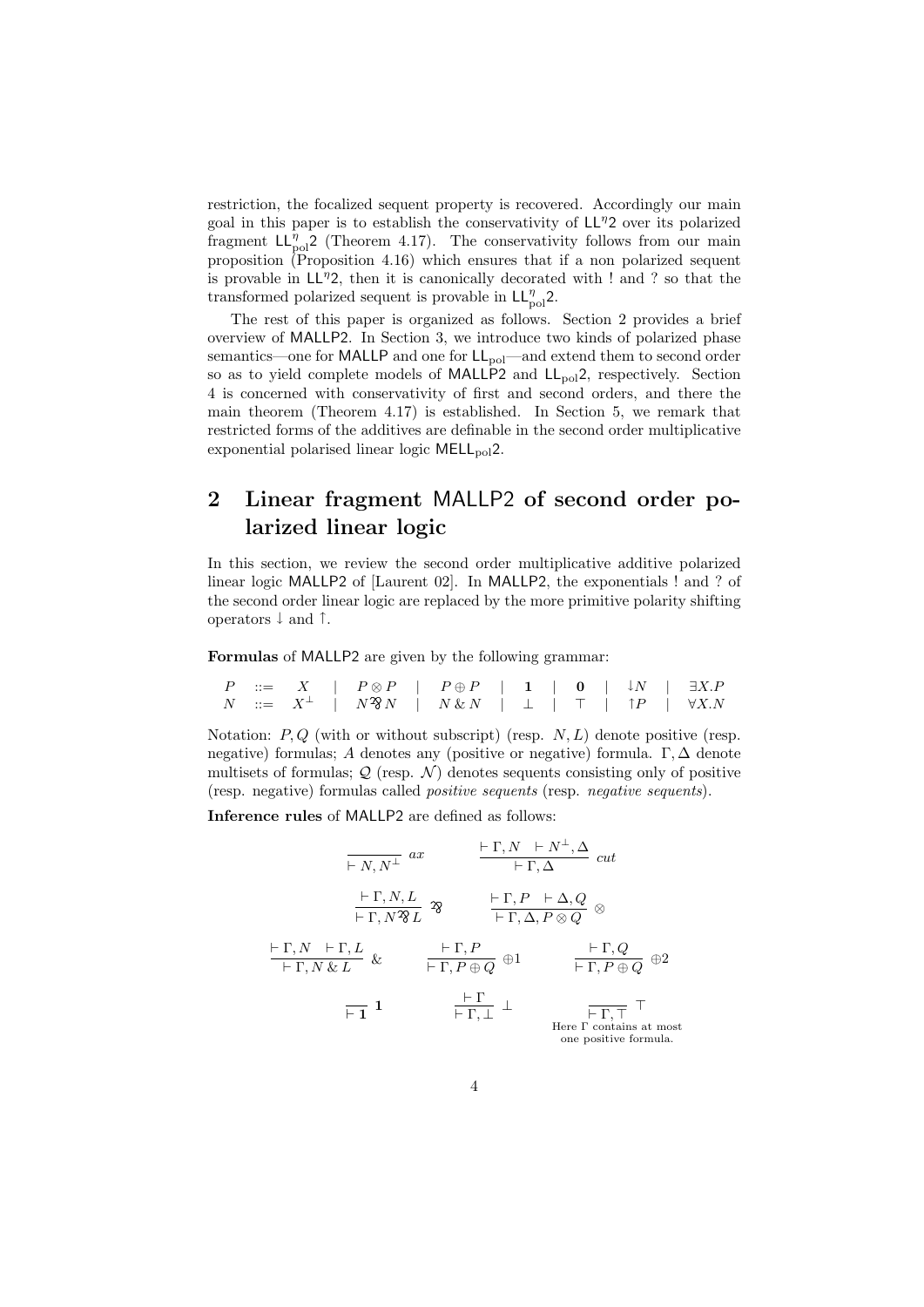

Note that in the *∃*-rule the formula *Q* substituted to *X* is restricted to a positive formula.

Polarized linear logic has the following *focalized sequent property*, which is an important proof-theoretical property called the positive formula property in [Laurent 02].

**Definition 2.1 (Focalized sequent and FSP)** A sequent Γ of polarized formulas is called *focalized* when it contains at most one positive formula.

A logical system *L*, which is not necessarily a polarized system, has the *focalized sequent property (FSP)* if the following holds: if  $\vdash \Gamma$  is provable in  $\mathcal L$  with only polarized formulas and by restricting the *⊤*-rule to a focalized sequent, then Γ is focalized.

**Proposition 2.2 [Laurent 02, 99]** MALLP2 *has FSP.*

# **3 Polarized phase semantics**

This section introduces two kinds of topological phase spaces for first order logics; polarized phase spaces for MALLP in Section 3.2, and enriched polarized phase spaces for polarized linear logic  $LL_{pol}$  in Section 3.5. They are extended to second order so as to yield complete models of MALLP2 and  $LL_{pol}2$ , respectively.

### **3.1 Phase space for** MALL

We first review the phase spaces of [Girard 87], with respect to which multiplicative additive linear logic MALL is complete.

**Definition 3.1 (Phase space)** A *phase space* is  $M = (M, \perp)$  such that

*− M* is a commutative monoid with *·* as its monoid operator and *ε* as its unit element. The monoid operator  $\cdot$  is lifted for subsets  $\alpha, \beta \subseteq M$  as follows:

 $\alpha \cdot \beta = \{x \cdot y \mid x \in \alpha, y \in \beta\}.$ 

*− ⊥* is a fixed subset of *M*. Then we define

 $\alpha^{\perp} = \{x \mid x \cdot y \in \perp \text{ for all } y \in \alpha\}.$ 

A *fact* is a subset  $\alpha$  of M such that  $\alpha = \alpha^{\perp \perp}$ . We denote the set of facts of *M* by  $D_{M \perp\perp}$  or simply by  $D_{\perp\perp}$  when  $M$  is clear from the context.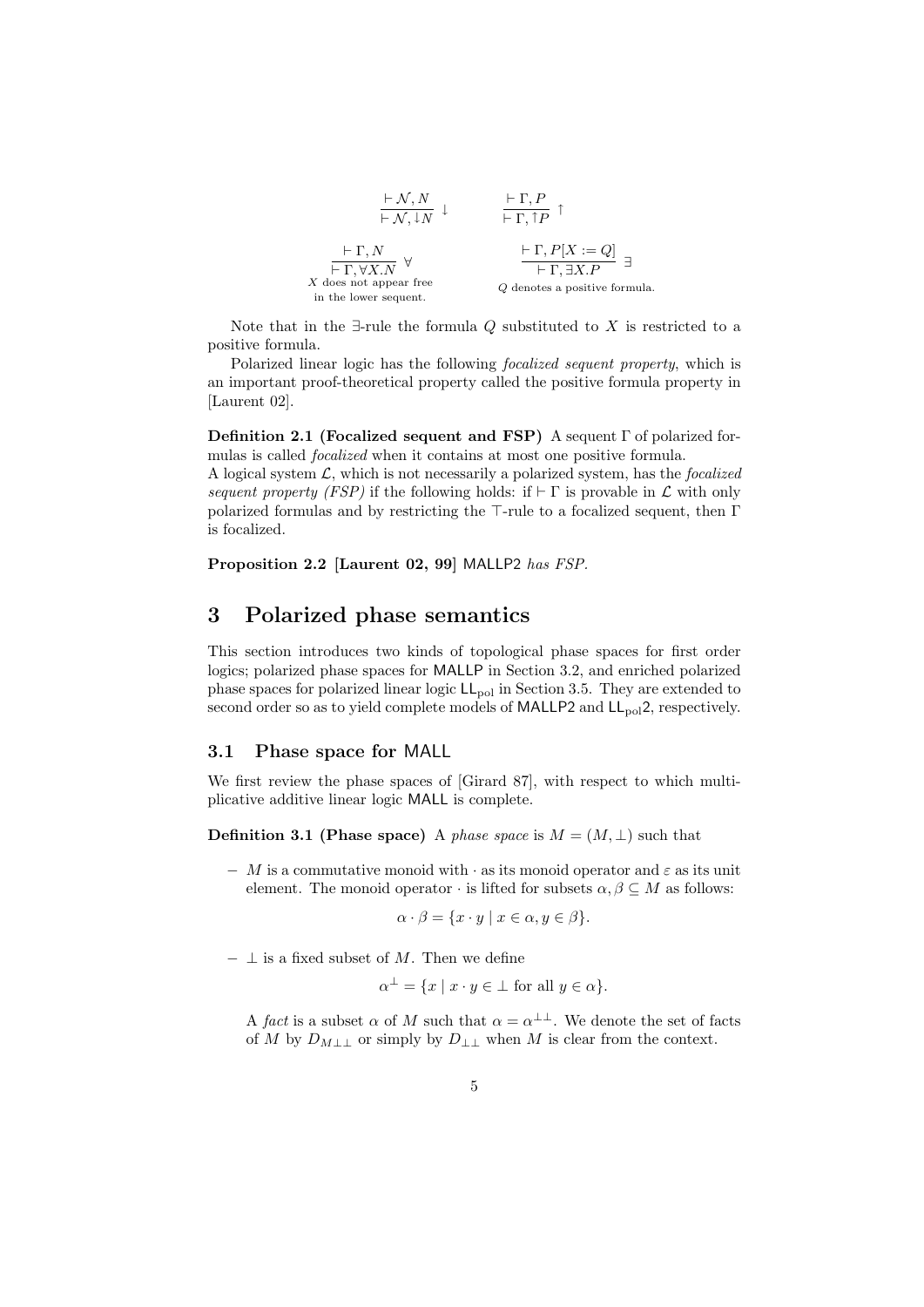For any  $\alpha, \beta \subseteq M$ , the following sets and operations are defined:

$$
\begin{array}{rcl}\n\alpha \otimes \beta & = & (\alpha \cdot \beta)^{\perp \perp} \\
\alpha \oplus \beta & = & (\alpha \cup \beta)^{\perp \perp} \\
\mathbf{1} & = & \perp^{\perp} = \{\varepsilon\}^{\perp \perp} \\
\mathbf{0} & = & \top^{\perp}\n\end{array}\n\qquad\n\begin{array}{rcl}\n\alpha \mathfrak{B}\beta & = & (\alpha^{\perp} \otimes \beta^{\perp})^{\perp} = (\alpha^{\perp} \cdot \beta^{\perp})^{\perp} \\
\alpha \& \beta & = & \alpha \cap \beta \\
\alpha \neg \circ \beta & = & \alpha^{\perp} \mathfrak{B}\beta = (\alpha \cdot \beta^{\perp})^{\perp} \\
\pi & = & M\n\end{array}
$$

See [Girard 87] for several properties which hold in phase spaces.

The set of facts *D⊥⊥* forms an algebraic example of *∗*-autonomous category with products, whose objects are facts, and whose morphisms are set-inclusions among facts.

### **3.2 Polarized phase space for** MALLP

In this subsection, we introduce a polarized phase semantics. Our motivation for the semantics is a simple question: What is a semantical counterpart of the syntactical notion of polarity in phase spaces? Our ingredient for the answer is a topological structure, which accommodates the notion of polarity so that positive and negative can be captured by the semantical notion of openness and closedness respectively in the topological structure. Thus the polarity shifting operator *↓* (dually *↑*) is interpreted as an interior (resp. closure) operator. This interpretation stems from the categorical construction of [Hamano-Scott 07] when applied to phase spaces in particular. Let us start this subsection by defining our interior operator.

**Definition 3.2 (Interior operator)** Let  $M = (M, \cdot, \varepsilon)$  be a commutative monoid. An *interior*  $\downarrow$  is an operator from the power set  $\mathcal{P}(M)$  of M to  $\mathcal{P}(M)$ which satisfies the following conditions. For any  $\alpha, \beta \in \mathcal{P}(M)$ ,

| 1. (Intensivity)  | $\downarrow$ $\alpha \subset \alpha$                                                 |
|-------------------|--------------------------------------------------------------------------------------|
| 2. (Idempotency)  | $\downarrow \alpha \subseteq \downarrow \downarrow \alpha$                           |
| 3. (Monotonicity) | If $\alpha \subseteq \beta$ , then $\downarrow \alpha \subseteq \downarrow \beta$    |
| 4. (Openness)     | $\downarrow \alpha \cdot \downarrow \beta \subseteq \downarrow (\alpha \cdot \beta)$ |

**Remark 3.3 (Interior operator)** The usual definition of interior operator is (1), (2), and  $\downarrow$   $(\alpha \cap \beta) = \downarrow \alpha \cap \downarrow \beta$ , which is stronger than our conditions (1), (2) and (3). Our condition (3) is enough to guarantee that an infinite union of open sets is open. See Proposition 3.14 below for a category-theoretical status of the operator.

**Remark 3.4 (Openness of the monoid operator)** A map  $f: M \longrightarrow M$  is *open* if  $f(\downarrow \alpha) \subseteq \downarrow (f(\alpha))$  holds for every  $\alpha \in \mathcal{P}(M)$ . Thus a binary map  $f(x_1, x_2)$ is open if  $f(\downarrow \alpha, \downarrow \beta) \subseteq \downarrow (f(\alpha, \beta))$  for every  $\alpha, \beta \in \mathcal{P}(M)$ . Hence the above condition  $(4)$  means that the monoid operator  $\cdot$  is an open map.

A closure operator is defined, in a phase space, as the de Morgan dual operator of *↓*.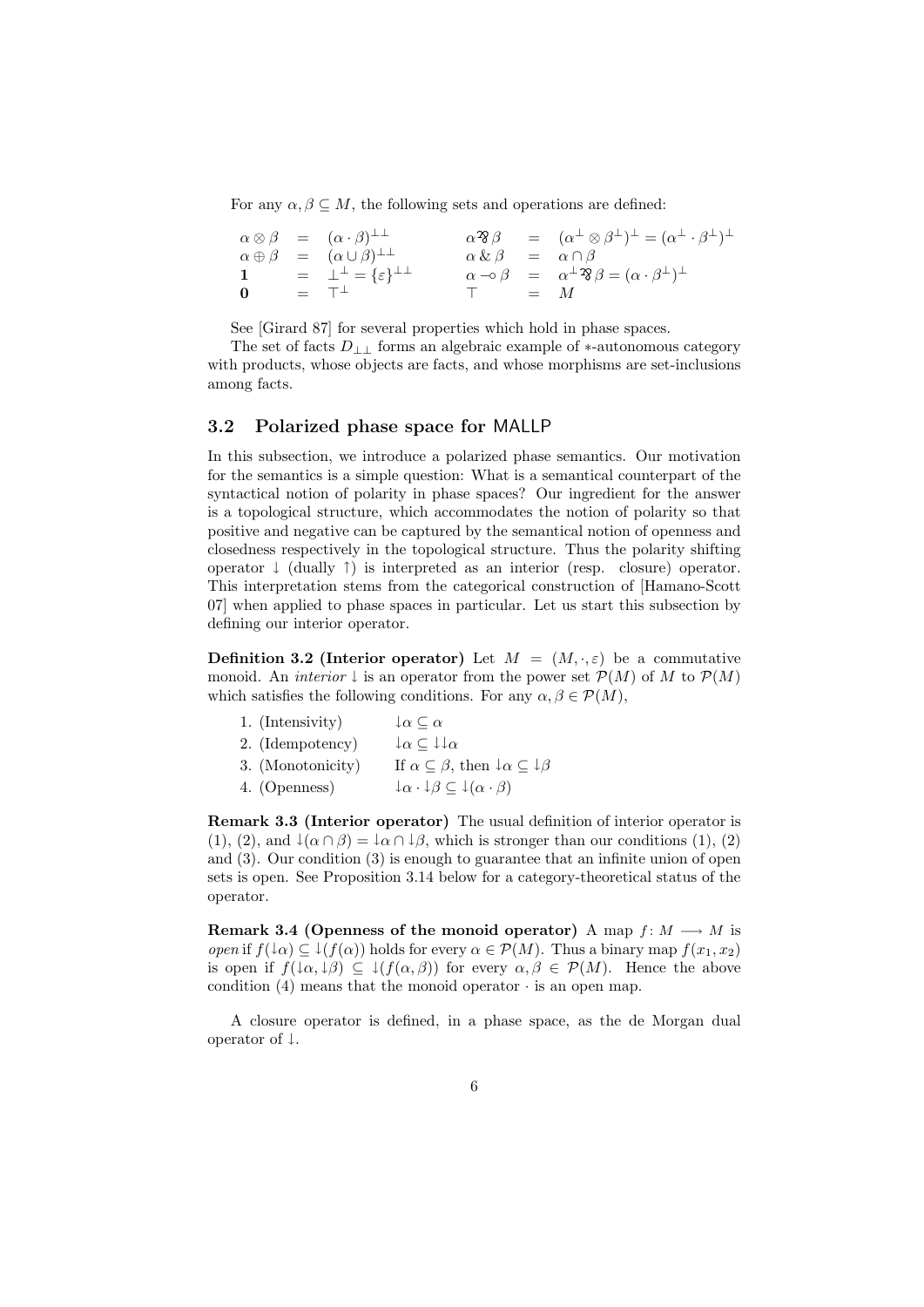**Definition 3.5 (Closure operator)** Let  $M = (M, \perp)$  be a phase space, and let  $\downarrow$  be an interior operator. A *closure*  $\uparrow : \mathcal{P}(M) \longrightarrow \mathcal{P}(M)$  is defined as an operator which satisfies the following conditions:

$$
\uparrow(\alpha^{\perp}) = (\downarrow \alpha)^{\perp} \quad \text{and} \quad (\uparrow \alpha)^{\perp} = \downarrow(\alpha^{\perp}).
$$

We say that a set  $\alpha$  is *open* (or  $\downarrow$ *-invariant*) if  $\alpha = \downarrow \alpha$ , and  $\alpha$  is *closed* (or *↑-invariant*) if *α* = *↑α*.

**Lemma 3.6 (Duality)** *For any fact*  $\alpha \in D_{\perp\perp}$ *,* 

 $\uparrow \alpha = (\downarrow(\alpha^{\perp}))^{\perp}.$ 

*Proof.*  $(\downarrow(\alpha^{\perp}))^{\perp} = \uparrow \alpha^{\perp \perp} = \uparrow \alpha$ .

¿From Definition 3.5 and Lemma 3.6 we have the following duality.

**Lemma 3.7**  $\alpha$  is closed iff  $\alpha^{\perp}$  is open, for any fact  $\alpha \in D_{\perp\perp}$ .

Since *↓* and *↑* are de Morgan dual with respect to *⊥* to each other, both operators are shown to preserve *⊥⊥*-invariance.

**Lemma 3.8** ( $\downarrow$  **and**  $\uparrow$  **preserve**  $\perp \perp$ **-invariance)** For any fact  $\alpha \in D_{\perp\perp}$ ,

 $\downarrow \alpha = (\downarrow \alpha)^{\perp \perp}$  *and*  $\uparrow \alpha = (\uparrow \alpha)^{\perp \perp}$ .

Proof.  $(\downarrow \alpha)^{\perp \perp} = (\uparrow \alpha^{\perp})^{\perp} = \downarrow \alpha^{\perp \perp} = \downarrow \alpha.$   $(\uparrow \alpha)^{\perp \perp} = (\downarrow \alpha^{\perp})^{\perp} = \uparrow \alpha^{\perp \perp} = \uparrow \alpha.$ 

**Remark 3.9 (Closure operator of intuitionistic phase spaces and** *↑***)** In studies of intuitionistic phase spaces, several authors [Abrusci 90, Troelstra 92, Ono 93, Okada-Terui 99] introduce closure operators by generalizing the ( )*⊥⊥* operator of classical linear logic. Although the de Morgan duals of such closure operators satisfy (1)*,*(2) and (3) of Definition 3.2, they do not satisfy (4).

A polarized phase space is a phase space augmented with an interior operator.

**Definition 3.10 (Polarized phase space)** A *polarized phase space* is *M* =  $(M, \perp, \perp)$  such that

- *−* (*M, ⊥*) is a phase space;
- *− ↓* is an interior operator such that
	- 5. **1**  $\subset \downarrow$ **1**, where **1** =  $\perp$ <sup> $\perp$ </sup>.

A polarized phase space yields the domains  $D_{M+}$  (or simply  $D_{+}$ ) of the set of open facts of *M*, i.e.,  $\{\alpha \in D_{M\perp\perp} \mid \alpha = \downarrow \alpha\}$ , and  $D_{M-}$  (or  $D-$ ) of the set of closed facts i.e.,  $\{\alpha \in D_{M\perp\perp} \mid \alpha = \uparrow \alpha\}$ , where positive formulas and negative formulas are interpreted, respectively.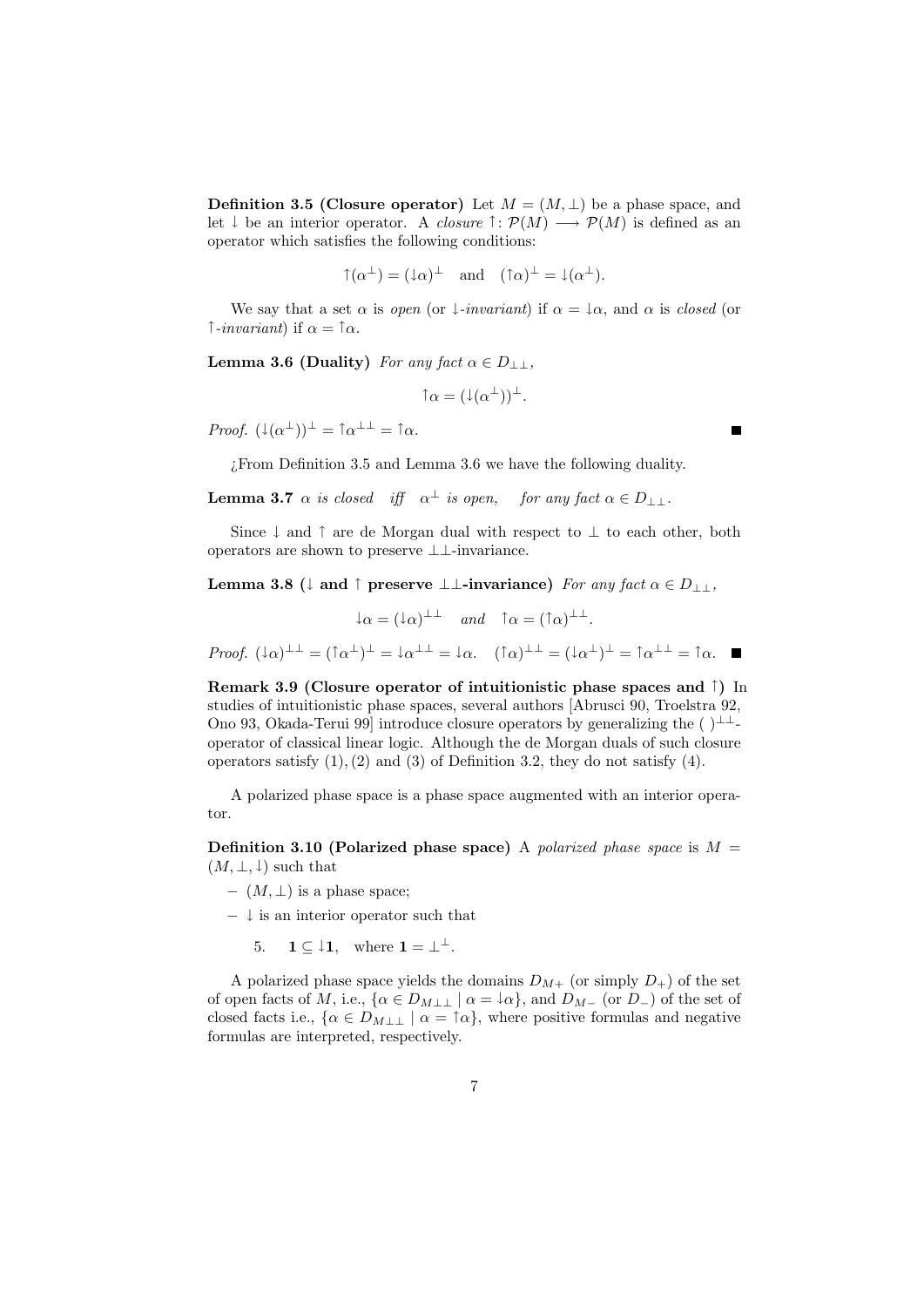#### **Proposition 3.11 (Adjunctions)**

 $(\text{Inj}_{+} + \downarrow)$  *For any*  $\alpha \in D_{+}$  *and*  $\beta \in D_{\perp}$ *,* 

$$
\alpha \subseteq \beta \quad \text{iff} \quad \alpha \subseteq \downarrow \beta
$$

*That is,*  $\downarrow$  :  $D_{\perp\perp} \longrightarrow D_{+}$  *is right adjoint to*  $\text{Inj}_{+}: D_{+} \hookrightarrow D_{\perp\perp}$ *.* (*<sup>↑</sup> <sup>⊣</sup>* Inj*−*) *For any <sup>β</sup> <sup>∈</sup> <sup>D</sup>⊥⊥ and <sup>γ</sup> <sup>∈</sup> <sup>D</sup>−,*

$$
\beta \subseteq \gamma \quad \text{iff} \quad \uparrow \beta \subseteq \gamma
$$

*That is,*  $\uparrow$  :  $D_{\perp\perp} \longrightarrow D_{\perp}$  *is left adjoint to*  $\text{Inj}_- : D_- \hookrightarrow D_{\perp\perp}$ *.* 

Note that the counit of the first adjunction is given by Intensivity (1) of Definition 3.2. These adjunctions give rise to the following adjunction *⇑ ⊣ ⇓* between *D*<sub>+</sub> and *D*<sub>−</sub>, where  $\Downarrow = \downarrow \circ \mathsf{Inj}_-,$  and  $\Uparrow = \uparrow \circ \mathsf{Inj}_+$ :



Alternatively, this diagram says that the full subcategory  $\mathcal{D}$ <sup>−</sup> (resp.  $\mathcal{D}$ <sup>+</sup>) of closed (resp. open) facts is a *reflective* (resp. *coreflective*) subcategory of the *∗*-autonomous category of facts *D⊥⊥* with a *reflector ↑* (resp. *coreflector ↓*).

In polarized phase spaces, we have a nice semantical characterization for the polarity:

#### **Proposition 3.12 (Positives are open; negatives are closed)**

 $\alpha \oplus \beta, \alpha \otimes \beta$  are both open for any open facts  $\alpha, \beta$ ; and  $\alpha \& \beta, \alpha \hat{B} \beta$  are both *closed for any closed facts*  $\alpha, \beta$ *. Moreover*,  $\mathbf{1} = \perp^{\perp}$  *and*  $\mathbf{0} = \perp^{\perp}$  *are open, and ⊥ and ⊤* = *M are closed. That is, the coreflective (resp. reflective) subcategory D*<sup>+</sup> *(resp. D−) of D⊥⊥ is closed under positive operations ⊗, ⊕, along with their respective units* **1** *and* **0** *(resp. under negative operations*  $\mathcal{R}$ *, &, along with their respective units ⊥ and ⊤).*

*Proof.* We prove only for  $\otimes$  and  $\oplus$ . (Dually for  $\hat{\mathcal{C}}$  and  $\&$ , and the units are immediate.)

As for  $\otimes$ , by the openness of the monoid operator *·*, we have  $(\alpha \cdot \beta)^{\perp \perp} =$  $(\downarrow \alpha \cdot \downarrow \beta)^{\perp \perp} \subseteq (\downarrow (\alpha \cdot \beta))^{\perp \perp} = \downarrow ((\alpha \cdot \beta)^{\perp \perp}).$  The other direction is immediate from the intensivity.

As for  $\oplus$ , using the fact  $\alpha \subseteq (\alpha \cup \beta)^{\perp \perp}$  and the monotonicity, we have  $\downarrow \alpha \subseteq$ *↓*(( $\alpha \cup \beta$ )<sup>⊥⊥</sup>). Since the same applies to  $\beta$ , we have  $\downarrow \alpha \cup \downarrow \beta \subseteq \downarrow$ (( $\alpha \cup \beta$ )<sup>⊥⊥</sup>). Thus we have  $(\alpha \cup \beta)^{\perp \perp} = (\downarrow \alpha \cup \downarrow \beta)^{\perp \perp} \subseteq (\downarrow ((\alpha \cup \beta)^{\perp \perp}))^{\perp \perp} = \downarrow ((\alpha \cup \beta)^{\perp \perp}).$ The other direction is immediate from the intensivity.

Propositions 3.11 and 3.12 imply that the triple  $(\mathcal{D}_{\perp\perp}, \mathcal{D}_{+}, \mathcal{D}_{-})$  forms an algebraic example of polarized *∗*-autonomous category of [Hamano-Scott 07].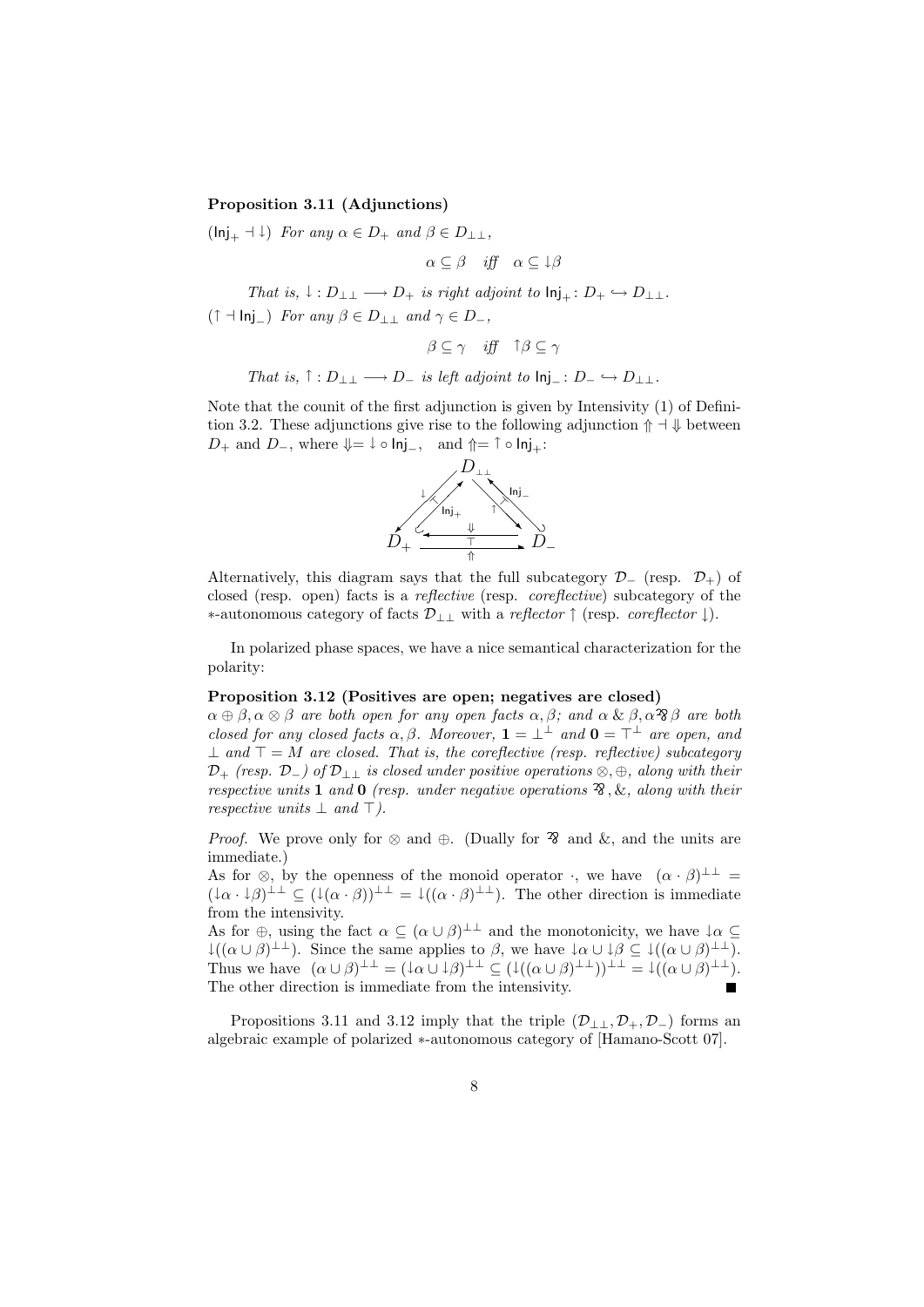**Remark 3.13 (Polarized** *∗***-autonomous category)** A polarized *∗*-autonomous category  $C_{+,-}$  consists of a *\**-autonomous category with products  $C$ , and a reflective (and a coreflective) full subcategory  $\mathcal{C}$ <sup>*−*</sup> (resp.  $\mathcal{C}$ <sup>+</sup>) of  $\mathcal{C}$  with a reflector *<sup>↑</sup>* (resp. coreflector *<sup>↓</sup>*). That is, there are distinguished functors *<sup>↑</sup>* : *C −→ C<sup>−</sup>* and *<sup>↓</sup>* : *C −→ C*<sup>+</sup> satisfying: *<sup>↑</sup>* is left adjoint to the inclusion Inj*<sup>−</sup>* : *<sup>C</sup><sup>−</sup> ,→ C*, and *↓* is right adjoint to the inclusion  $\text{Inj}_+$  :  $\mathcal{C}_+$   $\hookrightarrow$   $\mathcal{C}_+$ . (Cf. Proposition 3.11.) The subcategory  $\mathcal{C}$ <sup>−</sup> (and  $\mathcal{C}^+$ ) is required to be closed under negative (resp. positive) operations. (Cf. Proposition 3.12.) See [Hamano-Scott 07] for the detailed account.

Furthermore, category theory provides a nice characterization of our interior and closure operators on *D⊥⊥*.

**Proposition 3.14 (Interior as monoidal comonad)** *Let D⊥⊥ be the ∗-autonomous category of facts of a polarized phase space*  $M = (M, \perp, \downarrow)$ *. The interior (resp. closure) operator <sup>↓</sup> (resp. <sup>↑</sup>) on <sup>D</sup>⊥⊥ gives rise to a monoidal comonad (resp. comonoidal monad) over D⊥⊥, and vice versa.*

*Proof.* We prove for ↓ (dually for ↑). By the equivalence of two concepts of adjunction and of comonad, the first adjunction  $(\text{Inj}_{+}, \downarrow, \eta, \epsilon)$  of Proposition 3.11 gives rise to a comonad  $\downarrow = (\downarrow, \delta = \eta \downarrow, \epsilon)$  over  $\mathcal{D}_{\perp \perp}$ , and vice versa. The conditions (1) and (2) of Definition 3.2 correspond to the counit  $\epsilon$  and the comultiplication  $\delta$  of the comonad, respectively. The condition (3) describes the functoriality of the comonad. Moreover the conditions (4) and (5) correspond to the following functorial morphisms  $(4')$  and  $(5')$  which describe monoidalness of the comonad:

4'. 
$$
m_{\alpha,\beta} : \downarrow \alpha \otimes \downarrow \beta \xrightarrow{\eta_{\downarrow \alpha \otimes \downarrow \beta}} \downarrow (\downarrow \alpha \otimes \downarrow \beta) \xrightarrow{\downarrow (\epsilon_{\alpha} \otimes \epsilon_{\beta})} \downarrow (\alpha \otimes \beta)
$$
  
5'.  $m_1 = \eta_1 : \mathbf{1} \longrightarrow \downarrow \mathbf{1}$ .

We give some examples of polarized phase spaces.

#### **Example 3.15 (Polarized phase space)**

1*.* For a submonoid *I* of *M*, by defining

$$
\downarrow \alpha = (\alpha \cap I)^{\perp \perp},
$$

we have an interior operator. Note that this construction of an interior operator is the same as that of the exponential in an enriched phase space without weakening and contraction. (See Example 3.26 of Section 3.4.)

2. The multiplicative monoid  $\mathbb{Z}_3 = \mathbb{Z}/\mathbb{Z}3$  of integers of modulo 3 yields a phase space  $(\mathbb{Z}_3, \{1,2\})$  where  $M = \mathbb{Z}_3$  and  $\bot = \{1,2\}$ . Moreover  $\mathbb{Z}_3$  yields a polarized phase space: For a submonoid  $I = \{1, 2\}$ , the interior operator  $\downarrow$  is defined as  $\downarrow \alpha = (\alpha \cap I)^{\perp \perp}$ . In this polarized phase space,  $\emptyset$ , {1, 2} and {0, 1, 2} are all facts, where  $\emptyset$  is open,  $\{1, 2\}$  is clopen and  $\{0, 1, 2\}$  is closed.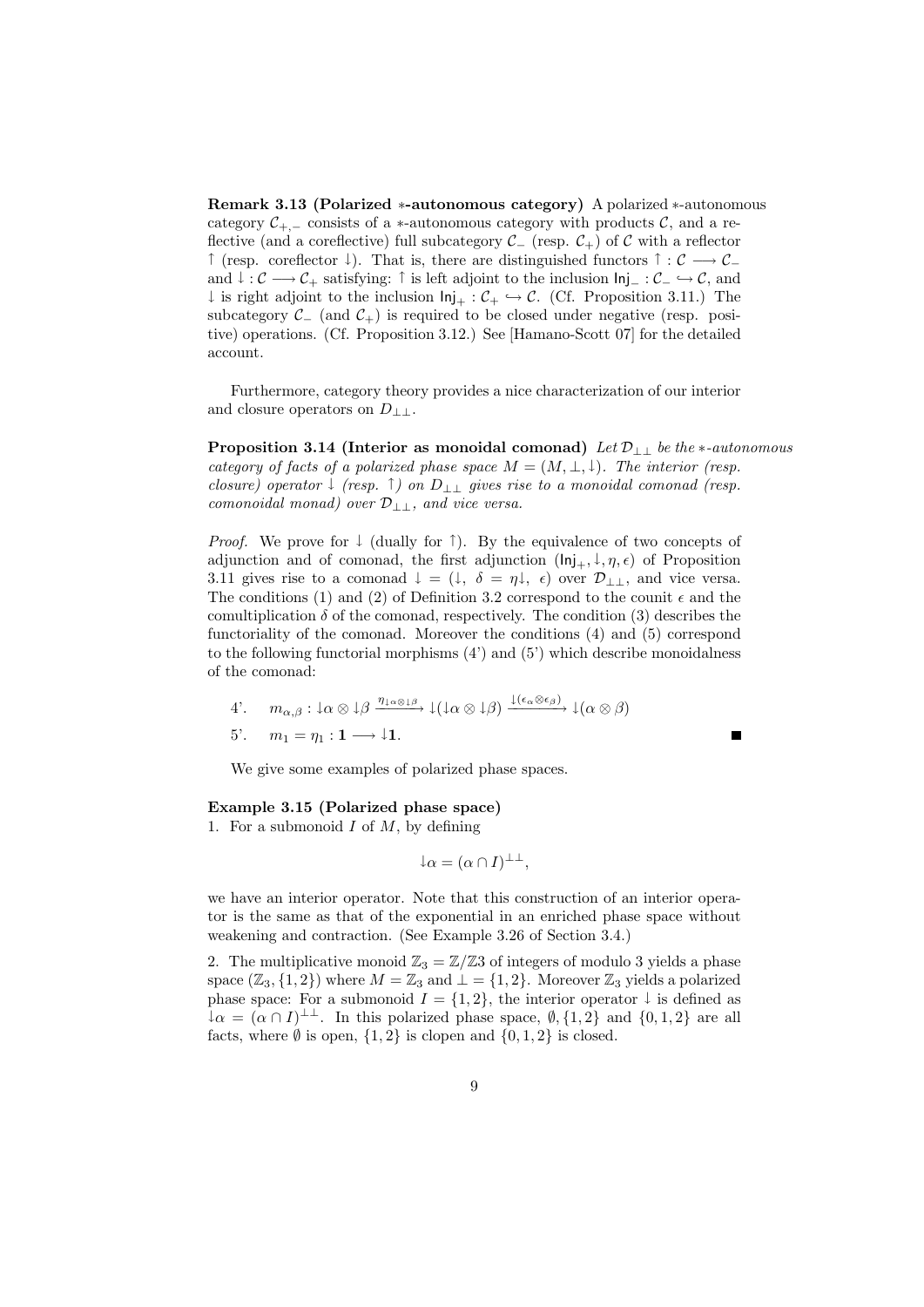## **3.3 Second order polarized phase model for** MALLP2 **and completeness**

In this subsection, we extend our polarized phase spaces of Section 3.2 into second order so as to yield a complete semantics for MALLP2. We give a certain semantical restriction for the usual interpretation of the second order existential quantifier *∃* of [Okada 99]. Our restriction corresponds to the syntactical constraint for the *∃*-rule in MALLP2, in which rule a formula substituted to the variable *X* of *∃X.P* is restricted to be positive (rather than arbitrary as in the case of the second order linear logic LL2). We refer to [Okada 99] for the definition of second order phase semantics for LL2.

*Notation: POS* (resp. *NEG*) denotes the set of second order positive (resp. negative) formulas.  $A[X_1, \ldots, X_n]$  (or more briefly  $A[\vec{X}]$ ) means that the second order free variables of *A* are contained in the list  $X_1, \ldots, X_n$ . We write  $A[X]$ : *B*] for the substitution of *B* for the free variables *X* in *A*, and we abbreviate  $A[X_1 := B_1, \ldots, X_n := B_n]$  by  $A[\vec{X} := \vec{B}]$ .

In order to interpret second order quantifiers, the following operations are introduced in the polarized phase spaces. Let  $\bar{D}_+ \subseteq D_{M+}$  and  $\bar{D}_- \subseteq D_{M-}$ . For any  $\xi : \bar{D}_+ \longrightarrow D_{M \perp \perp}$ ,

– *∃X.ξ*(*X*) = (∪ *<sup>α</sup>∈D*¯<sup>+</sup> *ξ*(*α*))*⊥⊥* – *∀X.ξ*(*X*) = ∩ *<sup>α</sup>∈D*¯<sup>+</sup> *ξ*(*α*)

Proposition 3.12 for the first order connectives is extended to the second order.

#### **Proposition 3.16 (Positives are open; negatives are closed)**

 $\exists X.\xi(X)$  *is open for any*  $\xi : \bar{D}_+ \to \bar{D}_+$ *, and*  $\forall X.\xi(X)$  *is closed for any*  $\xi : \bar{D}_+ \to \bar{D}_-$ *.* 

*Proof.* From  $\xi(\alpha) \subseteq \bigcup_{\beta \in \bar{D}_+} \xi(\beta)$  for any  $\alpha \in \bar{D}_+$ , the adjunction of Proposition 3.11 applies to have  $\xi(\alpha) \subseteq \downarrow \bigcup_{\beta \in \bar{D}_+} \xi(\beta)$  for any  $\alpha \in \bar{D}_+$  because  $\xi(\alpha) \in$  $\overline{D}_{+}$ . Thus we obtain  $\bigcup_{\alpha \in \overline{D}_{+}} \xi(\alpha) \subseteq \downarrow \bigcup_{\beta \in \overline{D}_{+}} \xi(\beta)$ , which means  $\exists X.\xi(X) \subseteq$ *↓∃X.ξ*(*X*). Dually for *∀*.  $\blacksquare$ 

**Definition 3.17 (Second order phase model for** MALLP2**)** A *second order phase model*  $M = (M, \perp, \downarrow, \bar{D}_+, \bar{D}_-, *)$  *for* MALLP2 consists of

- *−* a polarized phase space (*M, ⊥, ↓*);
- *−* an interpretation function *∗* from the set of atoms of MALLP2 to the set  $D_{M+}$  of open facts, which is extended to arbitrary formulas in a natural way;
- *−* a subset  $\overline{D}$ <sup>+</sup> of  $D_{M+}$  such that  $P^*[\overrightarrow{X} := \overrightarrow{\alpha}] \in \overline{D}$ <sup>+</sup> for any  $P \in POS$  and for any  $\alpha_i \in \overline{D}_+$ ;
- *−* a subset  $\overline{D}$ <sup>−</sup> of  $D_{M-}$  such that  $N^*[\overrightarrow{X} := \overrightarrow{\alpha}] \in \overline{D}$  for any  $N \in NEG$  and for any  $\alpha_i \in \overline{D}_+$ .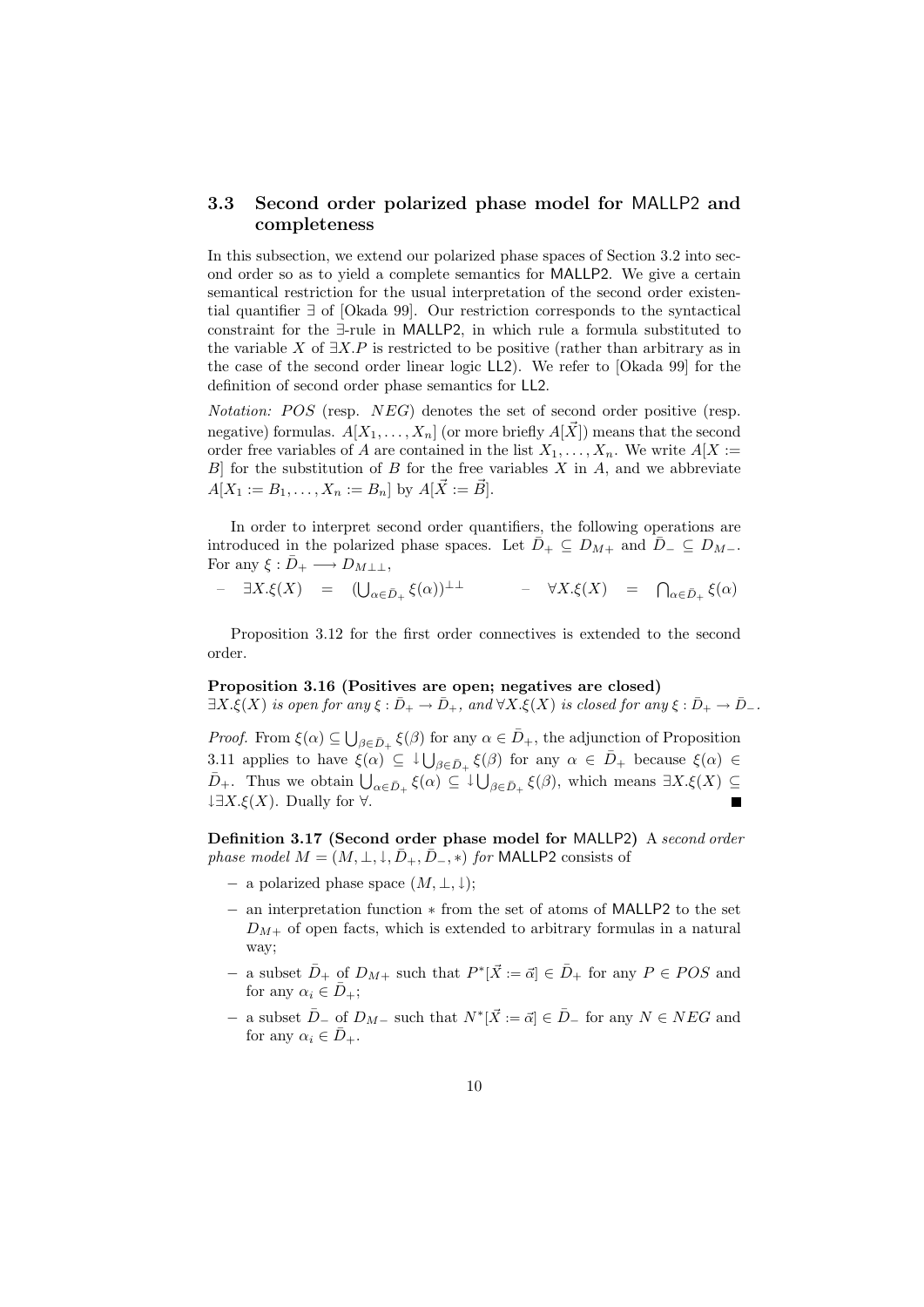Note that, from Propositions 3.12 and 3.16, each positive (resp. negative) formula is interpreted by an open (resp. closed) fact.

The truth relation of sequents is defined by means of the set-theoretical inclusion relation between facts of the subdomain  $\bar{D}_+ \cup {\perp}$  of  $D_{M++}$ . This semantical restriction on the subdomain naturally forces the truth relation of sequents to be defined only for the focalized sequents of Definition 2.1.

### **Definition 3.18 (Truth value of sequents)**

A sequent  $\Gamma[\vec{X}]$  is *true*, denoted  $\models \Gamma[\vec{X}]$  (or simply  $\models \Gamma$  when there is no need to indicate second order variables  $\vec{X}$ ), if the following holds: For any  $\beta_i \in \bar{D}_+$ ,

$$
- N_1^{* \perp} [\vec{X} := \vec{\beta}] \cdots N_n^{* \perp} [\vec{X} := \vec{\beta}] \subseteq \bot \quad \text{when } \Gamma \text{ is } N_1, \ldots, N_n; - N_1^{* \perp} [\vec{X} := \vec{\beta}] \cdots N_n^{* \perp} [\vec{X} := \vec{\beta}] \subseteq P^* [\vec{X} := \vec{\beta}] \quad \text{when } \Gamma \text{ is } N_1, \ldots, N_n, P.
$$

Note that this interpretation of sequents is a restriction of that in phase semantics for MALL2 such that only focalized sequents are considered.

We have the soundness and the strong completeness theorems of MALLP2, which together imply the cut-elimination theorem in a way similar to that of [Okada 99].

**Proposition 3.19 (Soundness of** MALLP2**)** *If ⊢* Γ *is provable in* MALLP2*, then*  $\models \Gamma$  *in any second order phase model for* MALLP2.

*Proof.* By induction on the length of the proof of *⊦* Γ: The ↓-rule is obtained from the first adjunction of Proposition 3.11. The *↑*-rule is obtained from the de Morgan dual of Intensivity (1) of *↓*, which is extensivity of *↑*. The other rules are treated in a way similar to that of [Okada 99].

In order to show the strong completeness theorem, we construct a syntactical model  $M_S = (M_S, \perp, \perp, \bar{D}_+, \bar{D}_-, *)$  called a *canonical model*.

- *− M<sup>S</sup>* is the monoid of the sequents of MALLP2 formulas, which are not restricted to focalized. Then *M<sup>S</sup>* is a monoid, whose monoid operator is the concatenation operator between sequents, and the unit is the empty sequent.
- *−* We define the outer-value [[*A*]] for each formula *A* as

$$
\llbracket A \rrbracket = \{ \Gamma \mid \vdash \Gamma, A \text{ is cut-free provable } \}.
$$

- *− ⊥* := [[*⊥*]] = *{*Γ *|⊢* Γ*, ⊥* is cut-free provable *}* = *{*Γ *|⊢* Γ is cut-free provable *}*.
- *−* Let *I* be the submonoid of *M<sup>S</sup>* consisting only of negative sequents. Then we define an interior operator *↓* as in Example 3.15(1):

$$
\downarrow \alpha = (\alpha \cap I)^{\perp \perp}.
$$

*− X<sup>∗</sup>* = [[*X*]] for each atom *X*.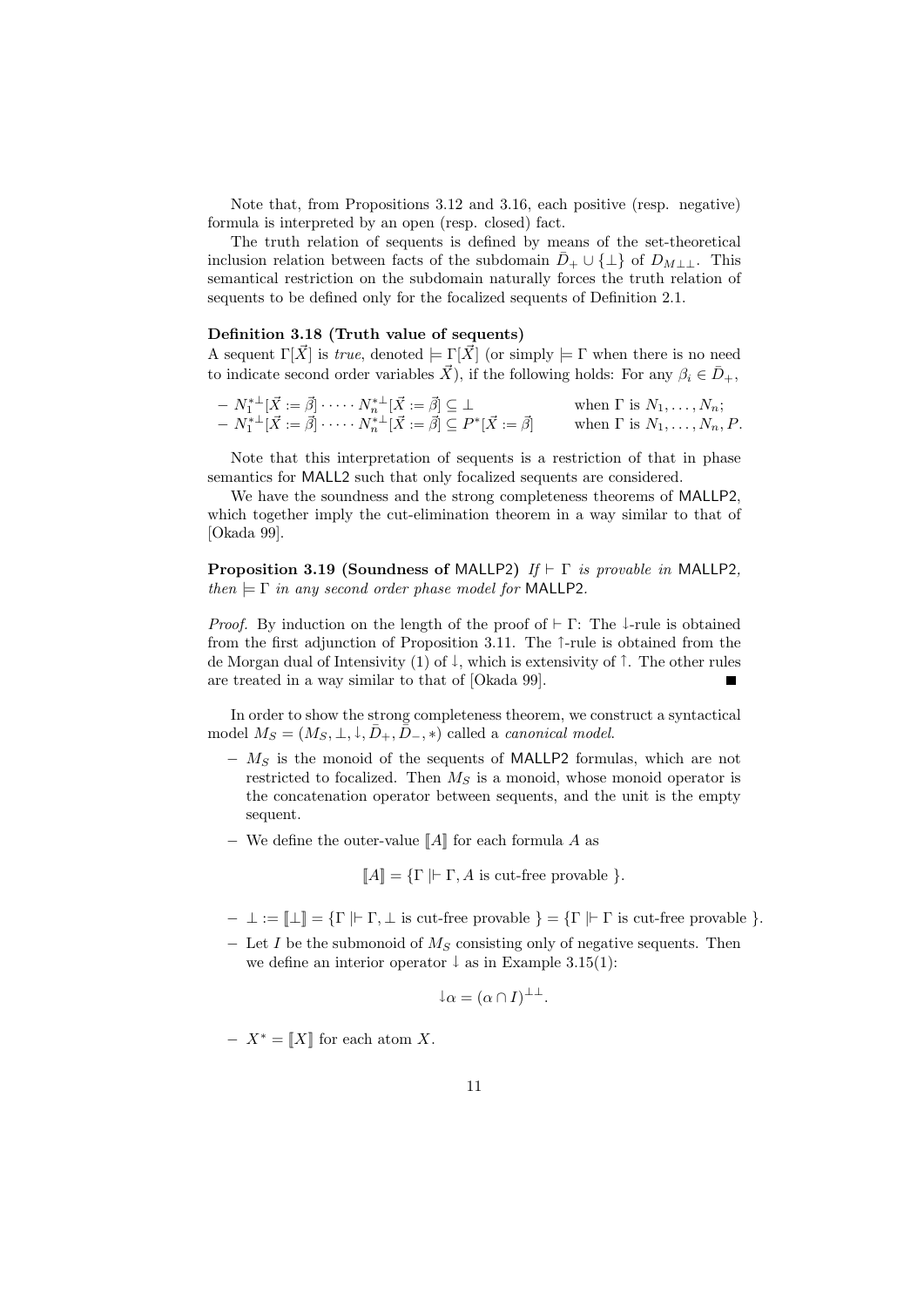$−$  For each positive formula *P*, let  $\langle P \rangle$  be the set of open facts *α* of *M<sub>S</sub>* such that  $P^{\perp} \in \alpha \subseteq [P]$ ; and for each negative formula *N*, let  $\langle N \rangle$  be the set of closed facts  $\alpha$  such that  $N^{\perp} \in \alpha \subseteq [N]$ . Then we define the second order domains  $\bar{D}_{+}$  by  $\bigcup_{P \in POS} \langle P \rangle$ , and  $\bar{D}_{-}$  by  $\bigcup_{N \in NEG} \langle N \rangle$ .

By distinguishing the inner-value *A<sup>∗</sup>* , which is the interpretation of *A* in the canonical model, and the outer-value  $\llbracket A \rrbracket = \{ \Gamma \mid \vdash \Gamma, A \text{ is cut-free provable } \},\$ Okada [1999] proved the strong completeness theorem of LL2, which implies the cut-elimination theorem. This method is applicable to MALLP2.

**Lemma 3.20 (Main lemma for** MALLP2**)**

*In*  $M_S$ *, for any*  $A[\vec{Y}]$ *, for any*  $\vec{Q} \in POS$  *and for any*  $\vec{\beta} \in \langle \vec{Q} \rangle$ *, we have* 

 $A^{\perp}[\vec{Y} := \vec{Q}] \in A^*[\vec{Y} := \vec{\beta}] \subseteq [A[\vec{Y} := \vec{Q}]]$ .

*Proof.* By induction on the complexity of *A* as in [Okada 99].

Using the main lemma for MALLP2, we have the following strong completeness theorem.

**Proposition 3.21 (Strong completeness of MALLP2)**  $If \models \Gamma$ *in any second order phase model for* MALLP2*, then ⊢* Γ *is provable without the cut-rule in* MALLP2*.*

Combining this strong completeness theorem and the soundness theorem, we obtain the cut-elimination theorem for MALLP2.

**Corollary 3.22 (Cut-elimination for** MALLP2**)** *If ⊢* Γ *is provable in* MALLP2*, then it is provable without the cut-rule.*

#### **3.4 Enriched phase space for** LL

In this subsection we review first order enriched phase spaces, with respect to which LL is complete ([Lafont 97]). Enriched phase spaces are obtained by augmenting the exponential ! to phase spaces for MALL of Section 3.1. A key ingredient is the algebraic instance of Seely's axiomatization of the exponential in categorical model ([Seely 89]). Similar axiomatizations are found in the literatures of algebraic semantics [Troelstra 92, Ono 93, Abrusci 90].

**Definition 3.23 (Enriched phase space)** An *enriched phase space*  $M = (M, \perp, !)$ is a phase space  $(M, \perp)$  together with an exponential operator ! from  $D_{++}$  to *D*<sub>⊥⊥</sub> which satisfies the following conditions: For any  $\alpha, \beta \in D_{\perp}$ ,

- 1. (Intensivity)  $\alpha \subseteq \alpha$
- 2. (Idempotency)  $\alpha \subseteq \mathbb{I} \alpha$
- 3. (Monotonicity) If  $\alpha \subseteq \beta$ , then  $\alpha \subseteq \beta$
- 6. (Seely axiom 1)  $\qquad \alpha \otimes \beta = \beta (\alpha \& \beta)$
- 7. (Seely axiom 2) **1** = ! $\top$ , where  $\top = M$

The dual operator ? of ! is defined as  $?a = (!(\alpha^{\perp}))^{\perp}$ .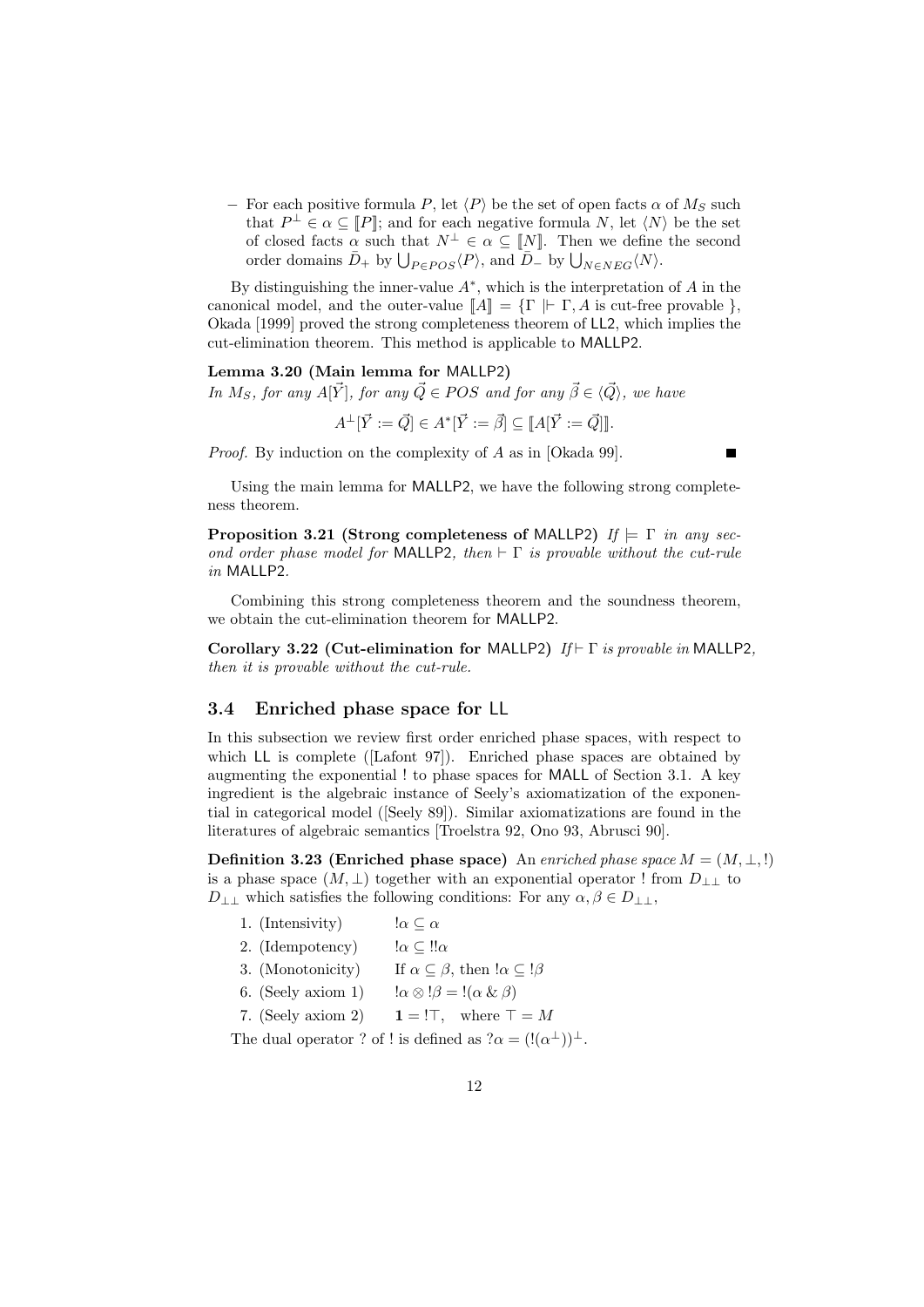In terms of category theory, our enriched phase spaces are characterized as follows:

**Proposition 3.24 (Enriched phase space as Seely category)** *Let D⊥⊥ be the*  $*$ -autonomous category of facts of an enriched phase space  $M = (M, \perp, !)$ *. The exponential operator* ! *gives rise to a comonad over*  $\mathcal{D}_{\perp}$  *so that*  $(\mathcal{D}_{\perp}$ *,* !) *forms a Seely category, and vice versa. In*  $(D_{\perp\perp},!)$ *, for each*  $\alpha \in D_{\perp\perp}$ ,  $\alpha$  *is endowed with a comonoid structure, and, moreover, the comonad* ! *is monoidal.*

*Proof.* By the condition (3), the exponential gives rise to a functor ! from  $\mathcal{D}_{\perp\perp}$ to  $\mathcal{D}_{\perp\perp}$ . Then natural transformations  $\epsilon$  : !  $\longrightarrow Id_{\mathcal{D}_{\perp\perp}}$  and  $\delta$  : !  $\longrightarrow$  !  $\circ$  ! are given by (1) and (2), respectively. Thus we obtain a comonad  $! = (!, \delta, \epsilon)$  over *D*<sub>⊥⊥</sub>. (6) and (7) correspond to the Seely's natural isomorphisms.

The following morphisms (8) and (9) are derivable for each  $\alpha \in \mathcal{D}_{++}$ , which show that  $(l\alpha, d_\alpha, e_\alpha)$  is a comonoid in  $\mathcal{D}_{\perp\perp}$ :

- 8. (Contraction)  $d_{\alpha} : \alpha \xrightarrow{! \langle id, id \rangle} \alpha \alpha = \alpha \otimes \alpha$
- 9. (Weakening)  $e_{\alpha}$  : ! $\alpha \xrightarrow{!*_{\alpha}} !\top = 1$ , where  $*_\alpha : \alpha \longrightarrow \top$  is the unique map to the terminal object  $\top$  of the posetal *D⊥⊥*.

In addition, the following morphisms are derivable, which describe monoidalness of the comonad !: For any  $\alpha, \beta \in \mathcal{D}_{\perp\perp}$ ,

4'. 
$$
m_{\alpha,\beta}: \alpha \otimes \beta = \{(\alpha \& \beta) \xrightarrow{\delta} \beta : \alpha \otimes \beta\} = \{(\alpha \otimes \beta) \xrightarrow{\beta} \alpha \otimes \beta\}
$$
  
5.  $m_1: \mathbf{1} = \beta \Rightarrow \beta \in \mathbf{1}$ 

The conditions  $(1)$ ,  $(2)$ ,  $(3)$ ,  $(4')$ , and  $(5)$  indicate that the exponential ! induces an interior operator on  $D_{+}$ . However to avoid the confusion, we do not call ! an interior operator, because in this paper we do not consider any topological structure derived from ! except those for which ! coincides with *↓* (cf. Definition 4.8 in Section 4.3).

 $\blacksquare$ 

**Remark 3.25 (Seely axioms)** Under the conditions (1), (2), and (3) of Definition 3.23, the Seely axioms  $(6)$  and  $(7)$  are equivalent to  $(4')$ ,  $(5)$ ,  $(8)$  and  $(9)$ . (Cf. [Ono 93].)

**Example 3.26 (Example of an enriched phase space)** Let  $J = \{x \in \mathbf{1} \}$  $x \cdot x = x$ } a submonoid of the domain *M*. If we define  $\alpha = (\alpha \cap J)^{\perp \perp}$ , then we have an enriched phase space. This definition of ! is due to [Lafont 97].

## **3.5 Enriched polarized phase space for LL**<sub>pol</sub>

In this subsection, we first review first order polarized linear logic  $LL_{pol}$ . Then we introduce enriched polarized phase spaces, with respect to which  $LL_{pol}$  is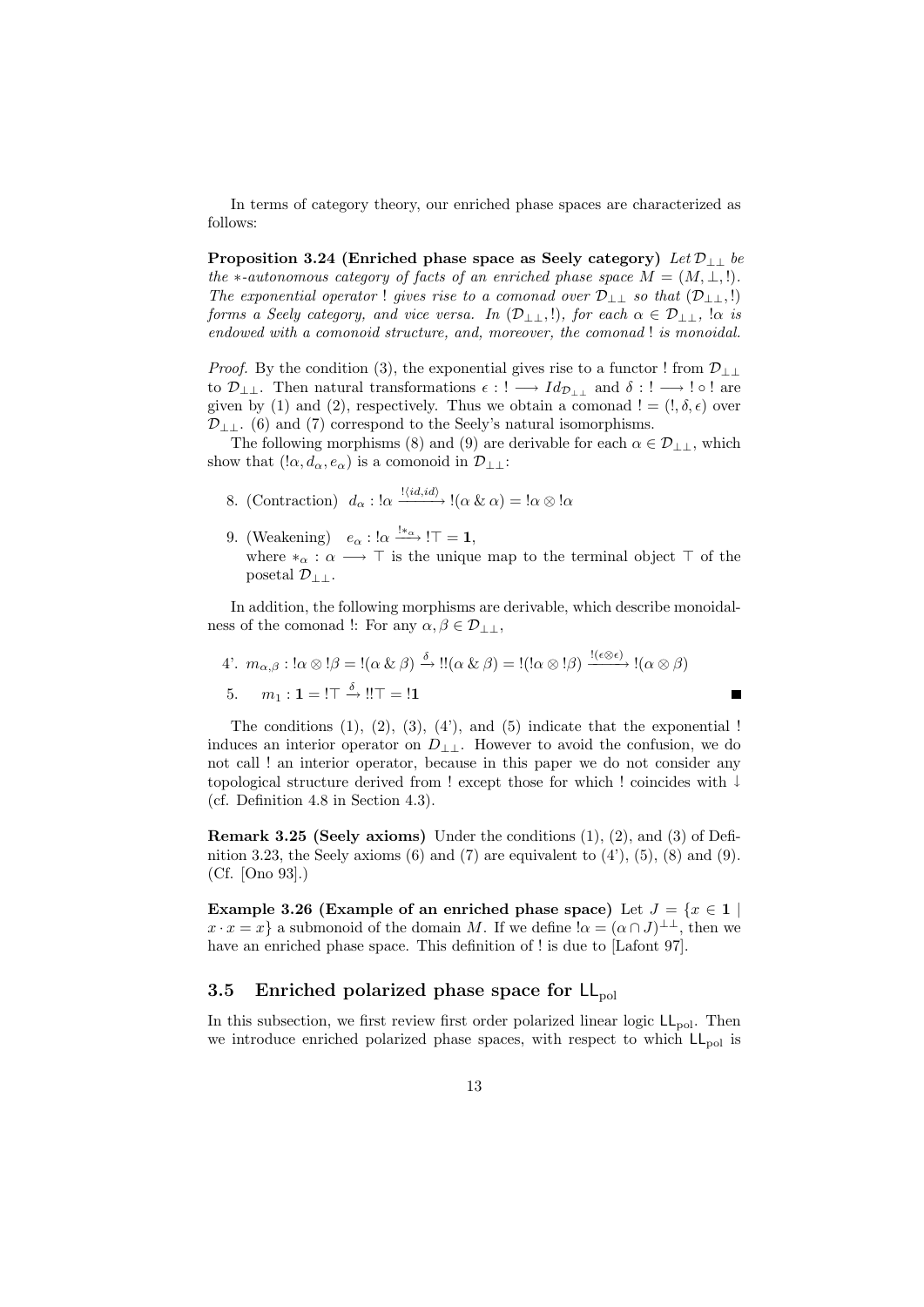complete.

**Formulas** of  $LL_{pol}$  of [Laurent 02] are obtained by imposing the following polarity restriction on formulas of LL:

|  |  |  | $P \ ::= \quad X \quad   \quad P \otimes P \quad   \quad P \oplus P \quad   \quad 1 \quad   \quad 0 \quad   \quad !N$                         |  |  |  |
|--|--|--|-----------------------------------------------------------------------------------------------------------------------------------------------|--|--|--|
|  |  |  | $N \quad ::= \quad X^{\perp} \quad   \quad N^2\!\!\!\delta\,N \quad   \quad N\,\&\,N \quad   \quad \perp \quad   \quad \top \quad   \quad ?P$ |  |  |  |

**Inference rules of LL<sub>pol</sub>** is the polarized fragment of LL where the *⊤*-rule is restricted to a focalized sequent.

We write ?*Q* for a negative sequent obtained from a positive sequent *Q* by putting ? to each formula of *Q*.

$$
\frac{\vdash \Gamma, N \vdash N^{\perp}, \Delta}{\vdash \Gamma, N \mathcal{H}} \text{ cut}
$$
\n
$$
\frac{\vdash \Gamma, N, L}{\vdash \Gamma, N \mathcal{H}} \text{ rad}
$$
\n
$$
\frac{\vdash \Gamma, N, L}{\vdash \Gamma, N \mathcal{H}} \text{ rad}
$$
\n
$$
\frac{\vdash \Gamma, P \vdash \Delta, Q}{\vdash \Gamma, \Delta, P \otimes Q} \otimes
$$
\n
$$
\frac{\vdash \Gamma, N \vdash \Gamma, L}{\vdash \Gamma, N \& L} \& \frac{\vdash \Gamma, P}{\vdash \Gamma, P \oplus Q} \oplus 1 \qquad \frac{\vdash \Gamma, Q}{\vdash \Gamma, P \oplus Q} \oplus 2
$$
\n
$$
\frac{\vdash \Gamma, N \vdash \Gamma, L}{\vdash \Gamma, P \oplus Q} \rightarrow 2
$$
\nHere  $\Gamma$  contains at most one positive formula.  
\n
$$
\frac{\vdash ?Q, N}{\vdash ?Q, lN} ! \qquad \frac{\vdash \Gamma, P}{\vdash \Gamma, ?P} ? \qquad \frac{\vdash \Gamma}{\vdash \Gamma, ?P} ?w \qquad \frac{\vdash \Gamma, ?P, ?P}{\vdash \Gamma, ?P} ?c
$$

We now introduce enriched polarized phase spaces, with respect to which  $LL_{pol}$  is complete.

**Definition 3.27 (Enriched polarized phase space)** An *enriched polarized phase space* is  $M = (M, \perp, \cdot, \cdot)$  such that

- *−* (*M, ⊥,* !) is an enriched phase space;
- *−* (*M, ⊥, ↓*) is a polarized phase space;
- *<sup>−</sup>* !*<sup>α</sup> <sup>⊆</sup> <sup>↓</sup><sup>α</sup>* for any fact *<sup>α</sup> <sup>∈</sup> <sup>D</sup>⊥⊥*.

Note that the topological structure considered in *M* is that derived from *↓* (not from !).

**Remark 3.28 (Two modalities** *↓* **and** !**)** In enriched polarized phase spaces, the interior operator  $\downarrow$  does not necessarily coincide with !. If it does,  $X^* \subseteq \cdot$  ??? holds for a positive atom *X*, which, however, happens to be a valid interpretation of an *unprovable* sequent  $\vdash X^{\perp}$ , !?X in LL<sub>pol</sub>. (Cf. Definition 3.17.)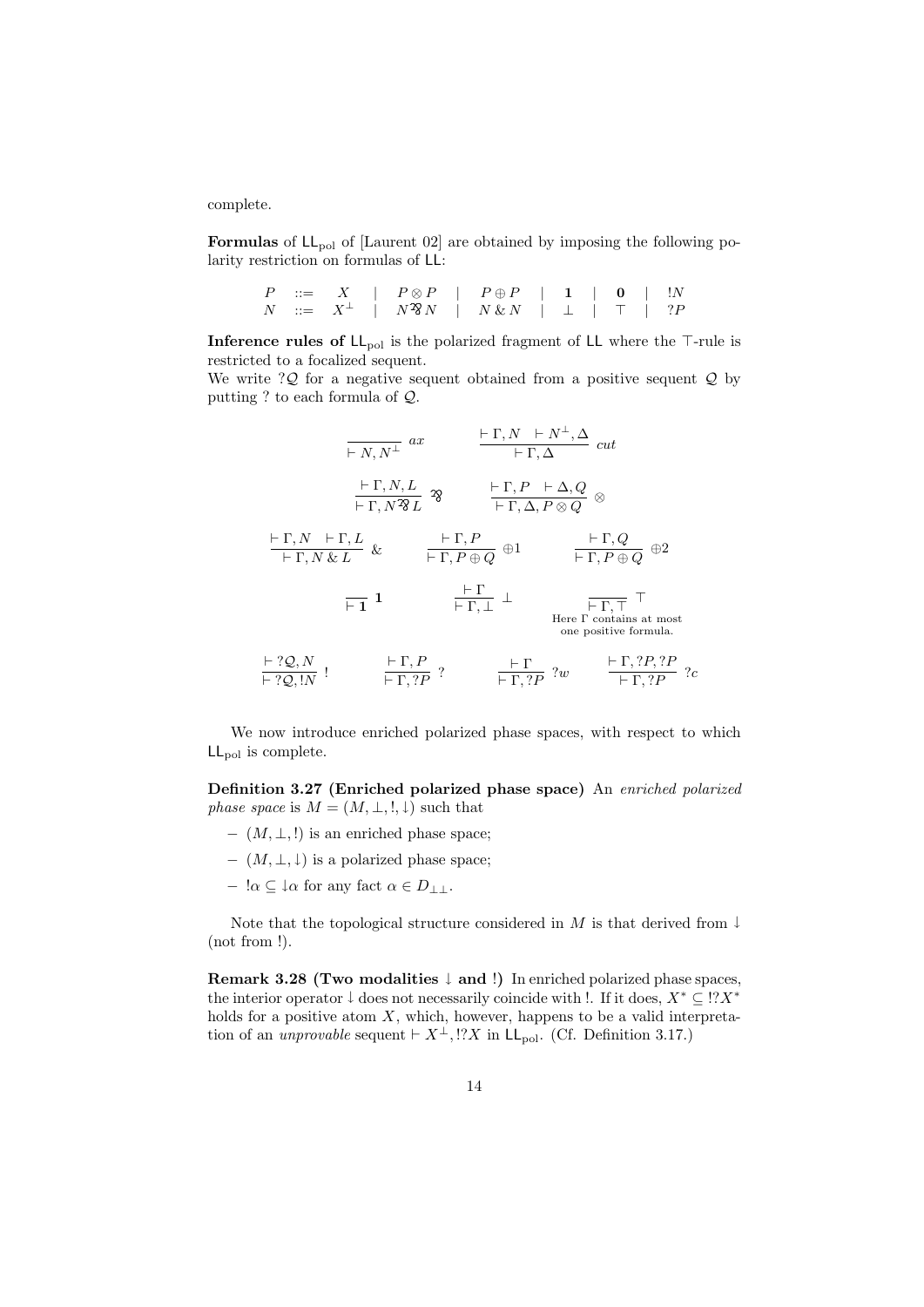**Example 3.29 (Enriched polarized phase space)** Let *I* and *J* be the submonoids of Example 3.15(1) and Example 3.26, respectively, and let *↓* be as in Example 3.15(1). Then by defining

$$
!\alpha = (\alpha \cap J \cap I)^{\perp \perp},
$$

we have an enriched polarized phase space. This essentially corresponds to the decomposition of the exponentials of [Girard 01]:

$$
\alpha = \downarrow \sharp \alpha
$$
 and  $\alpha = \uparrow \flat \alpha$ .

Note that  $\sharp \alpha$  is defined as  $\alpha \cap J$ , and then  $\alpha$  is defined as the interior of  $\sharp \alpha$  by Example 3.15(1). I.e.,  $\alpha = \downarrow \sharp \alpha = (\alpha \cap J \cap I)^{\perp \perp}$ .  $J \cap I \subseteq I$  yields the condition  $\alpha \subset \alpha$ . Note that  $\alpha$  is not necessarily a fact, hence its meaning is only given under the connective *↓*. (Cf. [Laurent 05b].)

Proposition 3.12 for MALLP connectives can be extended to  $LL_{pol}$  connectives: i.e., we have the following Proposition 3.30 for the positive connective ! and the negative connective ?.

#### **Proposition 3.30 (Positives are open; negatives are closed)**

!*α is open (i.e., ↓-invariant) and* ?*α is closed (i.e., ↑-invariant) for any fact α.*

*Proof.* We show  $\alpha$  is open, i.e.,  $\alpha = \iota \alpha$ . We have  $\alpha \in \alpha$ .  $\alpha \in \iota \alpha$  by Idempotency of ! and the definition  $\alpha \subseteq \alpha$ . The other direction is immediate from the intensivity of *↓*. Dually for ?.

This proposition says that the topology derived from ! is coarser than that from *↓*. I.e., the set of !-invariant facts is a subset of *↓*-invariant facts in the phase space  $(M, \perp)$ .

# **3.6 Second order polarized phase model for**  $LL_{pol}$  **and completeness**

In this subsection, we extend our enriched polarized phase spaces of Section 3.5 into second order so as to yield a complete semantics for the second order extension  $LL_{pol}2$  of  $LL_{pol}$ .

**The syntax of**  $LL_{\text{pol}}2$  of [Laurent 02] is obtained by adding the following rules for negative formulas  $\forall X. N$  and for positive formulas  $\exists X. P$  to  $\mathsf{LL}_{\text{pol}}$ :

| $\vdash \Gamma, N$                      | $\vdash \Gamma, P[X := Q]$    |
|-----------------------------------------|-------------------------------|
| $\overline{\vdash \Gamma,\forall X. N}$ | $\vdash \Gamma$ . EX.P        |
| $X$ does not appear free                | Q denotes a positive formula. |
| in the lower sequent.                   |                               |

**Definition 3.31 (Second order phase model for** LLpol2**)** A *second order phase model*  $M = (M, \perp, !, \downarrow, \bar{D}_+, \bar{D}_-, *)$  *for* LL<sub>pol</sub>2 consists of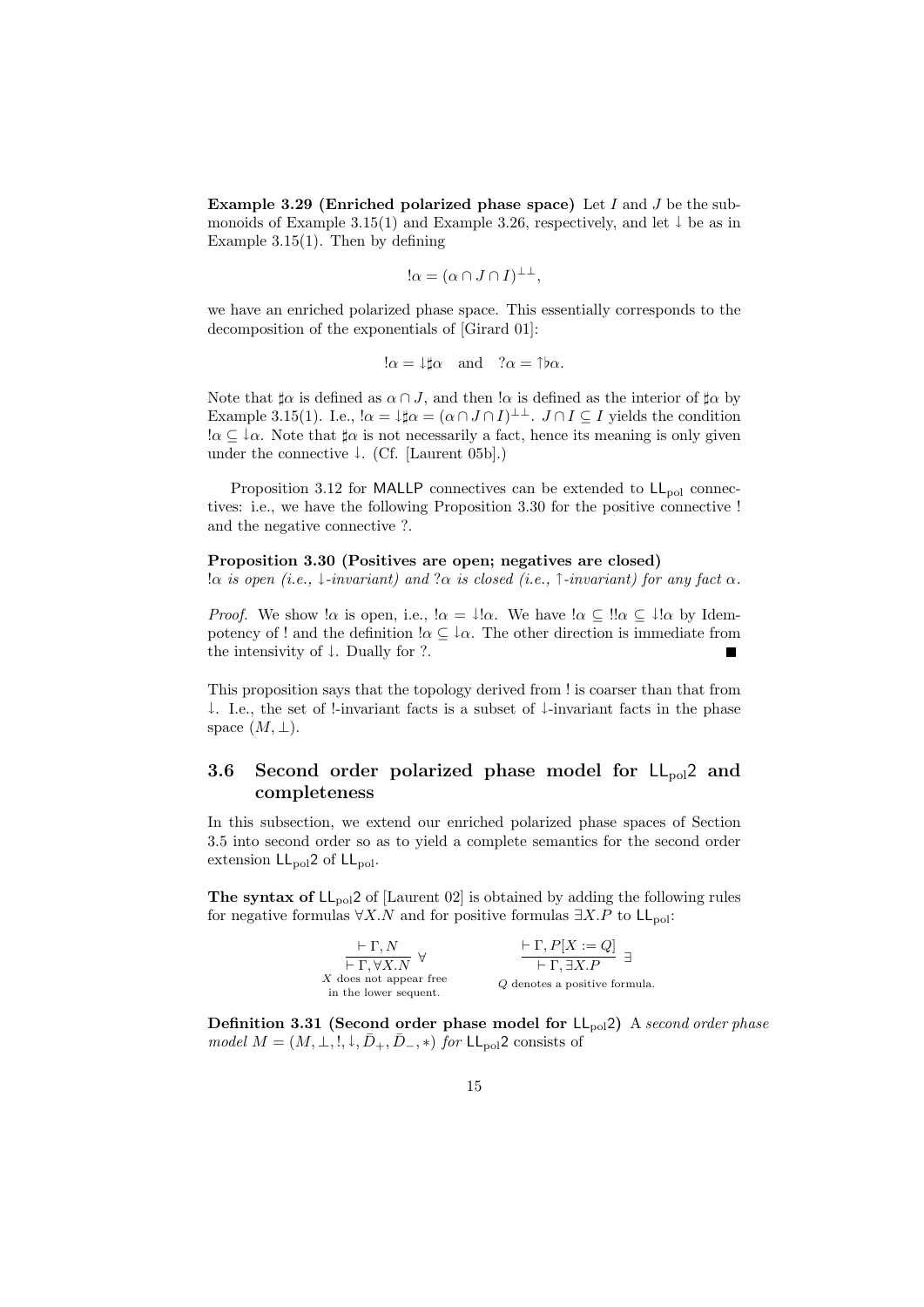- *−* an enriched polarized phase space (*M, ⊥,* !*, ↓*);
- *−* an interpretation function *∗* from the set of atoms of LL<sub>pol</sub>2 to the set  $D_{M+}$  of open facts ;
- − the second order domains  $\bar{D}_+$  and  $\bar{D}_-$  which are defined in the same way as for MALLP2. (See Definition 3.17.)

We have the soundness and the strong completeness theorems of  $LL_{pol}2$ , which together imply the cut-elimination theorem in a way similar to that of [Okada 99].

**Proposition 3.32 (Soundness of**  $L_{pol}$ **2)** *If*  $\vdash \Gamma$  *is provable in*  $L_{pol}$ 2*, then*  $\models \Gamma$  *in any second order phase model for*  $LL_{\text{pol}}2$ *.* 

In order to show the completeness theorem, we construct the canonical model  $M_S = (M_S, \perp, !, \downarrow, \bar{D}_+, \bar{D}_-, *)$  by adding the following definition of ! to the canonical model for MALLP2 of Section 3.3.

*−* Let *J* be the submonoid of *M<sup>S</sup>* which consists only of negative sequents of the form ?*Q*. Here we identify more than one ?*Q*'s with one ?*Q* in  $M_S$  and *J*; for instance we identify ?*Q*, ?*Q* with ?*Q*. Then we define  $\alpha = (\alpha \cap J)^{\perp \perp}$ for  $\alpha \subseteq M_S$ .

Since ?*Q* is a negative sequent, we have  $J \subseteq I$ , which implies  $\alpha \subseteq \alpha$ .

The strong completeness theorem which implies the cut-elimination theorem is shown by using the same form of the lemma (Lemma 3.20) as for MALLP2.

Lemma 3.33 (Main lemma for  $LL_{pol}2$ )

*In*  $M_S$ *, for any*  $A[\vec{Y}]$ *, for any*  $\vec{Q} \in POS$  *and for any*  $\vec{\beta} \in \langle \vec{Q} \rangle$ *, we have* 

 $A^{\perp}[\vec{Y} := \vec{Q}] \in A^*[\vec{Y} := \vec{\beta}] \subseteq [A[\vec{Y} := \vec{Q}]]$ .

**Proposition 3.34 (Strong completeness of**  $LL_{pol}2$ **)** *If*  $\models \Gamma$  *in any second order phase model for*  $LL_{pol}2$ *, then*  $\vdash \Gamma$  *is provable without the cut-rule in*  $LL_{pol}2$ *.* 

**Corollary 3.35 (Cut-elimination for LL**<sub>pol</sub>2) *If*  $\vdash \Gamma$  *is provable in* LL<sub>pol</sub>2, *then it is provable without the cut-rule.*

**Remark 3.36** Let us consider an operator  $\cdot$ <sup>−</sup>, which satisfies (1), (2), (3) of Definition 3.23 and (4'), (5) of Proposition 3.24. Then we can consider a complete subsystem LL<sub>pol</sub>2 which is the fragment of LL<sub>pol</sub>2 without the weakening and contraction rules. (Cf. Remark 4.18 of Section 4.7.)

# **4 Second order conservativity**

This section is concerned with conservativity of linear logic. We briefly show the first order conservativity of  $LL$  over  $LL_{pol}$  with a summary of four kinds of phase spaces. Then we consider a second order conservativity. In Section 4.3, we introduce a fragment LL*<sup>η</sup>*2 of LL2, then we prove our main technical proposition (Proposition 4.16) to obtain the main theorem (Theorem 4.17) of this paper: LL<sup>η</sup>2 is conservative over its polarized fragment LL<sub>n<sup>o1</sup></sub>2.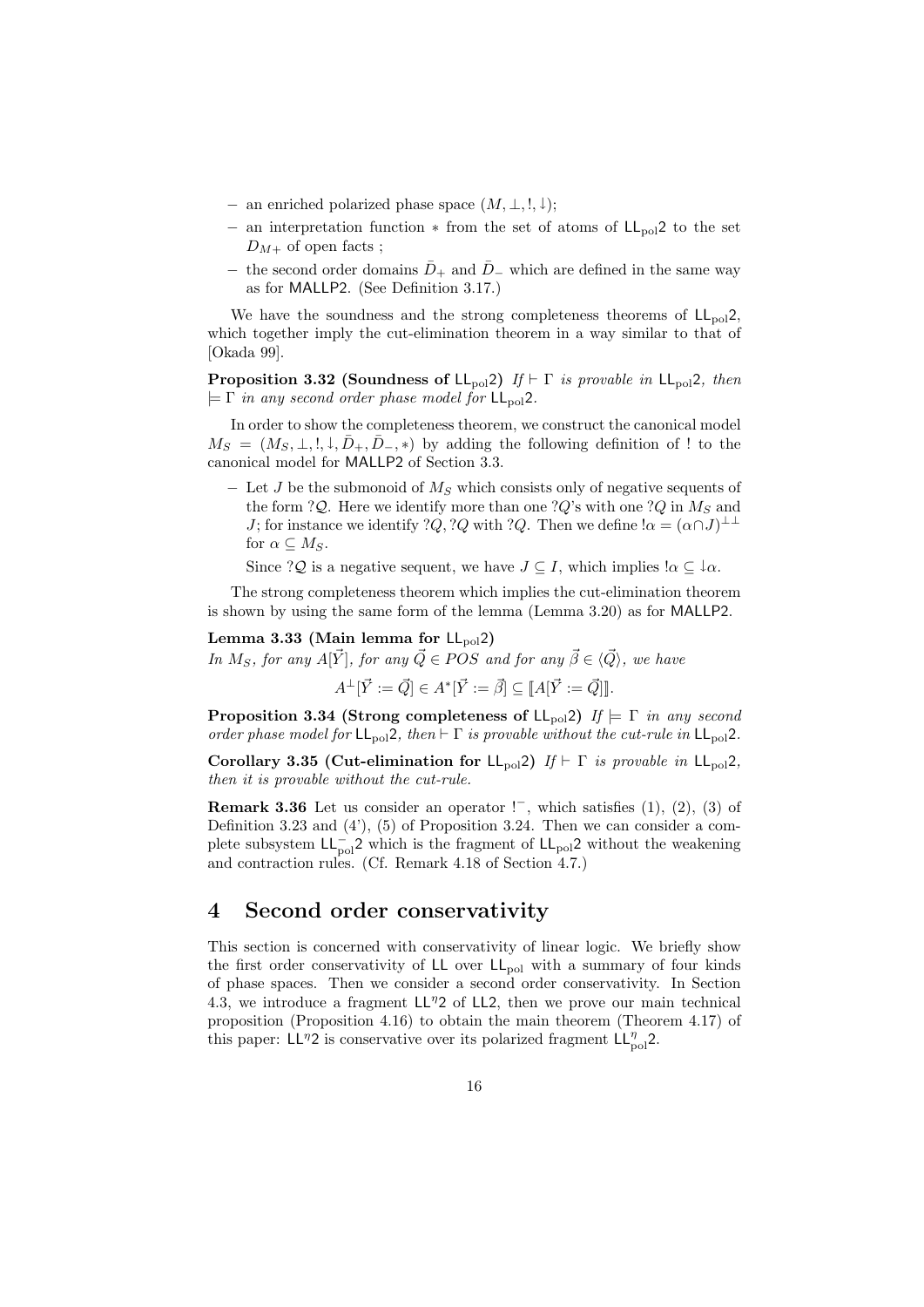#### **4.1 First order conservativity**

Let us start by summarizing the four kinds of phase spaces for first order logics introduced so far (Figure 1). In the following figure, on the top of the most primitive *phase spaces*, three kinds of phase spaces are obtained, where a vertical (resp. horizontal) line designates the augmentation of the interior *↓* (resp. the exponential !). A symbol  $\subset$  designates a subsystem relation: I.e.,  $\mathsf{LL}_{pol}$  and MALL are subsystems of LL.



The conservativity theorem of first order  $LL$  over  $LL_{pol}$  was first obtained by Laurent [2002 (p.50)] with a proof-theoretical argument. We have a simple semantical proof of the theorem as a corollary of the completeness theorem of LLpol. The proof is direct by virtue of the canonical forgetting *↓* map from the bottom to the top on the right vertical relation of Figure 1.

**Corollary 4.1 (LL** *≻* **LL<sub>pol</sub> [Laurent 02]) LL** *is conservative over* LL<sub>pol</sub>: For *any focalized sequent*  $\Gamma$ *, if*  $\vdash \Gamma$  *is provable in* LL*, then it is provable in* LL<sub>pol</sub>.

*Proof.* Let  $\Gamma$  be a focalized sequent which is provable in LL, and let  $M =$  $(M, \perp, !, \downarrow)$  be an arbitrary enriched polarized phase space. Then from the soundness theorem of  $LL$ ,  $\models \Gamma$  in the phase model  $(M, \perp, !)$  for LL. Since  $\Gamma$  is polarized, it is also true in the polarized phase model  $M$  for  $LL_{pol}$ . Therefore, from the completeness theorem of  $LL_{pol}$ , which is obtained as a corollary of the strong completeness and the cut-elimination theorems of  $LL_{pol}2$ , we have  $\vdash \Gamma$  is provable in  $LL_{pol}$ .  $\blacksquare$ 

## **4.2** LL2 is not conservative over  $L_{\text{pol}}$ ?

In this subsection, we show that Corollary 4.1 does not extend to LL2. The semantic argument of Corollary 4.1 does not work for the second order LL2, because  $\models \exists X.P$  in LL2 does not necessarily imply the same in  $LL_{pol}$ 2. Note that  $\models \exists X.P$  means  $\mathbf{1} \subseteq P^*[X := \alpha]$  for some  $\alpha \in D_{\perp\perp}$  in LL2, but LL<sub>pol</sub>2 has the constraint that  $\alpha$  ranges only over a subset  $D_+$  of  $D_{\perp\perp}$ .

**Proposition 4.2** (LL2  $\nsucc$  LL<sub>pol</sub>2) LL2 *is not conservative over* LL<sub>pol</sub>2.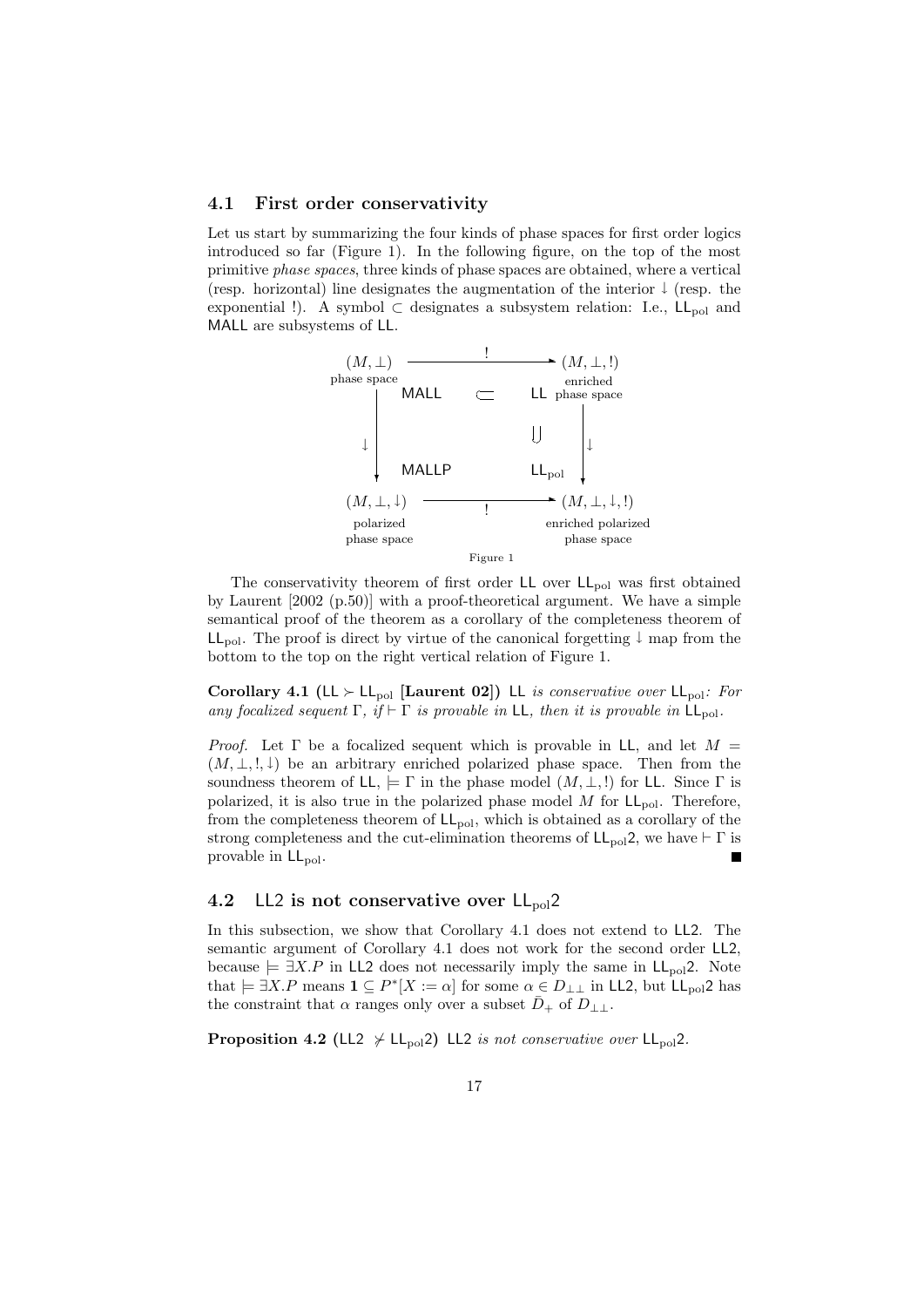*Proof.* We show that a focalized sequent  $\vdash Y$ , ? $\exists X.X$  is provable in LL2, but not in  $LL_{pol}2$ : The following is an LL2 poof of the sequent.

$$
\frac{\overline{\vdash Y, Y^{\perp}}^{ax}}{\overline{\vdash Y, \exists X.X}} \exists (X := Y^{\perp})
$$
  

$$
\overline{\vdash Y, ?\exists X.X} ?
$$

This LL2 proof is not an LLpol2 proof, since, in the application of the *∃*-rule, the negative formula  $Y^{\perp}$  is substituted to *X*. Note that this  $\exists$ -rule makes the LL2 provable sequent non focalized  $(FY, \exists X.X)$ .

In order to show the sequent is not provable in  $LL_{\text{pol}}2$ , we construct a counter model for *⊦ Y*,  $?∃X.X$ . Let  $\mathbb{Z}_3$  be the enriched polarized phase space of Example 3.15(2) where  $!= \downarrow$ ; and the second order domain  $\overline{D}_{+}$  is the set of open facts *{0,* {1*,* 2}}. Let *Y*<sup>∗</sup> be the open fact *Ø*. Then *Y*<sup>⊥∗</sup> is the closed fact {0*,* 1*,* 2}. On the other hand, because  $\exists X.X^* = (\bigcup_{\alpha \in \bar{D}_+} \alpha)^{\perp \perp}$ , we have  $? \exists X.X^* = \{1, 2\}$ . Hence, we have  $\{0,1,2\} = Y^{\perp *} \nsubseteq ?\exists X.X^* = \{1,2\}$  in this model. Therefore, we have  $\notin Y$ , ? $\exists X.X$ , and hence from the soundness theorem, we conclude that *⊢ Y*, ?∃*X.X* is not provable in LL<sub>pol</sub>2.  $\blacksquare$ 

**Remark 4.3** A direct syntactical proof of the unprovability of the sequent of Proposition 4.2 is also possible with the help of the second order cut-elimination theorem of  $LL_{pol}2$  (Corollary 3.35), which follows from our strong completeness theorem.

As seen in the LL2 proof of *⊢ Y,* ?*∃X.X* of Proposition 4.2, a non focalized sequent  $\vdash Y$ ,  $\exists X.X$  is provable in LL2 with only polarized formulas. Thus we also do not have the focalized sequent property (FSP) in LL2.

**Proposition 4.4** *The focalized sequent property fails in* LL2*.*

## **4.3 Second order** *η***-expanded system** LL*<sup>η</sup>*2

In order to remedy the shortcoming of LL2 in the previous section, we introduce a fragment LL*<sup>η</sup>*2, where atoms are restricted to exponential forms (i.e., of the form  $!X^{\perp}$  (resp. ?*X*) for a positive (resp. negative) atom). Such a restriction of atoms is also adopted in [Laurent 99, 05a] for the first order  $LL_{pol}$ .

**Definition 4.5 (**LL*<sup>η</sup>*2**)** The syntax of LL*<sup>η</sup>*2 is defined as follows.

**Formulas** of  $LI<sup>7</sup>2$  are given by the following grammar.

|  |  |  | $A \cong \mathbb{R}^{\perp}$   $A \otimes A$   $A \oplus A$   1   0   $!A$   $\exists X.A$ |  |  |  |  |
|--|--|--|--------------------------------------------------------------------------------------------|--|--|--|--|
|  |  |  | $?X$   $A^2\mathcal{A}$   $A \& A$   $\perp$   $\top$   $?A$   $\forall X.A$               |  |  |  |  |

We refer to connectives  $\{\otimes, \oplus, \ldots, \exists, 1, 0\}$  (resp.  $\{\mathfrak{B}, \& ,?, \forall, \bot, \top\}$ ) as *positive (resp. negative) connectives*.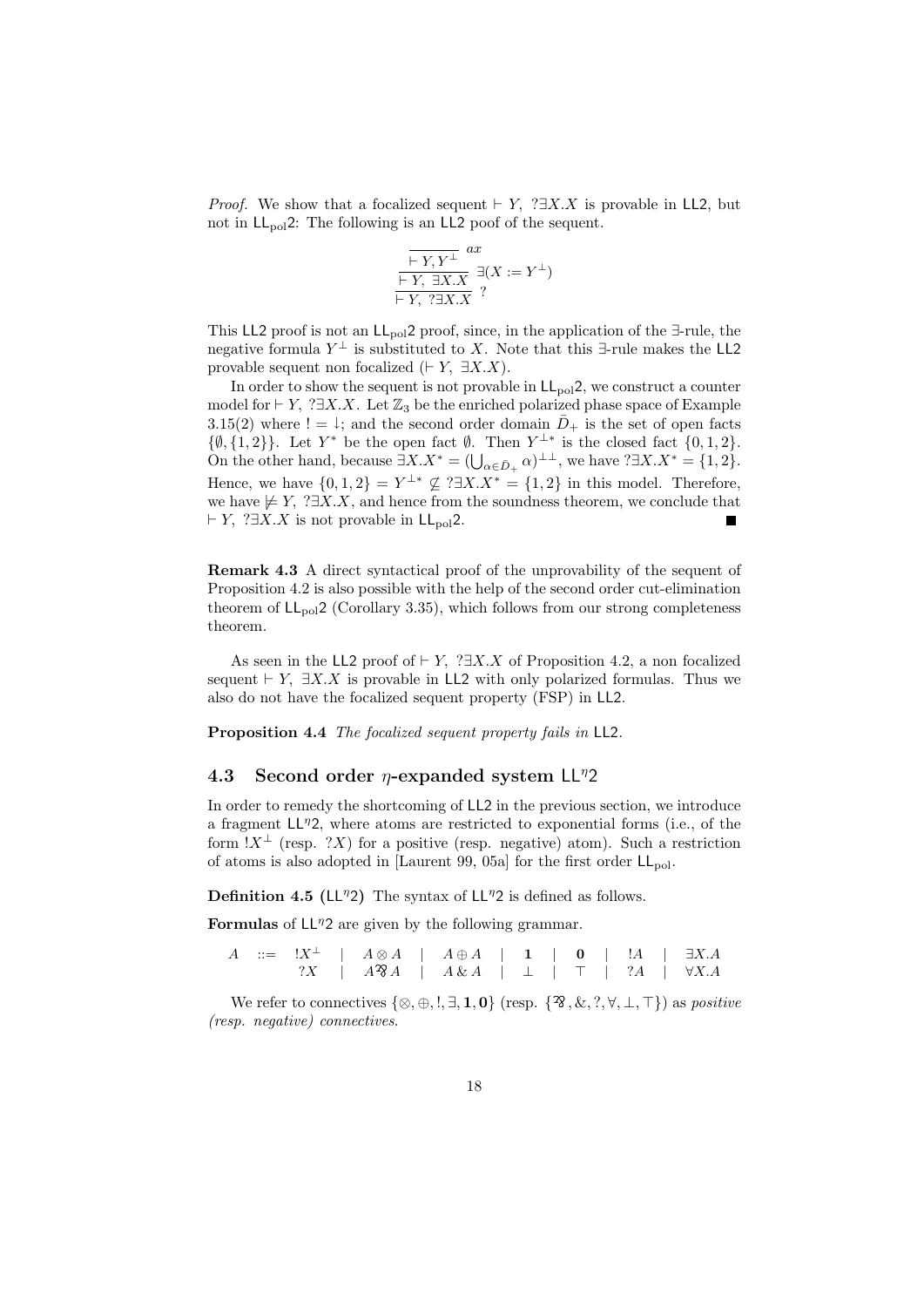**The substitution** of *B* for the free occurrences of *X* in *A* (denoted  $A[X := B]$ ) is defined as usual for any LL*<sup>η</sup>*2 formulas *A* and *B*. Note that a substitution such as  $X[X := |Y^{\perp}]$  is not allowed in LL<sup>η</sup>2 because X is not an LL<sup>η</sup>2 formula. **Inference rules** of  $\mathsf{LL}^{\eta}2$  are obtained from those of  $\mathsf{LL}2$  by replacing the usual axiom of the form  $\vdash$  *X, X*<sup>⊥</sup> with the form  $\vdash$  ?*X,* !*X*<sup>⊥</sup>.

The restriction will be crucial in proving Lemma 4.11 of the next subsection.

**Example 4.6 (A proof in**  $LL^{\eta}2$ **)** The following is an  $LL^{\eta}2$  proof.

$$
\frac{\overline{\vdash ?X, !X^{\perp}}^{\perp} \overset{ax}{\vdash ?X, ?!X^{\perp}} ?}{\overline{\vdash ?X \mathcal{R} \mathcal{R} \mathcal{R} \mathcal{R} \mathcal{R} \mathcal{R}}^{\perp} \mathcal{R}} \mathcal{R}
$$
\n
$$
\frac{\overline{\vdash ?X \mathcal{R} \mathcal{R} \mathcal{R} \mathcal{R} \mathcal{R} \mathcal{R} \mathcal{R} \mathcal{R}}^{\perp} \mathcal{R}}}{\vdash \exists Y \mathcal{R} \mathcal{R} \mathcal{R} \mathcal{R} \mathcal{R} \mathcal{R}}^{\perp} \exists (Y := (?X \mathcal{R} \mathcal{R} \mathcal{R} \mathcal{R} \mathcal{R} \mathcal{R} \mathcal{R} \mathcal{R} \mathcal{R} \mathcal{R} \mathcal{R} \mathcal{R} \mathcal{R} \mathcal{R} \mathcal{R} \mathcal{R} \mathcal{R} \mathcal{R} \mathcal{R} \mathcal{R} \mathcal{R} \mathcal{R} \mathcal{R} \mathcal{R} \mathcal{R} \mathcal{R} \mathcal{R} \mathcal{R} \mathcal{R} \mathcal{R} \mathcal{R} \mathcal{R} \mathcal{R} \mathcal{R} \mathcal{R} \mathcal{R} \mathcal{R} \mathcal{R} \mathcal{R} \mathcal{R} \mathcal{R} \mathcal{R} \mathcal{R} \mathcal{R} \mathcal{R} \mathcal{R} \mathcal{R} \mathcal{R} \mathcal{R} \mathcal{R} \mathcal{R} \mathcal{R} \mathcal{R} \mathcal{R} \mathcal{R} \mathcal{R} \mathcal{R} \mathcal{R} \mathcal{R} \mathcal{R} \mathcal{R} \mathcal{R} \mathcal{R} \mathcal{R} \mathcal{R} \mathcal{R} \mathcal{R} \mathcal{R} \mathcal{R} \mathcal{R} \mathcal{R} \mathcal{R} \mathcal{R} \mathcal{R} \mathcal{R} \mathcal{R} \mathcal{R} \mathcal{R} \mathcal{R} \mathcal{R} \mathcal{R} \mathcal{R} \mathcal{R} \mathcal{R} \mathcal{R} \mathcal{R} \mathcal{R
$$

Since an application of the *∃*-rule as in the proof of Proposition 4.2 is not allowed in LL*<sup>η</sup>*2, the focalized sequent property (FSP) for LL*<sup>η</sup>*2 follows naturally.

**Lemma 4.7** LL*<sup>η</sup>*2 *has the focalized sequent property (FSP).*

*Proof.* We prove this by induction on the given proof of LL*<sup>η</sup>*2. Other than *∃*-rule, the assertion is straightforward by the induction hypothesis. Let us consider a sequent  $\vdash \exists X.P$ ,  $\Gamma$  which is derived from a focalized sequent  $\vdash P[X := A]$ ,  $\Gamma$ via  $\exists$ -rule. We show that the formula  $P[X := A]$  is positive. This is because (i) if *P* is atomic, it is of the form  $!X^{\perp}$  in LL<sup>η</sup>2, hence  $|X^{\perp}|X:=A|$  is positive; (ii) otherwise it is clear because the sequent  $\vdash P[X := A]$ ,  $\Gamma$  is focalized. Thus we conclude that Γ is negative, and hence the *∃*-rule preserves FSP.

LL<sup>η</sup><sub>pol</sub>2 denotes the polarized fragment of LL<sup>η</sup>2. Then a phase model for LL<sup>η</sup><sub>pol</sub>2 is defined as follows.

**Definition 4.8 (Second order phase model for**  $LL_{pol}^{\eta}$ **2)** A *second order phase model*  $M = (M, \perp, \ldots, \perp, \bar{D}_+, \bar{D}_-, *)$  *for* LL<sub>pol</sub><sub>2</sub> is a second order phase model for  $LL_{pol}2$  where

- *− ↓* coincides with !;
- *−* an interpretation function is defined from the set of LL<sub>pol</sub><sup>2</sup>-atoms of the form ?*X* to the set of negative facts of the form ? $\alpha$  for  $\alpha \in D_{\perp\perp}$ .

Since two modalities  $\downarrow$  and ! coincide,  $\mathsf{LL}_{pol}^{\eta}$  is natural from our topological semantic viewpoint.

We have completeness of  $LL_{pol}^{\eta}$ 2 in a way similar to that of  $LL_{pol}$ 2.

**Proposition 4.9 (Strong completeness of**  $L_{pol}^{\eta}$ **)**  $I_f \models \Gamma$  *in any phase model for*  $LL_{pol}^{\eta}$ 2, then  $\vdash \Gamma$  *is provable without the cut-rule in*  $LL_{pol}^{\eta}$ 2.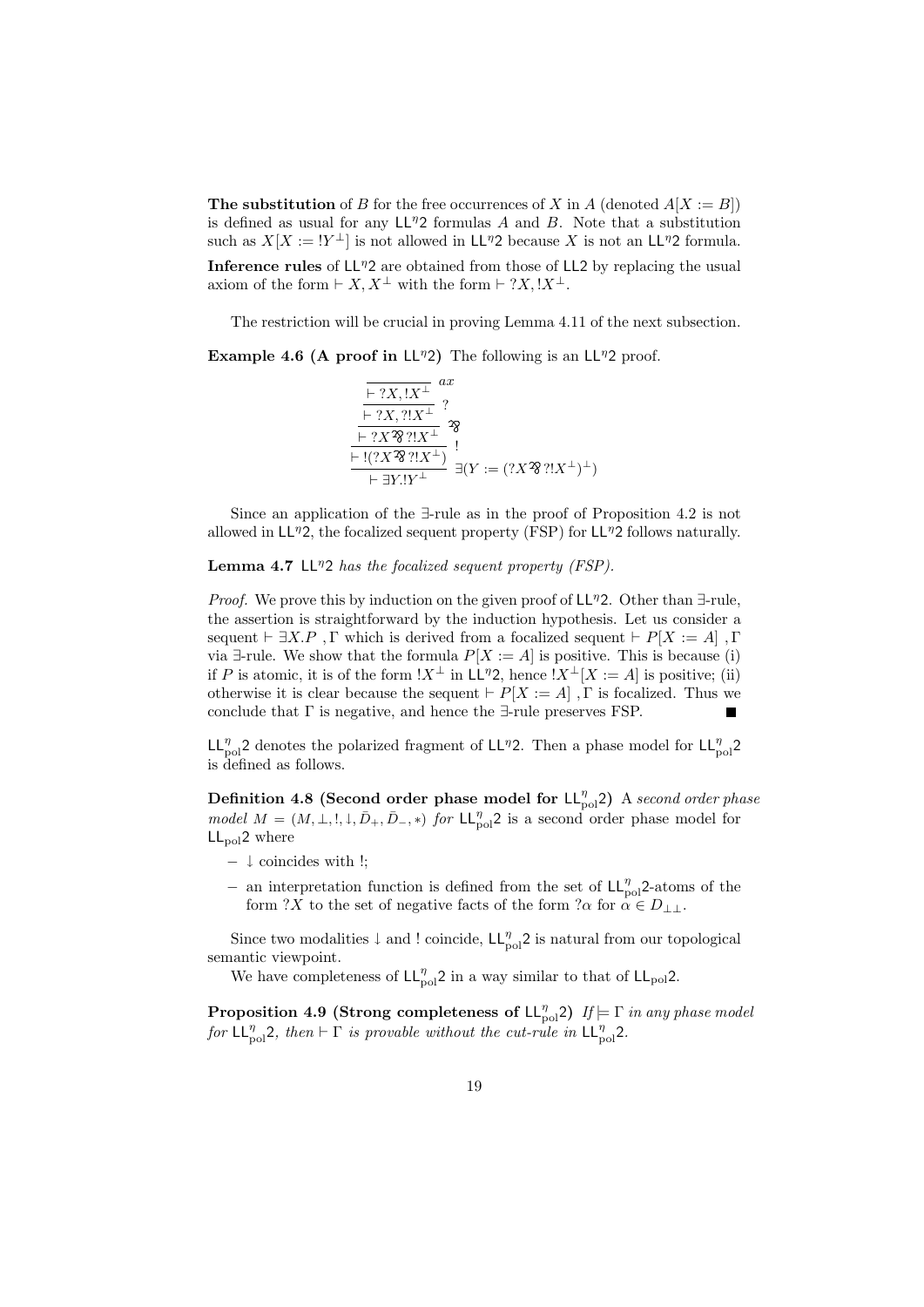**Remark 4.10 (** $LL_{pol}^{\eta}$ **) is equivalent to**  $LLP^{\eta}$ **) LLP2 of [Laurent 02] is ob**tained by adding the following rules to  $LL_{pol}2$ :

$$
\frac{\vdash \mathcal{N}, N}{\vdash \mathcal{N}, !N} N! \qquad \frac{\vdash \Gamma}{\vdash \Gamma, N} Nw \qquad \frac{\vdash \Gamma, N, N}{\vdash \Gamma, N} Nc.
$$

LLP2 is not a subsystem of LL2 because the above *N*!-, *Nw*- and *N c*-rules strictly generalize the  $!$ -, ?w- and ?c-rules of  $LL_{pol}$ ? respectively. These rules of  $LL_{pol}$ ? are restrictions of the above LLP2 rules in the sense that negative formulas explicitly designated in the conclusions are of particular forms ?*P*. However when we consider *η*-expanded systems  $LLP^{\eta}2$  and  $LL_{pol}^{\eta}2$ , the above rules are shown to be derivable in  $LL_{pol}^{\eta}$ 2, and hence  $LLP^{\eta}$ 2 is equivalent to  $LL_{pol}^{\eta}$ 2.

### **4.4 Main proposition for** LL*<sup>η</sup>*2**: Polarization**

This subsection is devoted to proving Proposition 4.16, which is our main technical result in this paper. It is introduced to overcome the difficulty, remarked in [Laurent 02] (p. 51), with the following form of *∃*-rule of LL*<sup>η</sup>*2:

$$
\frac{\vdash_{\mathsf{LL}^{\eta_2}} \mathcal{N}, P[X := A]}{\vdash_{\mathsf{LL}^{\eta_2}} \mathcal{N}, \exists X.P} \exists (X := A).
$$

Although the lower sequent is focalized, the upper sequent is no longer a polarized sequent because the formula *A* is arbitrary. Our Proposition 4.16 ensures that the arbitrary *A* is appropriately decorated with ! and ? to a positive formula *Q* so that *⊦ N*,  $P[X := Q]$  is provable in LL $_{\text{pol}}^{\eta}$ 2.

Throughout the proof of Proposition 4.16, we use the proof net representation of the proofs for the sake of simplicity. Since we do not use any particular properties of proof net in the following proof, we only indicate the links for LL*<sup>η</sup>*2 proof net (without units) here. The details can be found in [Laurent 99,02, Laurent-Tortora 04].



In the &-box,  $\odot$ 's are additive contraction nodes. We consider the  $\mathcal{R}$  and  $\otimes$ connectives as *n*-ary connectives for an appropriate *n*.

For the sake of simplicity of the argument, we do not consider any units  $(1, 0, \bot, \top)$  in the following proof.

We prepare some lemmas by recalling the following notions on proof nets.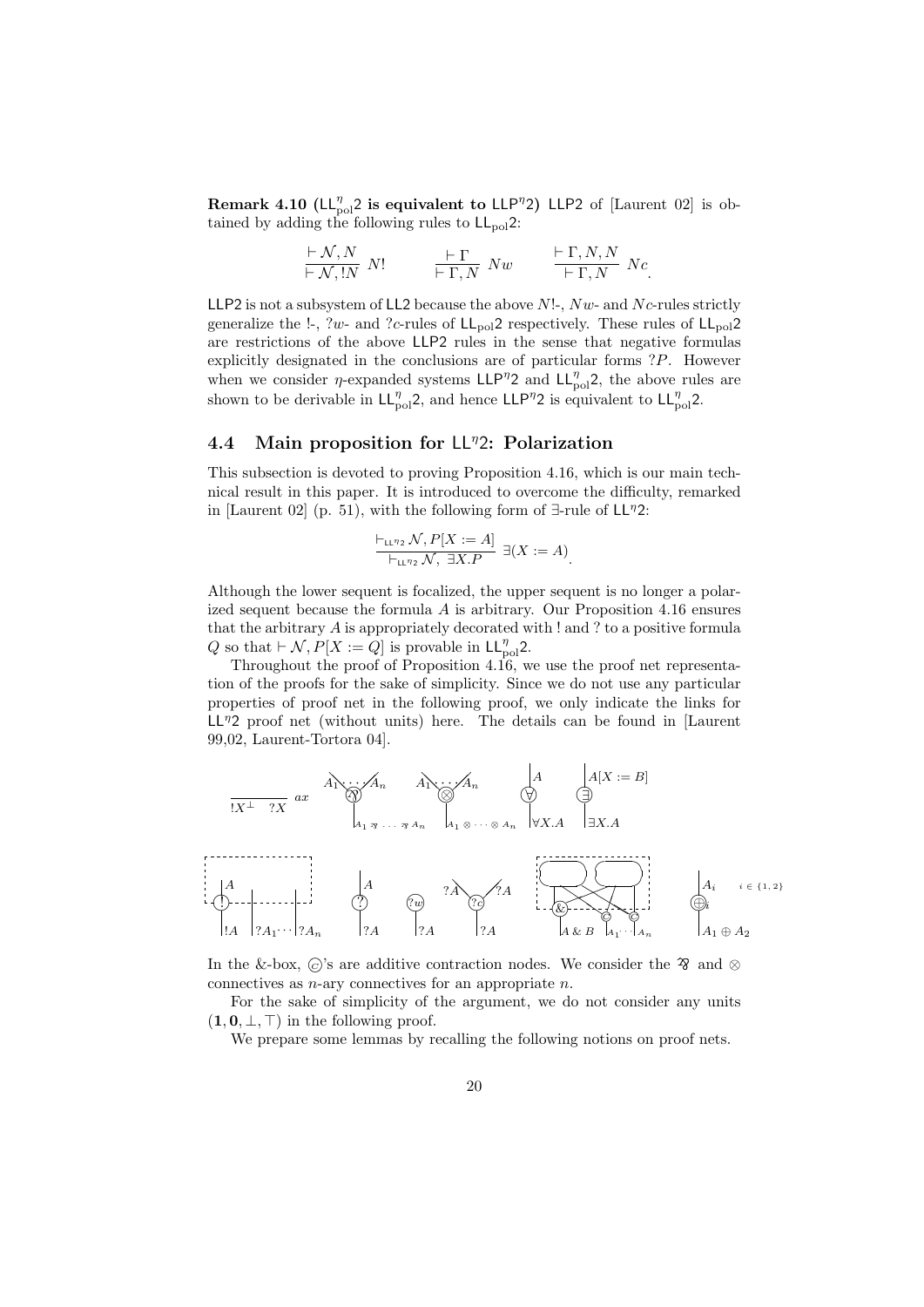**Splitting link:** A terminal link *l* of a proof net  $\pi$  *splits*, if *l* is removable to obtain proof nets which are premises of the corresponding rule to *l*. A formula *A* in a conclusion of  $\pi$  *splits*, if the corresponding terminal link of the outermost connective of *A* splits. See [Andreoli-Maieli 99].

**Andreoli's focusing property:** *Andreoli's focusing property* says that a splitting conclusion  $A$  can be chosen in such a way that each premises of  $A$ , if its outermost connective is positive, is again a splitting conclusion for the resulting proof nets after the splitting of *A*. I.e., whenever we write *A* as  $\phi[B_1, \ldots, B_n]$ by means of a cluster *φ* of *positive* connectives *⊗, ⊕, ∃,* !, then the corresponding links to the connectives successively split until reaching  $B_i$ 's. Note that the crucial case is that outermost connectives of  $B_i$ 's are no longer positive. See [Andreoli-Maieli 99, Andreoli 92, Laurent 05b].

By virtue of Andreoli's focusing property, we have the following lemma in LL*<sup>η</sup>*2.

**Lemma 4.11 (Context lemma for a splitting** ?**-link)** *Let A be an* LL*<sup>η</sup>*2 *formula, and* ?*Q be an*  $LL_{pol}^{\eta}2$  *sequent. For any*  $LL^{\eta}2$  *proof net of conclusions*  $A$ , ?*Q*, *if A does not split and a* ?*-link of some formula in* ?*Q splits, then A is of the form* ?*B.*

*Proof.* Assume  $?Q = ?P$ ,  $?Q_1$  so that, after the splitting of  $?P$ , the positive *P* splits. We consider the following cases according to the form of *P*:

(*i*) If  $P \equiv B_1$ , the assertion is direct since the !-link of  $B_1$  splits by the assumption. This means that *A* lies on one of the auxiliary doors of the !-box as follows:



Hence *A* is of the form ?*B*.

(*ii*) If  $P \equiv B_1 \otimes B_2, B_1 \oplus B_2$  or  $\exists X.B_1$ , then *P* splits to yield proof nets of conclusions  $A, B_i[X := C]$ ,  $?Q'_i$  with  $?Q'_i \subseteq ?Q_1$ . We observe that the outermost connective of  $B_i[X := C]$  is either  $\{\otimes, \oplus, \exists, !\}$ ; If  $B_i[X]$  is non atomic, then the observation is clear because it is a subformula of  $P$ . If  $B_i[X]$  is atomic, then it is of the form  $!X^{\perp}$ , hence the observation holds. From the observation, we consider the following two cases.

 $(ii - a)$  If the outermost connective of  $B_i[X := C]$  is !, then, since the !-link splits from Andreoli's focusing property, the assertion holds from (*i*).

 $(ii - b)$  If the outermost connective of  $B_i[X := C]$  is ⊗, ⊕ or  $\exists$ , after successively applying this case (*ii*) using Andreoli's focusing property, we finally obtain a proof net of conclusions  $A$ ,  $D$ ,  $?Q''_i$  with  $?Q''_i \subseteq ?Q_1$ . Thus the assertion follows from (*i*). п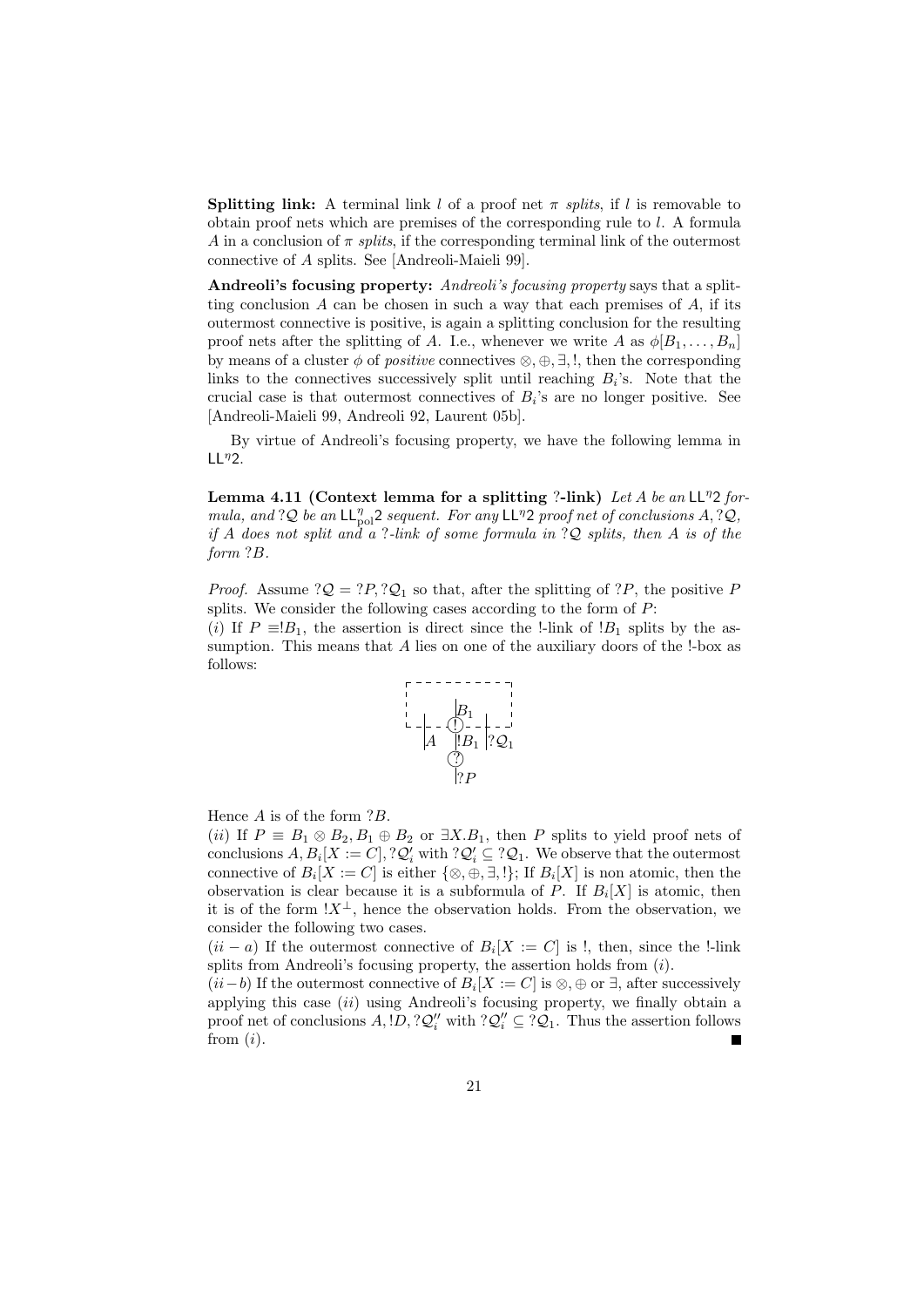**Remark 4.12** Lemma 4.11 does not hold in (non *η*-expanded) LL2. The LL2 sequent  $\vdash Y$ , ? $\exists X.X$  in the proof of Proposition 4.2 gives a counterexample.

In what follows, we make the following syntactical convention.

*Convention:*  $!P = P$  and  $?N = N$  for any positive formula P and for any negative formula *N*.

The convention is semantically valid in every polarized phase model of  $LL_{pol}^{\eta}2$ . This convention makes it possible to define uniformly the following canonical decoration *σ*.

**Definition 4.13 (Canonical decoration)** A canonical decoration  $\sigma$  of  $L^p2$ formulas is defined inductively as follows, where  $\sigma(A)$  is an  $\mathsf{LL}_{pol}^{\eta}$ 2 formula from the above convention.

| $\sigma$ (?X)           | $= ?X$                                 | $\sigma(!X^{\perp})$  | $=$ $!X^{\perp}$                                    |
|-------------------------|----------------------------------------|-----------------------|-----------------------------------------------------|
| $\sigma(A\mathcal{B}B)$ | $= ?\sigma(A) \mathfrak{B} ?\sigma(B)$ | $\sigma(A\otimes B)$  | $= \mathbb{I}\sigma(A) \otimes \mathbb{I}\sigma(B)$ |
| $\sigma$ (?A)           | $= ?! \sigma(A)$                       | $\sigma$ (!A)         | $=$ $\mathcal{R}\sigma(A)$                          |
| $\sigma(\forall X.A)$   | $= \forall X . ? \sigma(A)$            | $\sigma(\exists X.A)$ | $= \exists X \cdot \sigma(A)$                       |
| $\sigma(A \& B)$        | $= ?\sigma(A) \& ?\sigma(B)$           | $\sigma(A\oplus B)$   | $= \mathsf{I}\sigma(A) \oplus \mathsf{I}\sigma(B)$  |

This decoration is the identity map on the class of polarized formulas in that  $\sigma(A) = A$  for each polarized  $\mathsf{LL}_{pol}^{\eta}$ 2 formula *A*.

We have the following lemma on the canonical decoration  $\sigma$ .

**Lemma 4.14 (Substitution)** *Let A and B be*  $LL^{\eta}2$  *formulas. In*  $LL_{pol}^{\eta}2$ *, we have*

$$
\sigma(A[X := B]) \equiv \sigma(A)[X := !\sigma(B)].
$$

Note that, in the above lemma, the substituted formula *B* is decorated by  $\sigma$  into a positive formula  $\sigma(B)$ , which serves to overcome the difficulty of the second order *∃*-rule of LL*<sup>η</sup>*2 mentioned in the beginning of this subsection.

Next we present the following lemma in preparation for the proof of Proposition 4.16.<sup>1</sup>

**Lemma 4.15** *For any* LL*<sup>η</sup>*2 *formula A, and for any positive formulas P and Q*, the following sequents are provable in  $LL_{pol}^{\eta}$ ?

- *1.*  $!?σ(A) ⊢ ?!σ(A)$ *.*
- *2.*  $?P[X := Q]$  *⊢* ?*∃X.P.*
- *3.*  $?P_i \vdash ?(P_1 \oplus P_2)$  *for*  $i = 1, 2$ *.*

*Proof.* (1) If  $\sigma(A)$  is positive, we have  $\sigma(A) \vdash ?\sigma(A) = ?! \sigma(A)$ . If  $\sigma(A)$  is negative, we have  $\Gamma$ *c* $(A) = \Gamma$ *σ* $(A) \vdash \Gamma$  $\Gamma$ *j* $\sigma$  $(A)$ . (2) and (3) are straightforward.

Now we are ready to prove the main technical proposition of this paper:

<sup>&</sup>lt;sup>1</sup>The lemma is used in the induction step for  $n > 1$  of Proposition 4.16: (1) for the case of ?*B*, (2) for the case of *∃X.B*, and (3) for the case of *B*<sup>1</sup> *⊕ B*2.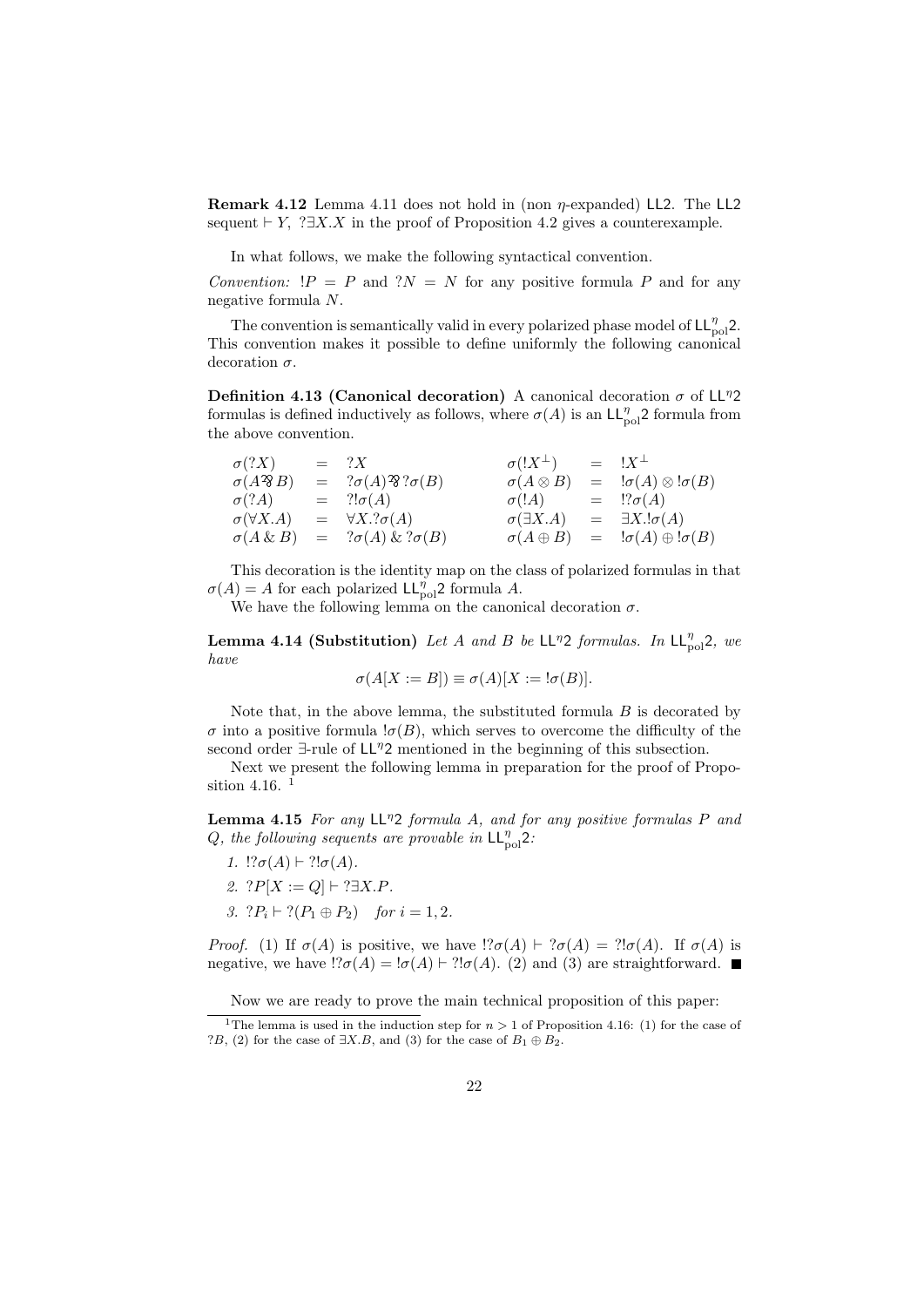**Proposition 4.16 (Polarization)** *Let A*1*, . . . , A<sup>n</sup> be* LL*<sup>η</sup>*2 *formulas, and let* ?*Q be an*  $\mathsf{LL}_{pol}^{\eta}2$  *sequent of the form* ?*Q*<sub>1</sub>*,...,* ?*Q<sub><i>m*</sub> *with*  $m \geq 0$  *(when*  $m = 0$ *,*  $?Q$  *is empty*). If  $\vdash A_1, \ldots, A_n, ?Q$  *is provable in* LL<sup>η</sup>2*, then, in* LL<sub>n<sup>o1</sub>2</sup>*,*</sub>

| $\vdash \sigma(A), ?\mathcal{Q}$                                      | <i>is</i> provable | if $n = 1$ ; and |
|-----------------------------------------------------------------------|--------------------|------------------|
| $\vdash ?\sigma(A_1), \ldots, ?\sigma(A_n), ?\mathcal{Q}$ is provable |                    | if $n>1$ .       |

*Proof.* In the following proof,  $\vdash \Gamma$  means that there is an LL<sub>*n*ol</sub>2 proof net of the conclusion  $\Gamma$  (i.e., the sequent  $\vdash \Gamma$  is provable in  $\mathsf{LL}_{pol}^{\eta}$ 2).

We prove the proposition by induction on the size of a *cut-free proof net* of conclusions  $A_1, \ldots, A_n, ?\mathcal{Q}$ . In order to make the proof easy to read, all the steps for the additive rules and for the weakening and the contraction rules are separately moved to the next sections (Section 4.5 and Section 4.6, respectively). As demonstrated there, to accommodate with these rules is straightforward. Before the proof, we recall that any terminal  $\{2, 8, 8\}$ -link always splits to yield a proof net of smaller size.

#### **Base step for**  $n = 1$ **:**

This step is an axiom of the form  $\overline{X^{\perp}$  ?*X* so that  $A \equiv !X^{\perp}$  and  $\mathcal{Q} \equiv X$ . In this case the assertion is clear since  $\sigma(!X^{\perp}) = !X^{\perp}$ .

#### **Base step for**  $n > 1$ :

This step is the axiom of the form  $\overline{X^{\perp}$  ?*X* as that  $A_1 \equiv !X^{\perp}, A_2 \equiv ?X$  and ?*Q* is empty. We have *⊢* ?!*X⊥,* ?*X* where ?!*X<sup>⊥</sup>* = ?*σ*(!*X⊥*), and ?*X* = ?*σ*(?*X*).

## **Induction step for**  $n = 1$ :

We divide the following into two cases depending whether *A* splits or not.

**(Case 1)** When *A* splits, this case is divided according to the outermost connective of *A*.

- If  $A \equiv B_1 \mathfrak{B} \cdots \mathfrak{B}_n$ , after removing the  $\mathfrak{B}$ -link, we have  $\vdash ?\sigma(B_1), \cdots, ?\sigma(B_n), ?\mathcal{Q}$ by the induction hypothesis (I.H.). Then by the  $\mathcal{X}$ -rules we have the assertion since  ${}^? \sigma(B_1) \mathfrak{B} \cdots \mathfrak{B} \mathfrak{B} \sigma(B_n) = \sigma(B_1 \mathfrak{B} \cdots \mathfrak{B} B_n).$
- If  $A \equiv \forall X.B$ , after removing the  $\forall$ -link, we obtain  $\vdash \sigma(B)$ , ?*Q* by I.H. Then we have  $\vdash \forall X.\,?\sigma(B),?\mathcal{Q}$  by the  $?$ -rule followed by the  $\forall$ -rule. This is the assertion since  $\forall X \cdot ?\sigma(B) = \sigma(\forall X \cdot B).$
- If  $A \equiv ?B$ , each case is considered depending on the (kind of) splitting link of ?*B*.
	- If the splitting link of ?*B* is the ?-link, after removing the ?-link, we have *⊦ σ*(*B*)*,* ?*Q* by I.H. Then we have *⊦* ?!*σ*(*B*)*,* ?*Q* by the !-rule followed by the ?-rule. Since  $?!\sigma(B) = \sigma(?B)$ , we obtain  $\vdash \sigma(?B), ?\mathcal{Q}$ .
- If  $A \equiv B$ , after removing the !-link, we have  $\vdash \sigma(B)$ , ?*Q* by I.H. Then we obtain  $⊢$  !?*σ*(*B*)*,* ?*Q* by the ?-rule followed by the !-rule. Since !?*σ*(*B*) = *σ*(!*B*), we obtain  $\vdash \sigma(!B), ?\mathcal{Q}.$
- If  $A \equiv \exists X.B$ , after removing the *∃*-link, we obtain  $\vdash \sigma(B[X := C]), ?\mathcal{Q}$  by I.H. Using the substitution lemma (Lemma 4.14), we have  $\vdash \sigma(B)[X :=$ !*σ*(*C*)]*,* ?*Q*, and hence we obtain *⊢ ∃X.*!*σ*(*B*)*,* ?*Q* by the !-rule followed by the  $\exists$ -rule. Since  $\exists X.\mathsf{I}\sigma(B) = \sigma(\exists X.B)$ , we obtain  $\vdash \sigma(\exists X.B), ?\mathcal{Q}$ .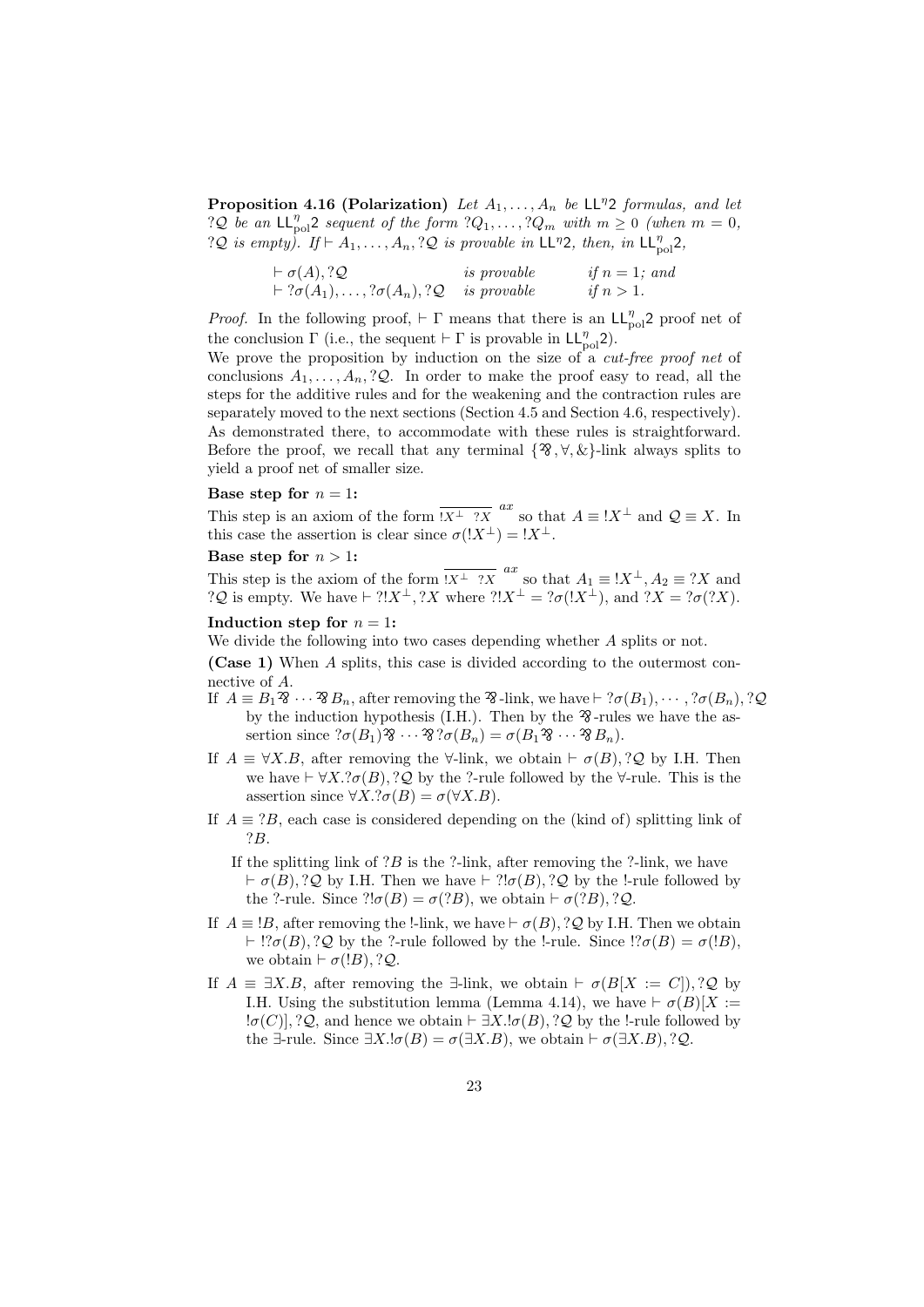If  $A \equiv B_1 \otimes \cdots \otimes B_n$ , after removing the  $\otimes$ -link, we have  $\vdash \sigma(B_i), ?\mathcal{Q}_i$  for all 1 *≤ i ≤ n* by I.H. Then we have *⊢* !*σ*(*Bi*)*,* ?*Q<sup>i</sup>* by the !-rule, and hence we have  $\vdash \text{!}\sigma(B_1) \otimes \cdots \otimes \text{!}\sigma(B_n)$ , ? $\mathcal{Q}$  by the  $\otimes$ -rules. Since  $\text{!}\sigma(B_1) \otimes \cdots \otimes$  $\sigma(B_n) = \sigma(B_1 \otimes \cdots \otimes B_n)$ , we obtain  $\vdash \sigma(B_1 \otimes \cdots \otimes B_n)$ , ? $\mathcal{Q}(B_n) = \sigma(B_1 \otimes \cdots \otimes B_n)$ 

**(Case 2)** When *A* does not split, then ?*P* of ?*Q* splits. This case is divided depending on the (kind of) splitting link of ?*P*.

If the ?-link of ?*P* splits, <sup>2</sup> note first that, in this case, by Lemma 4.11, *A* is of the form ?*B*, and the conclusions of the given LL*<sup>η</sup>*2 proof net are written by  $?B$ ,  $?P$ ,  $?Q'$ . Then, after removing the  $?$ -link, we have  $\vdash ?\sigma(?B)$ ,  $? \sigma(P)$ ,  $?Q'$ by I.H. for the case  $n > 1$ . Since  $?σ(P)$  is  $?P$ , and  $?σ(?B)$  is  $σ(?B)$ , we  $\text{obtain } \vdash \sigma(?B), ?P, ?Q'.$ 

### **Induction step for**  $n > 1$ :

We divide the following into two main cases depending on whether  $A_1, \ldots, A_n$ contains a splitting formula or not.

**(Case 1)** When there is no splitting formula among  $A_1, \ldots, A_n$ , then ?*P* in ?*Q* splits. This case is divided depending on the (kind of) splitting link of ?*P*.

If the ?-link of ?*P* splits, after removing the ?-link, we have  $\vdash$  ? $\sigma(A_1), \ldots, ?\sigma(A_n)$ ,  $? \sigma(P)$ *,*  $? \mathcal{Q}$  by I.H. Since  $? \sigma(P) = ?P$ , we obtain  $\vdash ?\sigma(A_1), \ldots, ?\sigma(A_n), ?P, ?\mathcal{Q}$ .

**(Case 2)** When there is a splitting formula among  $A_1, \ldots, A_n$ , we further divide the following into two cases depending whether or not there is a terminal  $\{\mathcal{X}, \forall, \&\}$ -link in  $\overline{A}_1, \ldots, A_n$ . In the following proof, *A* denotes a certain  $A_i$  by omitting its subscript, and  $\Gamma$  denotes the sequence of other  $A_j$ 's with  $i \neq j$ .

*−* When there is a terminal  $\{$   $\mathcal{R}, \forall, \&$ }-link in  $A_1, \ldots, A_n$ , note that such a negative terminal link always splits.

- If  $A \equiv B_1 \mathfrak{B} \cdots \mathfrak{B} B_n$ , then after removing the  $\mathfrak{B}$ -link, we have  $\vdash ?\sigma(B_1), \ldots, ?\sigma(B_n), ?\sigma(\Gamma), ?\mathcal{Q}$  by I.H. Since  $? \sigma(B_1) \mathfrak{B} \cdots \mathfrak{B} ?\sigma(B_n) =$  $? \sigma(B_1 \mathcal{B} \cdots \mathcal{B}_{n}),$  by the  $\mathcal{B}_{\text{-rules}}$  we obtain  $\vdash ? \sigma(B_1 \mathcal{B} \cdots \mathcal{B}_{n}), ? \sigma(\Gamma), ? \mathcal{Q}.$
- If  $A \equiv \forall X.B$ , then after removing the  $\forall$ -link, we have  $\vdash ?\sigma(B), ?\sigma(\Gamma), ?\mathcal{Q}$  by I.H. Then by the  $\forall$ -rule, we have  $\vdash \forall X.\text{?}\sigma(B), \text{?}\sigma(\Gamma), \text{?}\mathcal{Q}$ . Since  $\forall X.\text{?}\sigma(B)$  =  $? \sigma(\forall X.B)$ , we obtain  $\vdash ?\sigma(\forall X.B), ?\sigma(\Gamma), ?\mathcal{Q}.$

*−* Otherwise we choose a splitting *A* of *A*1*, . . . , A<sup>n</sup>* since such *A* exists by the assumption. We consider each case according to the splitting link of *A*.

If  $A \equiv ?B$  splits, each case is considered depending on the (kind of) splitting link of ?*B*.

If the ?-link of ?*B* splits, after removing the ?-link, we obtain  $\vdash$  ? $\sigma(B)$ *,* ? $\sigma(\Gamma)$ *,* ? $\mathcal{Q}$ by I.H. Then we have  $\vdash$  !? $\sigma(B)$ *,* ? $\sigma(\Gamma)$ *,* ? $\mathcal Q$  by the !-rule. By composing this with  $\left( \frac{?}{6}$ (*B*)  $\vdash ?! \sigma(B)$  of Lemma 4.15(1) by the cut-rule, we have *<i>⊦* $?!$ *σ* $($ *B* $)$ *,* $?$ *σ* $(Γ)$ *,* $?$ *Q* $. Thus$ *⊦* $?$ *σ* $(?$ *B* $)$ *,* $?$ *σ* $(Γ)$ *,* $?$ *Q* $since ?!$ *σ* $($ *B* $) = ?$ *σ* $(?$ *B* $).$ 

<sup>2</sup>This case is *the* case where Lemma 4.11 is used.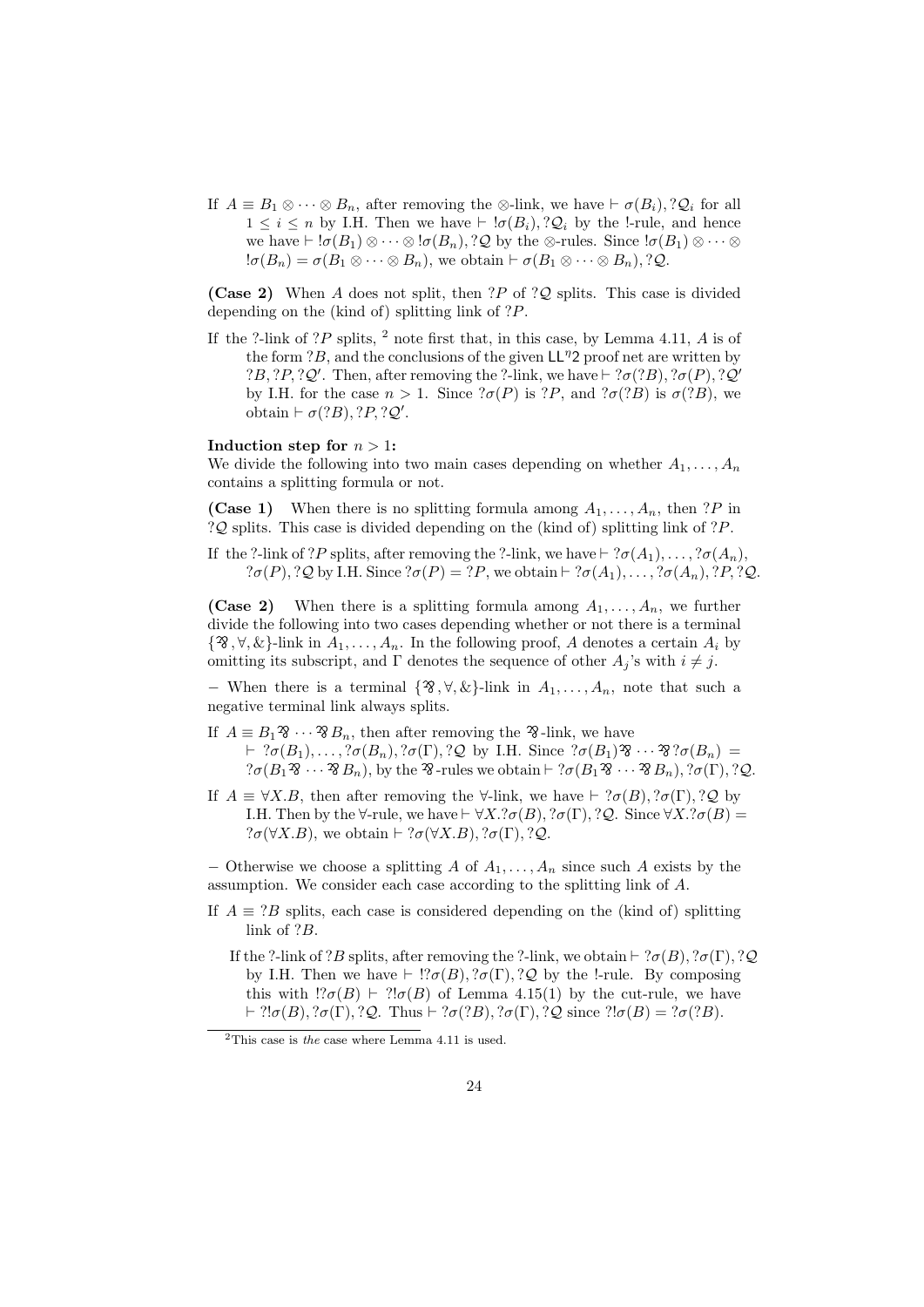- If  $A \equiv B$  splits, after removing the !-link, we have  $\vdash$  ? $\sigma(B)$ *,* ? $\sigma(\Gamma)$ *,* ? $\mathcal{Q}$  by I.H. Then we have  $\vdash$  ?!? $\sigma(B)$ *,* ? $\sigma(\Gamma)$ *,* ? $\mathcal{Q}$  by the !-rule followed by the ?-rule. Since  $?!\mathit{?}\sigma(B) = ?\sigma(!B)$ , we obtain  $\vdash ?\sigma(!B)$ ,  $? \sigma(\Gamma)$ , ?*Q*.
- If  $A \equiv \exists X.B$  splits, after removing the  $\exists$ -link, we obtain  $\vdash ?\sigma(B[X := C]), ?\sigma(\Gamma), ?\mathcal{Q}$ by I.H. Then we further divide the following into two cases according to the polarity of  $\sigma(B[X := C])$ :
	- (*i*). If  $\sigma(B[X := C])$  is negative, we have  $\vdash \sigma(B[X := C]), ?\sigma(\Gamma), ?\mathcal{Q}$ . Using the substitution lemma, we have  $\vdash \sigma(B)[X := \sigma(C)], ?\sigma(\Gamma), ?\mathcal{Q},$ and hence  $\vdash \exists \sigma(B)[X := \exists \sigma(C)], \exists \sigma(\Gamma), \exists \mathcal{Q}$  by the !-rule. Then, by the *∃*-rule followed by the ?-rule, we have *⊢* ?*∃X.*!*σ*(*B*)*,* ?*σ*(Γ)*,* ?*Q*. Since  $?$  $\exists X.\mathsf{I}\sigma(B) = ?\sigma(\exists X.B)$ *, we obtain*  $\vdash ?\sigma(\exists X.B), ?\sigma(\Gamma), ?\mathcal{Q}$ .
	- (*ii*). If  $\sigma(B[X := C])$  is positive, using the substitution lemma, we have *⊦*  $?σ(B)[X := ∞(C)], ?σ(Γ), ?Q$ . By composing this with  $?σ(B)[X :=$ !*σ*(*C*)] *⊢* ?*∃X.σ*(*B*) of Lemma 4.15(2) by the cut-rule, we have *⊢* ?*∃X.σ*(*B*)*,* ?*σ*(Γ)*,* ?*Q*. Since  $?$  $\exists X.\sigma(B) = ?\sigma(\exists X.B)$ *, we obtain*  $\vdash ?\sigma(\exists X.B), ?\sigma(\Gamma), ?$ *Q*.
- If  $A \equiv B_1 \otimes \cdots \otimes B_n$  splits, we divide the following into two cases according to the polarities of each  $\sigma(B_i)$  for  $1 \leq i \leq n$ :
	- (*i*). If all  $\sigma(B_1), \ldots, \sigma(B_n)$  are negative, after removing the  $\otimes$ -link, we have *⊦*  $\sigma(B_i)$ ,  $\partial(\Gamma_i)$ ,  $\partial(\Gamma_i)$  for each  $1 \leq i \leq n$  by I.H. Then by the !-rule we have *⊢* !*σ*(*Bi*)*,* ?*σ*(Γ*i*)*,* ?*Q<sup>i</sup>* . By applying the *⊗*-rules followed by the ?-rule, we have  $\vdash$  ?( $!\sigma(B_1)\otimes\cdots\otimes\sigma(B_n)$ )*,* ? $\sigma(\Gamma)$ *,* ? $\mathcal{Q}$ . Since ?( $!\sigma(B_1)\otimes\cdots\otimes\sigma(B_n)$ ) =  $? \sigma(B_1 \otimes \cdots \otimes B_n)$ , we obtain  $\vdash ?\sigma(B_1 \otimes \cdots \otimes B_n)$ ,  $? \sigma(\Gamma)$ ,  $?Q$ .
	- (*ii*). If some  $\sigma(B_i)$  is positive, then  $B_i$  is either  $\exists X.C$ ,  $\exists C$  or  $C_1 \oplus C_2$ . We show only the case of *∃X.C*, and merely note that the other cases are similar.

If *B<sup>i</sup>* is *∃X.C*, then from *Andreoli's focusing property* of LL*<sup>η</sup>*2, this *∃X.C* splits to obtain the LL<sup>η</sup>2 proof net of conclusions  $C[X := D], \Gamma_i, ?\mathcal{Q}_i$ . Then by applying  $\otimes$ -rules to this proof net and to the other  $(n-1)$ -proof nets containing  $B_j$  ( $j \neq i$ ) having been obtained by the  $\otimes$  splitting of this case, we obtain the following proof net in LL*<sup>η</sup>*2 (i.e., the proof net is obtained from the original one by *skipping* the *∃*-link):



The size of this  $LL^{\eta}2$  proof net is smaller than that of the original one, hence we have  $\vdash$  ? $\sigma(B_1 \otimes \cdots \otimes C[X := D] \otimes \cdots \otimes B_n)$ , ? $\sigma(\Gamma)$ , ? $\mathcal{Q}$  by I.H. On the other hand, using the substitution lemma, we have  $\sigma(C[X])$  $D$ ]) =  $\sigma(C)[X := \sigma(D)] \vdash \exists X.\sigma(C)$ . Hence we have  $\vdash ?(\sigma(B_1) \otimes \cdots \otimes \sigma(C_n)$  $\exists X.\mathsf{I}\sigma(C) \otimes \cdots \otimes \mathsf{I}\sigma(B_n)$ ,  $\partial(\Gamma), \partial(\Gamma)$  by the cut-rule. Since  $\exists X.\mathsf{I}\sigma(C) =$ !*σ*(*∃X.C*), we finally obtain *⊢* ?*σ*(*B*<sup>1</sup> *⊗ · · · ⊗ ∃X.C ⊗ · · · ⊗ Bn*)*,* ?*σ*(Γ)*,* ?*Q*.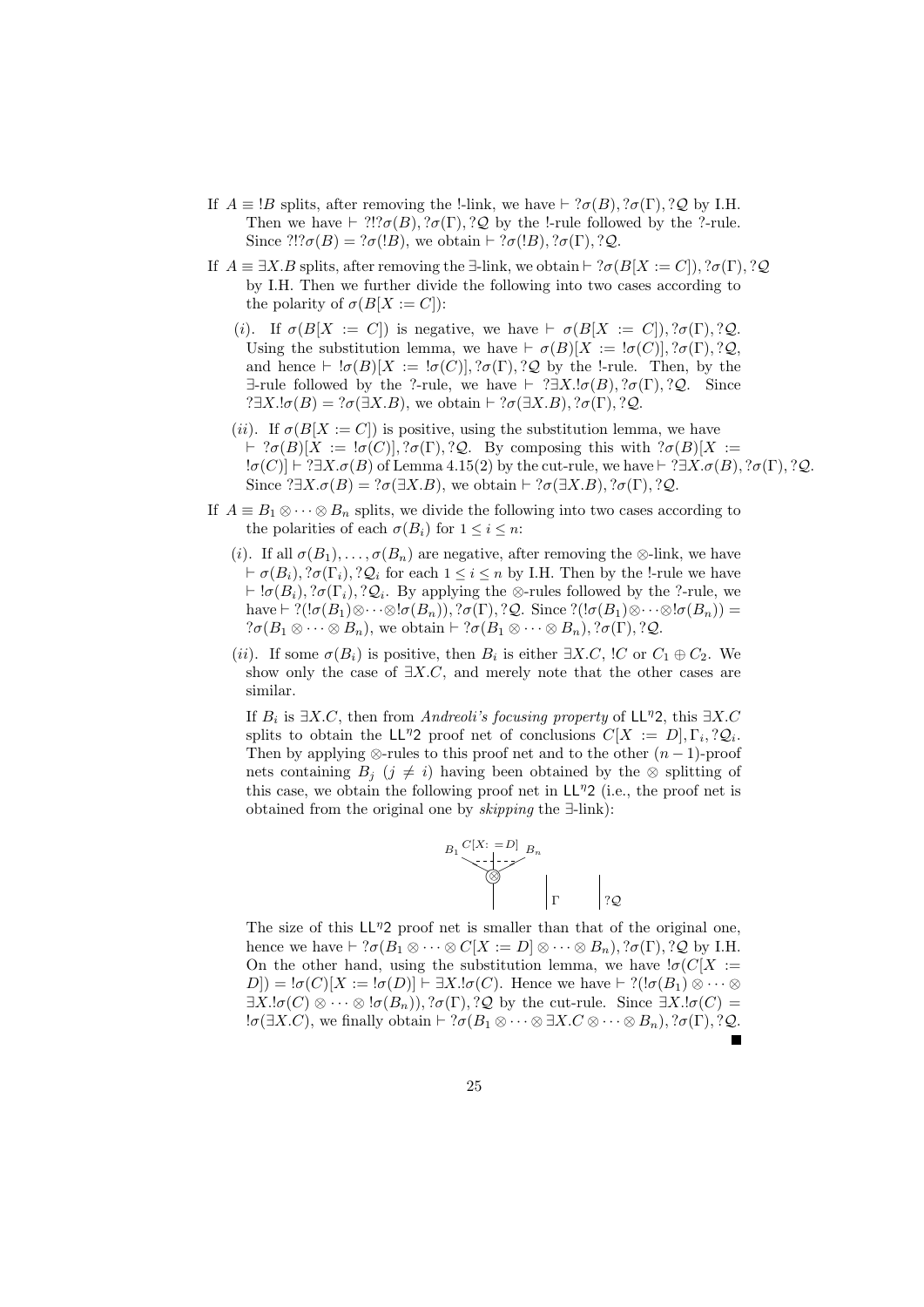## **4.5 Additives**

For the additive connectives & and *⊕*, we add the following cases to the previous proof of Proposition 4.16.

### **Induction step for**  $n = 1$ : **(Case 1)**

- 
- If  $A \equiv B_1 \& B_2$ , after removing the &-link, we obtain  $\vdash \sigma(B_1)$ , ?*Q* and  $\vdash \sigma(B_2)$ , ?*Q* by I.H. Then by the ?-rule followed by the &-rule, we have

*⊦* ?*σ*(*B*<sub>1</sub>)&?*σ*(*B*<sub>2</sub>),?*Q*. Thus we have the assertion since ?*σ*(*B*<sub>1</sub>)&?*σ*(*B*<sub>2</sub>) =  $\sigma(B_1 \& B_2)$ .

If  $A \equiv B_1 \oplus B_2$ , after removing the  $\bigoplus_i$ -link, we obtain  $\vdash \sigma(B_i)$ , ?*Q* for  $i = 1$  or  $i = 2$  by I.H. By the !-rule, we have  $\vdash !\sigma(B_i), ?\mathcal{Q}$ , and hence we obtain *⊦*  $!\sigma(B_1)\oplus\sigma(B_2), ?$ *Q*. Thus we have the assertion since  $!\sigma(B_1)\oplus\sigma(B_2) =$  $\sigma(B_1 \oplus B_2)$ .

**Induction step for**  $n > 1$ :

**(Case 2)**

- If  $A \equiv B_1 \& B_2$ , then the &-link is always splitting. Thus after removing the &-link, we obtain  $\vdash ?\sigma(B_1), ?\sigma(\Gamma), ?\mathcal{Q}$  and  $\vdash ?\sigma(B_2), ?\sigma(\Gamma), ?\mathcal{Q}$  by I.H. Hence we obtain  $\vdash$  ?*σ*(*B*<sub>1</sub>) & ?*σ*(*B*<sub>2</sub>), ?*σ*(Γ), ?*Q* by the &-rule, which is the assertion since  $? \sigma(B_1) \& ? \sigma(B_2) = ? \sigma(B_1 \& B_2).$
- If  $A \equiv B_1 \oplus B_2$  splits, after removing the  $\bigoplus_i$ -link for  $i = 1$  or 2, we obtain *⊦* ? $\sigma(B_i)$ , ? $\sigma(\Gamma)$ , ? $\mathcal{Q}$  by I.H. We assume *i* = 1 without loss of generality. Then we further divide the following two cases according to the polarity of  $\sigma(B_1)$ .
	- (*i*). If  $\sigma(B_1)$  is negative, we have  $\vdash \sigma(B_1), ?\sigma(\Gamma), ?\mathcal{Q}$ . By the !-rule followed by the  $\oplus_1$ -rule, we have  $\vdash \text{!}\sigma(B_1) \oplus \text{!}\sigma(B_2), ?\sigma(\Gamma), ?\mathcal{Q}$ . Thus we obtain *⊦* ?( $\exists \sigma(B_1) ⊕ \exists \sigma(B_2)$ ), ? $\sigma(\Gamma)$ , ?*Q*, which is the assertion since ?( $\exists \sigma(B_1) ⊕ \exists \sigma(B_2)$ )  $=$  ?*σ*(*B*<sub>1</sub>  $\oplus$  *B*<sub>2</sub>).
	- (*ii*). If  $\sigma(B_1)$  is positive, we obtain  $\vdash ?\sigma(B_1), ?\sigma(\Gamma), ?\mathcal{Q}$ . By composing this to  $? \sigma(B_1) \vdash ?(\sigma(B_1) \oplus \sigma(B_2))$  of Lemma 4.15(3) by the cut-rule, we obtain  $\vdash$  ?( $\sigma(B_1) \oplus \vdash \sigma(B_2)$ ), ? $\sigma(\Gamma)$ , ?*Q*. Thus we have the assertion since  $?(\sigma(B_1) \oplus \sigma(B_2)) = ?\sigma(B_1 \oplus B_2)$  in this case.

## **4.6 Weakening and contraction**

In order to deal with the weakening and the contraction rules, we add the following cases to the previous proof of Proposition 4.16 in Section 4.4.

**Induction step for**  $n = 1$ : **(Case 1)**

 $A \equiv ?B$ .

If the splitting link of ?*B* is the ?*w*-link, after removing the link, we obtain a proof net of conclusion ?*Q* in LL*<sup>η</sup>*2. Note that ?*Q* is not empty, because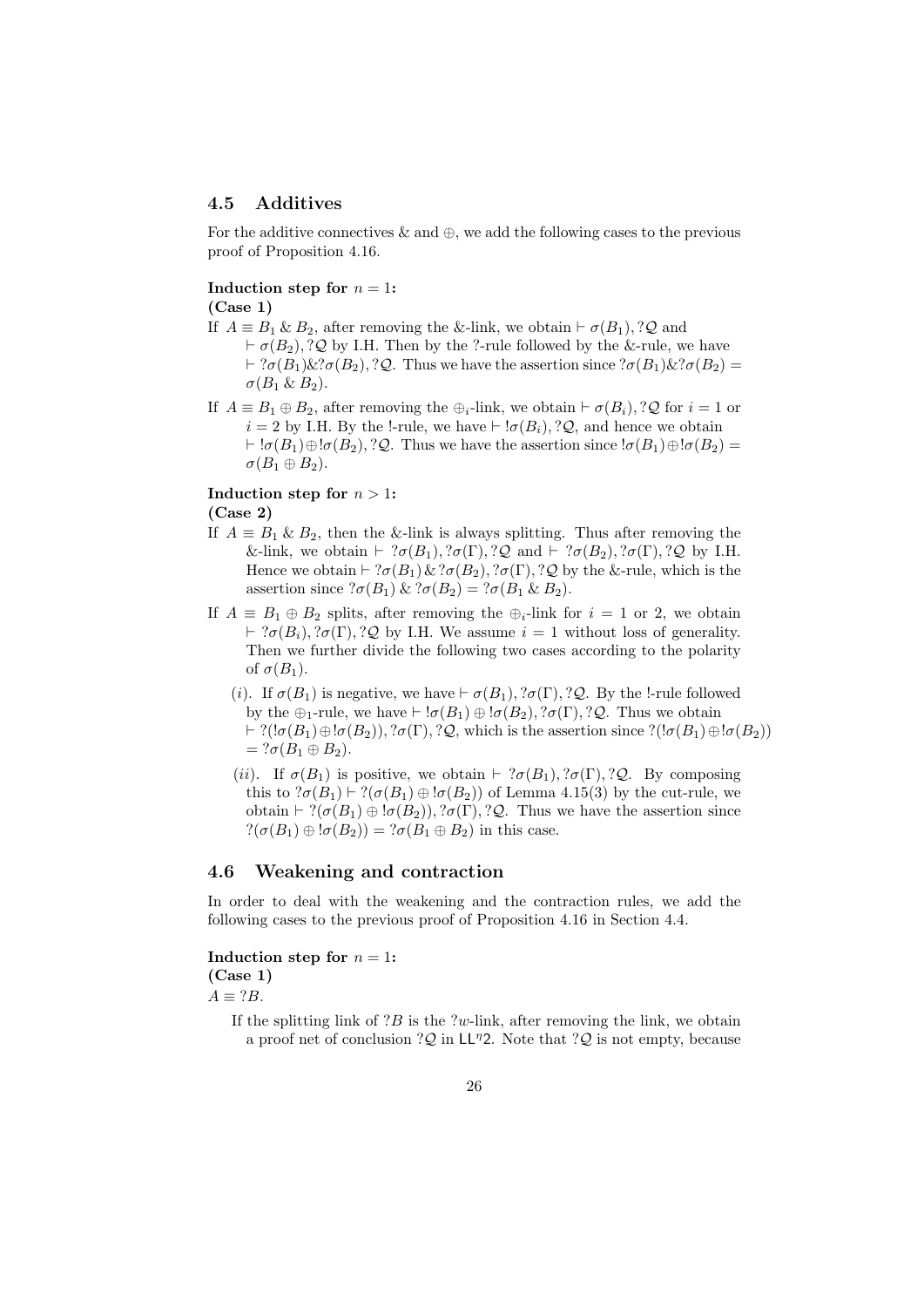of the consistency of LL*<sup>η</sup>*2 which is a consequence of the cut-elimination of LL*<sup>η</sup>*2 (cf. [Okada 99]). Thus by I.H. we have *⊢* ?*Q*. Hence we have *⊦* ?! $\sigma(B)$ , ? $\mathcal{Q}$  where ?! $\sigma(B) = \sigma(?B)$ .

If the splitting link of ?*B* is the ?*c*-link, after removing the link, we obtain *⊦* $?$ *σ* $(?$ *B* $)$ *,* $?$ *σ* $(?$ *B* $)$ *,* $?$ *Q* $by I.H. for the case of$ *n* $> 1. Thus we obtain$ *⊦* ? $\sigma$ (?*B*)*,* ?*Q*, and hence we have  $\nvdash \sigma$ (?*B*)*,* ?*Q* since ? $\sigma$ (?*B*) =  $\sigma$ (?*B*).

## **(Case 2)**

- If the ?*w*-link of ?*P* splits, after removing the link, we obtain  $\vdash \sigma(A), ?Q$  by I.H. Thus we obtain  $\vdash \sigma(A), ?P, ?Q$  by the ?*w*-rule.
- If the ?*c*-link of ?*P* splits, after removing the link, we obtain  $\vdash \sigma(A), ?P, ?P, ?Q$ by I.H. Thus we obtain  $\vdash \sigma(A), ?P, ?Q$  by the ?*c*-rule.

#### **Induction step for**  $n > 1$ :

#### **(Case 1)**

- If the ?*w*-link of ?*P* splits, we have the assertion by the same way as the induction step for  $n = 1$ .
- If the ?*c*-link of ?*P* splits, we have the assertion by the same way as the induction step for  $n = 1$ .

## **(Case 2)**

 $A \equiv ?B$ .

- If the ?*w*-link of ?*B* splits, after removing the link, we obtain  $\vdash$  ?*σ*(Γ)*,* ?*Q* by I.H. Hence we obtain  $\vdash$  ?! $\sigma(B)$ *,* ? $\sigma(\Gamma)$ *,* ? $\mathcal{Q}$  where ?! $\sigma(B) = ?\sigma(?B)$ .
- If the ?*c*-link of ?*B* splits, after removing the link, we obtain  $\vdash$  ?*σ*(?*B*)*,* ?*σ*( $\Gamma$ *)*, ?*Q*( $\Gamma$ )*,* ?*Q* by I.H. Hence we obtain  $\vdash$  ?*σ*(?*B*)*,* ?*σ*(Γ)*,* ?*Q*.

# **4.7** LL<sup>η</sup>2 is conservative over LL<sub>pol</sub><sup>2</sup>

Using Proposition 4.16, we show the main theorem of this paper.

**Theorem 4.17 (LL<sup>η</sup>2** *≻* **LL<sub>pol</sub><sup>n</sup>) LL<sup>η</sup>2** *is conservative over* **LL<sub>pol</sub><sup>n</sup>,** *That is, for any focalized sequent*  $\Gamma$ *, if*  $\vdash \Gamma$  *is provable in* LL<sup>*n*</sup><sub>2</sub>*, then it is provable in* LL $_{pol}^{\eta}$ <sub>2</sub>*.* 

*Proof.* We prove the theorem by induction on the length of a given proof  $\pi$  of *⊢* Γ. If the last rule of *π* is other than the *∃*-rule, the assertion is straightforward from the induction hypothesis because the premises of the rules are focalized. So we consider the case where a focalized sequent *⊢ ∃X.P ,* Γ is provable from *⊢ P*[*X* := *A*] *,* Γ via the *∃*-rule. Since *∃X.P* is positive, Γ is a negative sequent. Since negative connectives  $\mathcal{F}, \forall$  and  $\&$  are reversible, we may assume without loss of generality that Γ is of the form ?*Q*. Then using Proposition 4.16 (when *n* = 1),  $\vdash \sigma(P[X := A])$ ,  $\Gamma$  is provable in  $\mathsf{LL}_{pol}^{\eta}$ 2. Since  $\sigma(P[X := A]) = P[X := A]$ !*σ*(*A*)] by the substitution lemma (Lemma 4.14), *⊢ ∃X.P ,* Γ is provable by the *∃*-rule of LL*<sup>η</sup>* pol2.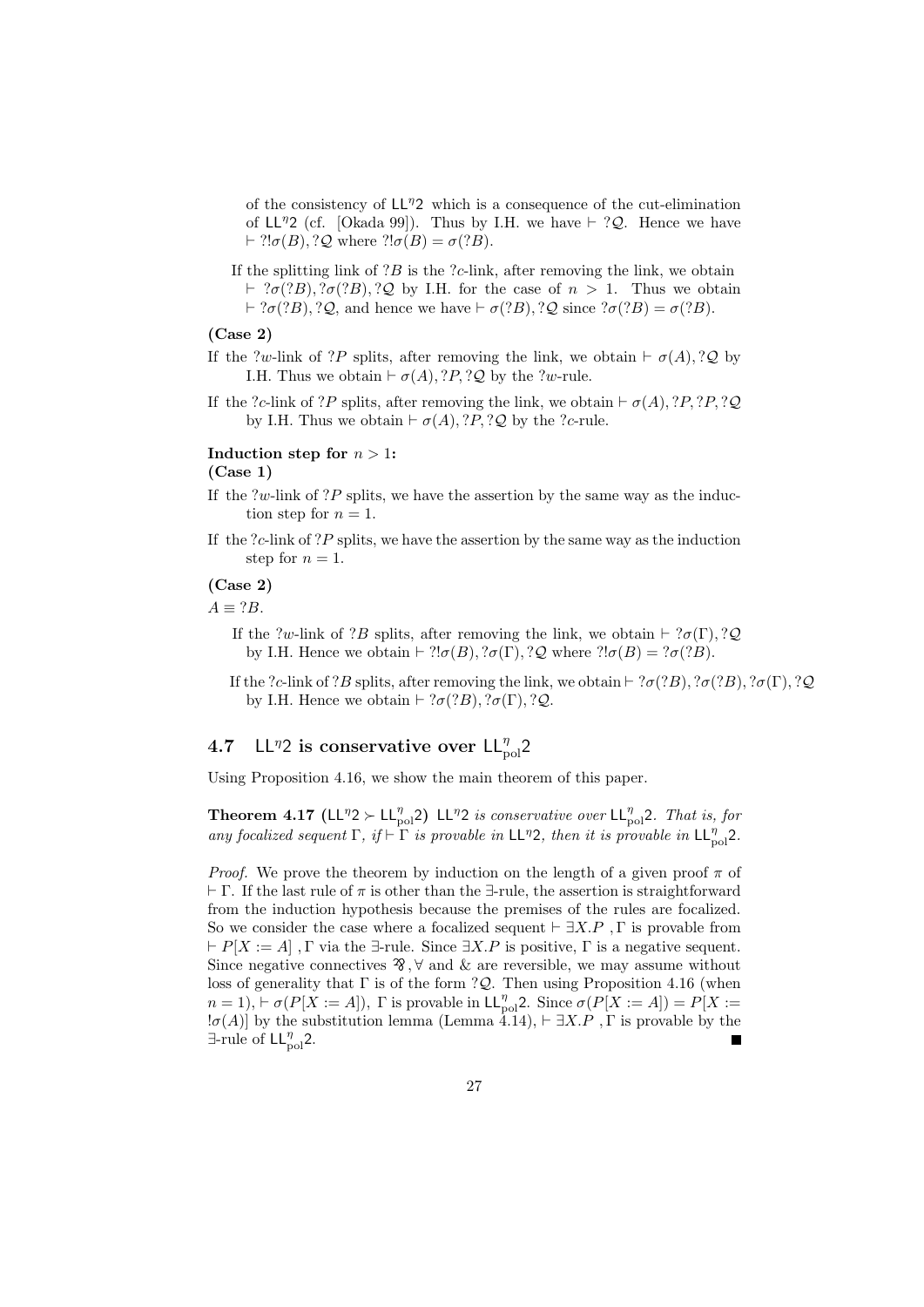**Remark 4.18 (Theorem 4.17 without weakening and contraction)** A variation of Theorem 4.17 is also valid when the two systems are restricted to the fragments without weakening and contraction: I.e., let LL*<sup>η</sup>−*2 be the fragment of LL*<sup>η</sup>*2 without the weakening and the contraction rules. Then the variation states that LL<sup>*n*</sup><sup>−</sup>2 is conservative over its polarized fragment LL<sup>*n*</sup><sup>−</sup><sub>pol</sub><sup>2</sup>. This variation is obtained because Proposition 4.16 holds for the fragment LL*<sup>η</sup>−*2 by virtue of our proof method (see the first paragraph of the proof of the proposition).

# **4.8 Some syntactical properties derived from Theorem 4.17**

In this subsection, as a consequence of Theorem 4.17,  $LL<sup>7</sup>2$  is shown to satisfy a stronger property than FSP (cf. Definition 2.1), which property we call the *focalized proof property (FPP)*. This property explains a contrast between LL2 and LL<sup>η</sup>2, which we have also seen in conservativities over their polarized fragments.

**Definition 4.19 (Focalized proof property (FPP))** *If a focalized sequent ⊢* Γ *is provable in a logical system L by restricting ⊤-rules to focalized sequents, then there is a proof*  $\pi$  *of*  $\vdash \Gamma$  *which consists only of focalized sequents.* 

**Remark 4.20** FPP is both FSP of Definition 2.1 and its reverse. The reverse property states as follows: If a focalized sequent  $\vdash \Gamma$  is provable in  $\mathcal L$  by restricting  $\top$ -rules to focalized sequents, then there exists a proof  $\pi$  of  $\vdash \Gamma$  which consists only of polarized formulas.

Combining Theorem 4.17 and FSP of LL*<sup>η</sup>*2 (cf. Lemma 4.7), we have:

**Corollary 4.21** LL*<sup>η</sup>*2 *has focalized proof property (FPP).*

*Proof.* It suffices to show that LL<sup>η</sup>2 has a property of Remark 4.20. Let *⊦* Γ be a focalized sequent which is provable in LL*<sup>η</sup>*2. Then by the conservativity theorem (Theorem 4.17),  $\vdash \Gamma$  is provable in  $\mathsf{LL}_{pol}^{\eta}$ <sup>2</sup>, where proofs consist only of polarized formulas.

As shown in Proposition 4.4, LL2 does not have FSP, hence neither FPP. Let us summarize the states of these properties by the following table:

|                                  | $LL^{(\eta)}$ ? | LL               | LL <sub>2</sub>  | $LL^{\eta}2$      |
|----------------------------------|-----------------|------------------|------------------|-------------------|
| <b>FSP</b>                       | Yes             | Yes              | No<br>(Prop 4.4) | Yes<br>(Lem 4.7)  |
| <b>FPP</b>                       | Yes             | Yes              | No               | Yes<br>(Cor 4.21) |
| Conservativity<br>over pol frag. |                 | Yes<br>(Cor 4.1) | No<br>(Prop 4.2) | Yes<br>(Thm 4.17) |
|                                  |                 | Table 1          |                  |                   |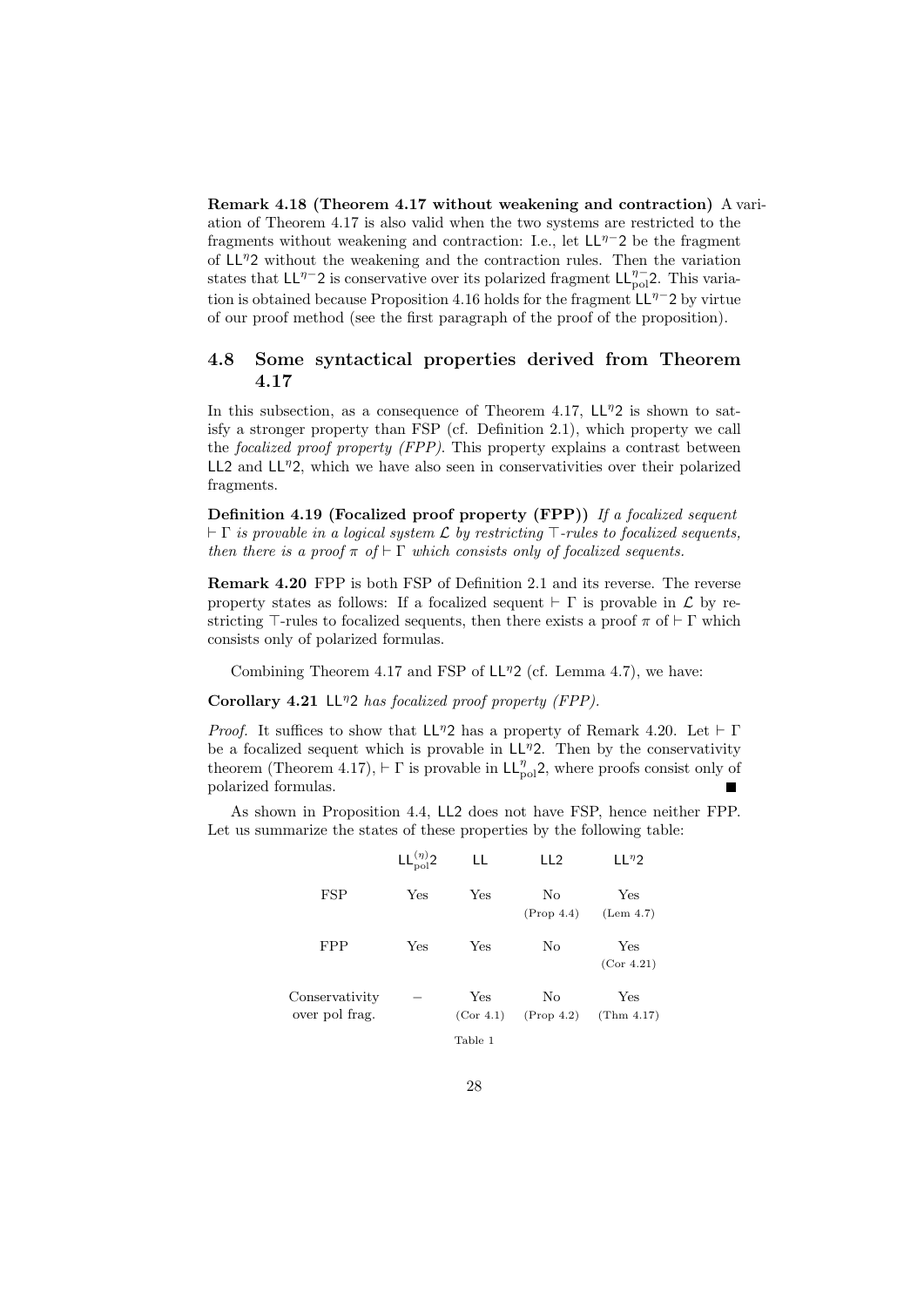Note that the left-most column of the table for  $LL_{pol}^{(\eta)}$  is automatic. The column for LL is essentially due to [Laurent 02] and its FPP is obtained since the property of Remark 4.20 holds by virtue of the subformula property of the first order LL.

# **5 Second order definability of restricted additives in polarized linear logic**

In the polarized fragment MELL<sub>pol</sub>2 of the second order multiplicative exponential linear logic, only restricted forms of additives are definable. Hence in Section 4 it is impossible to make additive connectives redundant.

By linearizing Prawitz's definition for the second order classical logic ([Prawitz 65]), the additive connectives are known to be definable in MELL2 by the following and by its De Morgan dual:

$$
A \oplus B := \forall X.!(A \neg X^{\perp}) \neg \circ [(B \neg X^{\perp}) \neg \circ X^{\perp}
$$
  

$$
A \& B := \exists X.!(A \mathscr{B} X^{\perp}) \otimes [(B \mathscr{B} X^{\perp}) \otimes X.
$$

By canonically polarizing these formulas, we define

*P⊕*ˆ*Q* := !*∀X.*?(*P ⊗ X*) ..... .. ... ..... ?(*Q ⊗ X*) ..... .. ... ..... *X<sup>⊥</sup> N*&ˆ*M* := ?*∃X.*!(*N* ..... .. ... ..... *X⊥*) *⊗* !(*M* ..... .. ... ..... *X⊥*) *⊗ X.*

These then simulate the following *restricted form* of additive rules in MELL<sub>pol</sub>2:

$$
\frac{\vdash \Gamma, P_i}{\vdash \Gamma, P_1 \oplus P_2} \hat{\oplus}_i \quad i = 1, 2 \qquad \frac{\vdash \mathcal{N}, N \quad \vdash \mathcal{N}, L}{\vdash \mathcal{N}, N \ \& L} \ \&
$$

I.e., in terms of categorical logic  $\&$  (resp.  $\oplus$ ) is a restriction of the usual (weaker) product (resp. coproduct) in  $D_{+,-}$  in the following sense: For  $N, M \in \mathcal{D}_{-},$  $N\hat{\&}M$  is a triple  $(N\hat{\&}M, N\hat{\&}M \xrightarrow{\text{proj}_1} N, N\hat{\&}M \xrightarrow{\text{proj}_2} M)$  such that the usual (weaker) universal mapping property for the product holds for an arbitrarily given triple  $(P, P \longrightarrow N, P \longrightarrow M)$  for  $P \in \mathcal{D}_+$ . Note that the given triples are restrictions of the usual ones since *P* ranges only in  $\mathcal{D}_+$  but not in  $\mathcal{D}_-$ .

It is impossible to extend the  $\&$ -rule for a general context  $\Gamma$  (not only  $\mathcal N$ but also) containing at most one positive formula. This is because, the simulation of the &-rule violates the *focalized proof property* of Definition 4.19, which MELL<sub>pol</sub>2 retains (cf. Table 1 of Section 4.8).

The definability of the restricted additives  $\hat{\oplus}$  and  $\hat{\&}$  also works in <code>MELL<sup>*n*</sup><sub>pol</sub><sup>2</sup></code> if *X* and  $X^{\perp}$  are replaced by  $\cdot X^{\perp}$  and  $\cdot X$ , respectively.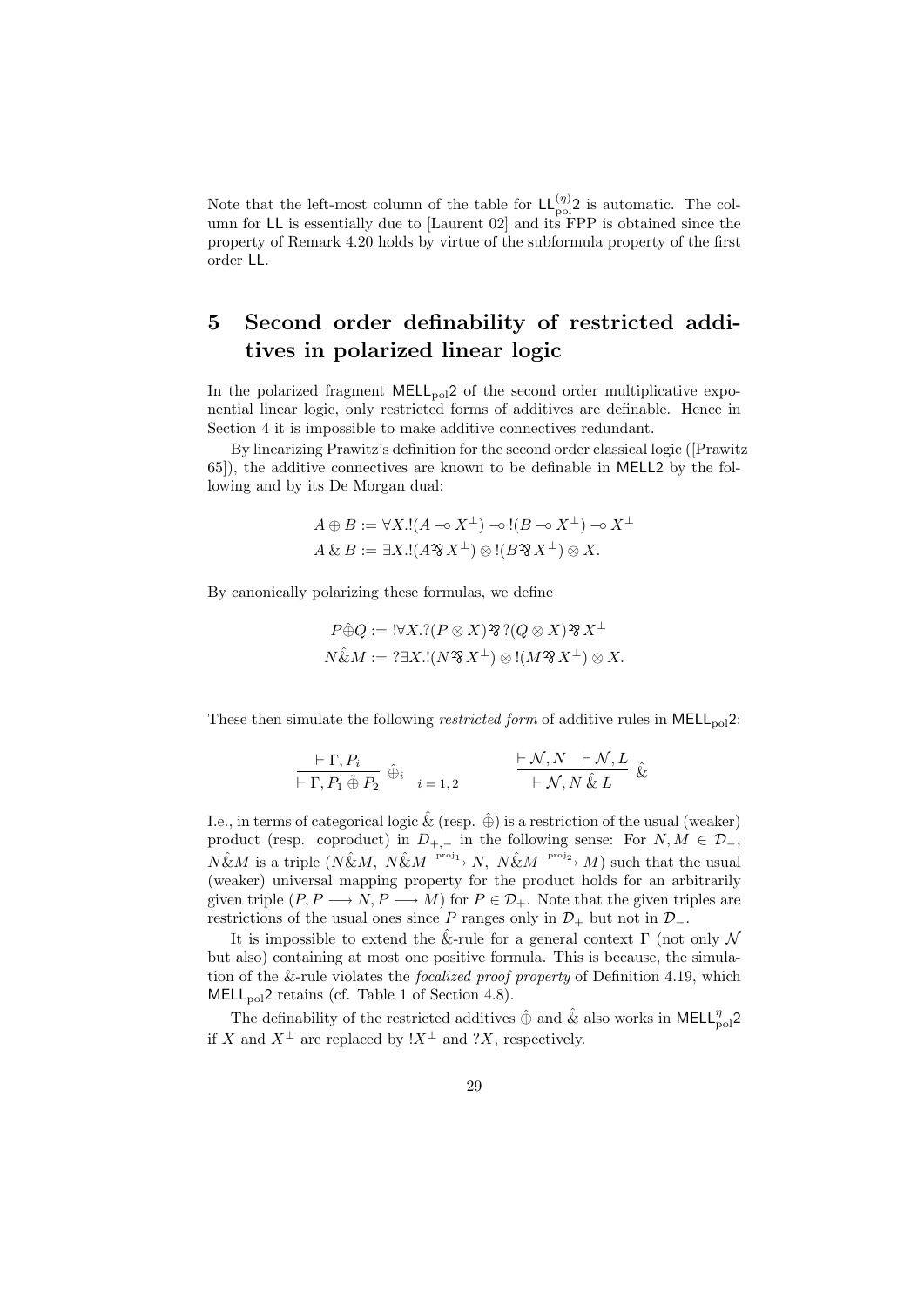# **Future work**

A promising future work is to give a truth-valued semantics for the indexed logical system MALLP(*I*) of [Hamano-Takemura 08] by employing our polarized phase spaces. The syntactical system  $\text{MALLP}(I)$  is a polarized extension of [Bucciarelli-Ehrhard 00]'s indexed system and arises from multi-pointed relations, which form an web-based instance of the MALLP categorical model of [Hamano-Scott 07]. For this work an *I*-product polarized phase spaces are important analogously to [Ehrhard 04]. A product topology on the spaces is a key ingredient to accommodate the polarities to the indexed system.

As seen unexpectedly in Section 4, the second order syntaxes contrast with the first order ones in terms of conservativity and focalized sequent property. To understand this contrast, it is important to extend [Hamano-Scott 07]'s categorical semantics into second order MALLP2. A categorical model, which is stronger in modeling proofs, may explain this contrast observed in the weaker standpoint of provability, which conservativity as well as FSP concerns. Polarized dinatural transformation of [Hamano-Scott 07] is appropriate to model second order variable. It is also anticipated that incorporating second order in the categorical model provides a better understanding of focalization, whose semantical counter part is not yet clear.

The logical system MALLP2, which is complete with respect to our polarized phase spaces, is considered as the basic syntax of Girard's theory of ludics (without weakening). We intend to study a semantical strong normalization theorem for the L-nets of [Curien-Faggian 05] for ludics by using our polarized phase spaces.

#### **Acknowledgments**

The authors would like to thank Olivier Laurent, whose PhD thesis gave us many suggestions and who kindly read a preliminary version of the paper and gave us fruitful comments to improve the paper. The authors are grateful to anonymous referees for their helpful comments and criticisms, which make our presentations more comprehensive.

# **References**

- [Abramsky 03] S. Abramsky, Sequentiality vs. Concurrency In Games and Logic, *Mathematical Structures in Computer Science*, 13(4), 2003, 531-565.
- [Abrusci 90] V. Michele Abrusci, Sequent calculus for intuitionistic linear propositional logic, *Mathematical Logic*, Plenum, New York, 1990, 223-242.
- [Abrusci 91] V. Michele Abrusci, Phase Semantics and Sequent Calculus for Pure Noncommutative Classical Linear Propositional Logic, *Journal of Symbolic Logic*, Vol. 56, No. 4, 1991, 1403-1451.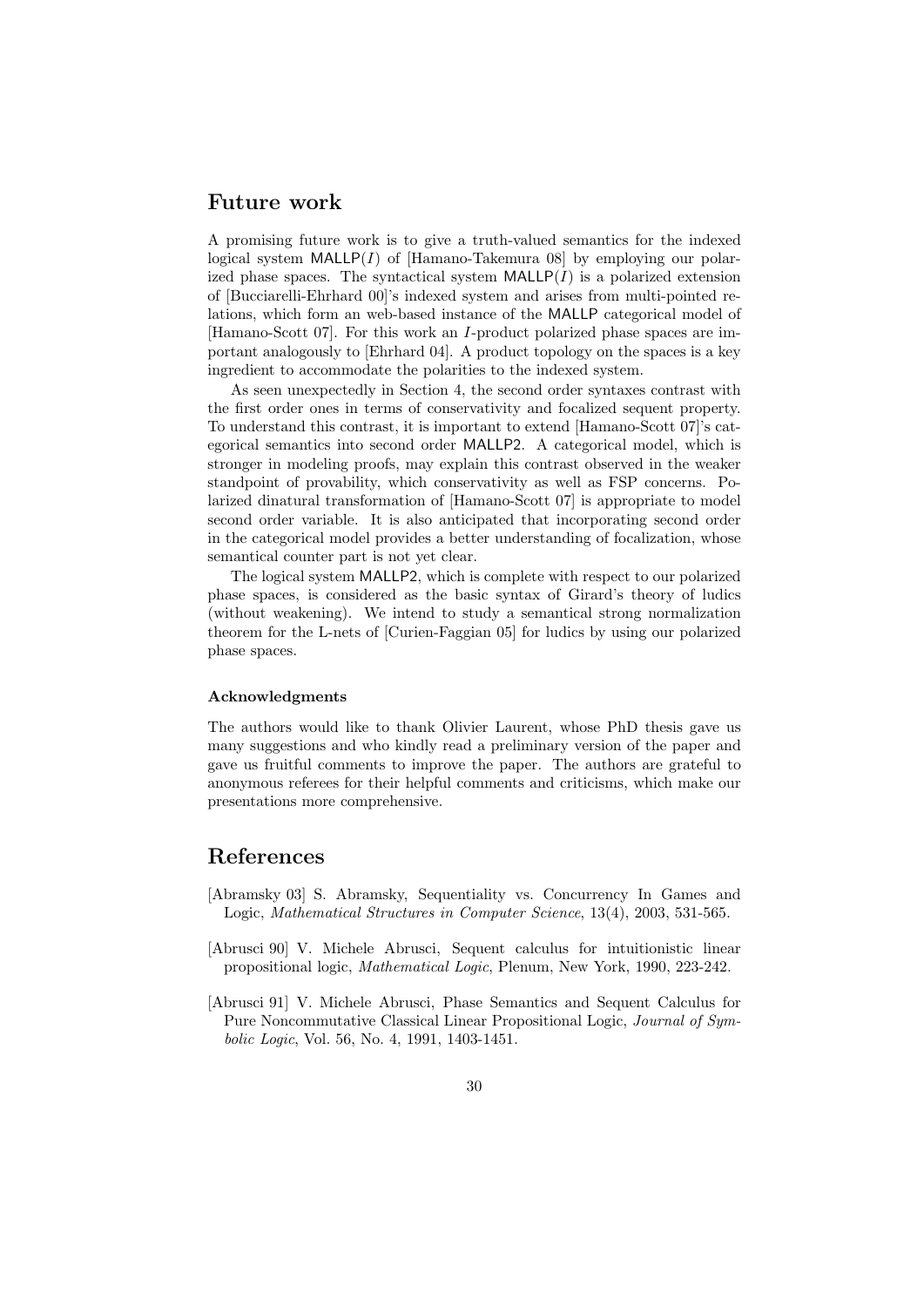- [Andreoli 92] Jean-Marc Andreoli, Logic Programming with Focusing Proofs in Linear Logic, *Journal of Logic and Computation*, 2(3), 297-347, 1992.
- [Andreoli-Maieli 99] Jean-Marc Andreoli, Roberto Maieli, Focusing and Proof-Nets in Linear and Non-commutative Logic, Logic Programming and Automated Reasoning, 321-336, 1999.
- [Asperti-Longo 92] Andrea Asperti and Giuseppe Longo, Categories, Types, and Structures: An Introduction to Category Theory for the Working Computer Scientist Foundations of Computing Series, M.I.T. Press, 1991.
- [Bucciarelli-Ehrhard 00] Antonio Bucciarelli and Thomas Ehrhard, On phase semantics and denotational semantics in multiplicative-additive linear logic, *Annals of Pure and Applied Logic*, 102(3), 247-282, 2000.
- [Curien-Faggian 05] Pierre-Louis Curien and Claudia Faggian, L-nets, strategies and proof-nets, Computer Science Logic 05, LNCS, Springer, 167-183, 2005.
- [Danos-Joinet-Schellinx 97] Vincent Danos, Jean-Baptiste Joinet, Harold Schellinx, A New Deconstructive Logic: Linear Logic, *Journal of Symbolic Logic*, 62(3), 755-807, 1997.
- [Ehrhard 04] Thomas Ehrhard, A completeness theorem for symmetric product phase spaces, *Journal of Symbolic Logic*, Volume 69, Issue 2, 2004, 340-370.
- [Girard 87] Jean-Yves Girard, Linear Logic, *Theoretical Computer Science*, 50, 1-102, 1987.
- [Girard 91] Jean-Yves Girard, A New Constructive Logic: Classical Logic, *Mathematical Structures in Computer Science*, 1 (3), 255-296, 1991.
- [Girard 01] Jean-Yves Girard, Locus Solum: From the rules of logic to the logic of rules, *Mathematical Structures in Computer Science*, 11(3), 301-506, 2001.
- [Hamano-Scott 07] Masahiro Hamano and Philip Scott, A Categorical Semantics for Polarized MALL, *Annals of Pure and Applied logic*, 145, 2007, 276-313.
- [Hamano-Takemura 08] Masahiro Hamano and Ryo Takemura, An Indexed System for Multiplicative Additive Polarized Linear Logic, Computer Science Logic 08, LNCS 5213, Springer Verlag, 262-277, 2008.
- [Lafont 97] Yves Lafont, The Finite Model Property for Various Fragments of Linear Logic, *Journal of Symbolic Logic*, 62(4), 1202-1208, 1997.
- [Laurent 99] Olivier Laurent, Polarized Proof-Nets: Proof-Nets for LC, TLCA 1999, 213-227.
- [Laurent 02] Olivier Laurent, Étude de la polarisation en logique, Thèse de Doctorat, Institut de Mathématiques de Luminy, Université Aix-Marseille II, 2002.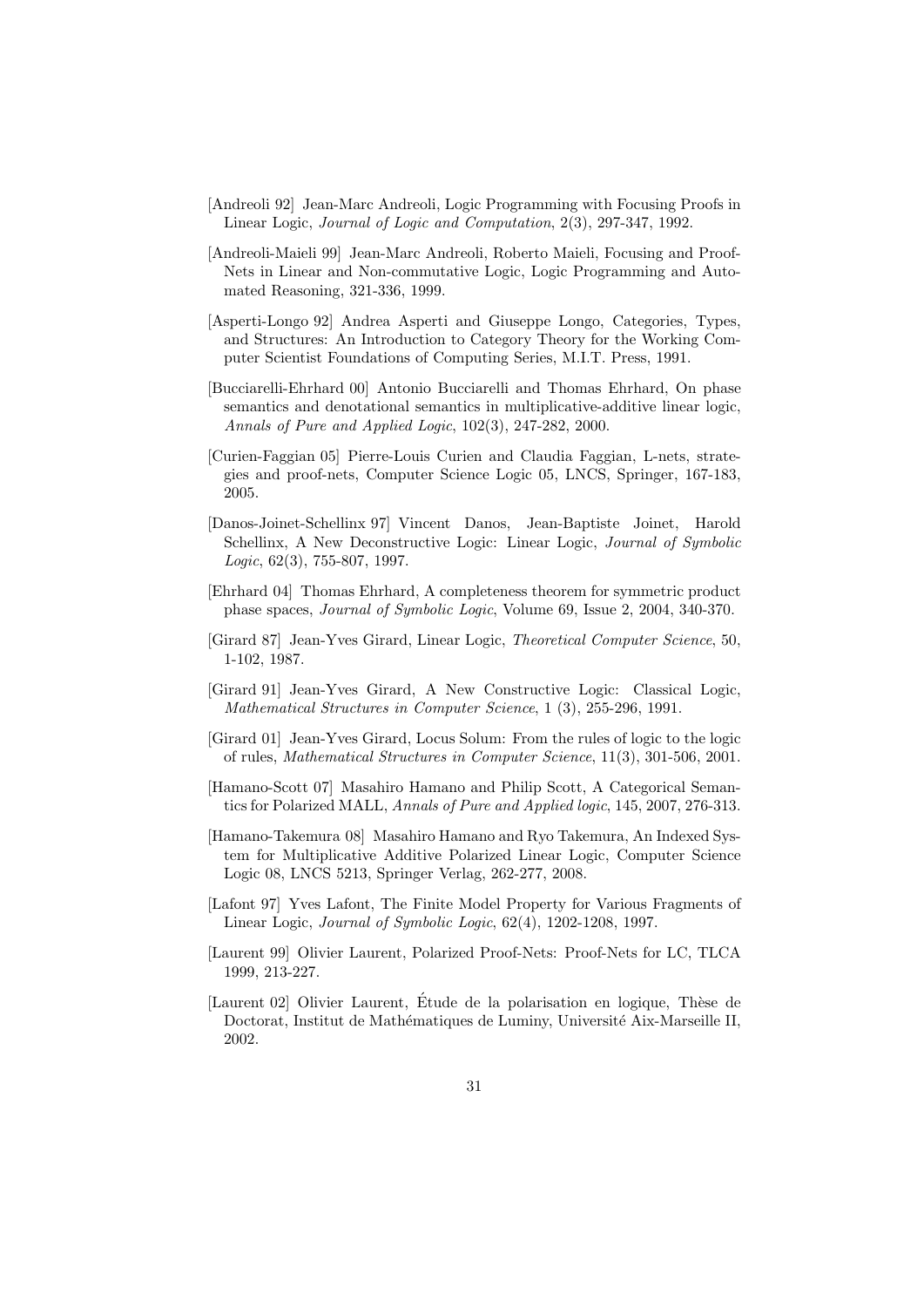- [Laurent 05a] Olivier Laurent, Syntax vs. semantics: A polarized approach, *Theoretical Computer Science*, 343 (1-2), 177-206, 2005.
- [Laurent 05b] Olivier Laurent, A proof of the focalization property of Linear Logic, draft, 2005.
- [Laurent-Tortora 04] Olivier Laurent, Lorenzo Tortora de Falco, Slicing polarized additive normalization, in *Linear Logic in Computer Science*, eds. T. Ehrhard, J.-Y. Girard, P. Ruet, and P. Scott, LMS Lecture Series 316, Cambridge University Press, 2004, 247-282.
- [Melliès 03] Paul-André Melliès, Categorical models of linear logic revisited, Prépublication de l'équipe PPS (September 2003, number 22), to appear in Theoretical Computer Science.
- [Melliès 05] Paul-André Melliès, Asynchronous games 3, An innocent model of linear logic, in CTCS04, *Electronic Notes in Theoretical Computer Science*, Mar 2005.
- [Melliès-Tabareau 07] Paul-André Melliès and Nicolas Tabareau, Resource modalities in game semantics, to appear in the proceedings of the 23th Conference on Logic in Computer Science (LICS 2007), Wroclaw, 2007.
- [Miller 04] Dale Miller, An overview of linear logic programming, in *Linear Logic and Computer Science*, eds. T. Ehrhard, J.-Y. Girard, P. Ruet, and P. Scott, LMS Lecture Series 316, Cambridge University Press, 2004, 119-150.
- [Okada 99] Mitsuhiro Okada, Phase Semantic Cut-Elimination and Normalization Proofs of First- and Higher-Order Linear Logic, *Theoretical Computer Science*, 227(1-2), 1999, 333-396.
- [Okada-Terui 99] Mitsuhiro Okada and Kazushige Terui, The Finite Model Property for Various Fragments of Intuitionistic Linear Logic, *Journal of Symbolic Logic*, 64 (1999), 790-802.
- [Ono 93] Hiroakira Ono, Semantics for substructural logics, in *Substructural* Logics, K. Došen and P. Schroeder-Heister ed., Oxford University Press, 1993. 259-291.
- [Prawitz 65] Dag Prawitz, Natural Deduction A proof theoretical study, Almquist and Wiksell, Stockholm, 1965.
- [Sambin 95] Giovanni Sambin, Pretopologies and Completeness Proofs, *Journal of Symbolic Logic*, Vol. 60, No. 3, 1995, 861-878.
- [Seely 89] R. A. G. Seely, Linear logic, *∗*-autonomous categories and cofree coalgebras, in: J. Gray and A. Scedrov (eds.), Categories in Computer Science and Logic, Contemporary Mathematics 92, 1989, 371-382.